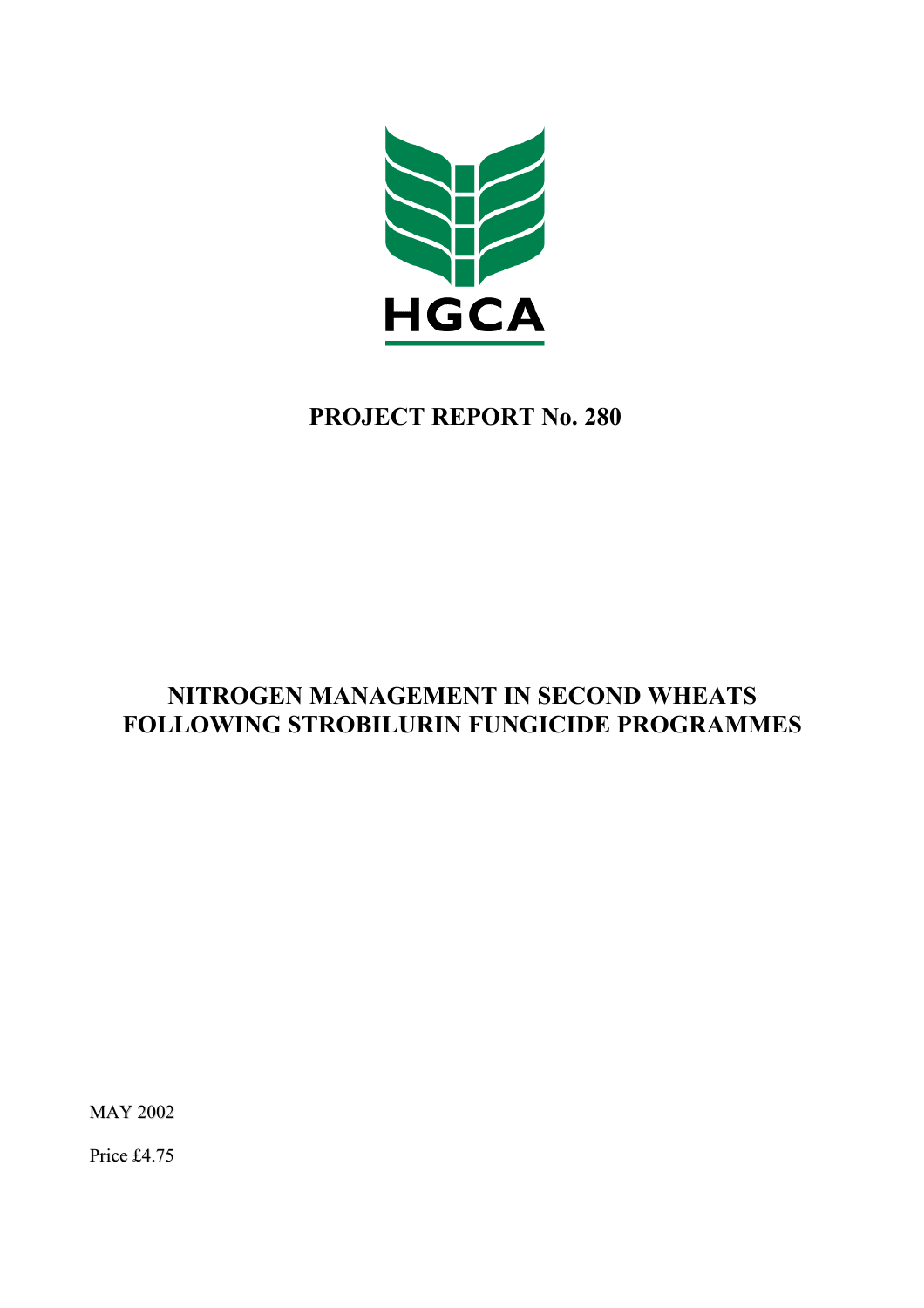## **PROJECT REPORT No. 280**

# **NITROGEN MANAGEMENT IN SECOND WHEATS FOLLOWING STROBILURIN FUNGICIDE PROGRAMMES**

by

## J A KING

## ADAS Consulting Ltd., Boxworth Research Centre, Boxworth, Cambridgeshire, CB3 8NN

This is the final report of a two-year project, which started in April 2000. The work was funded by a grant of £103,757 from HGCA (project no. 2342).

The Home-Grown Cereals Authority (HGCA) has provided funding for this project but has not conducted the research or written this report. While the authors have worked on the best information available to them, neither HGCA nor the authors shall in any event be liable for any loss, damage or injury howsoever suffered directly or indirectly in relation to the report or the research on which it is based.

Reference herein to trade names and proprietary products without stating that they are protected does not imply that they may be regarded as unprotected and thus free for general use. No endorsement of named products is intended nor is any criticism implied of other alternative, but unnamed products.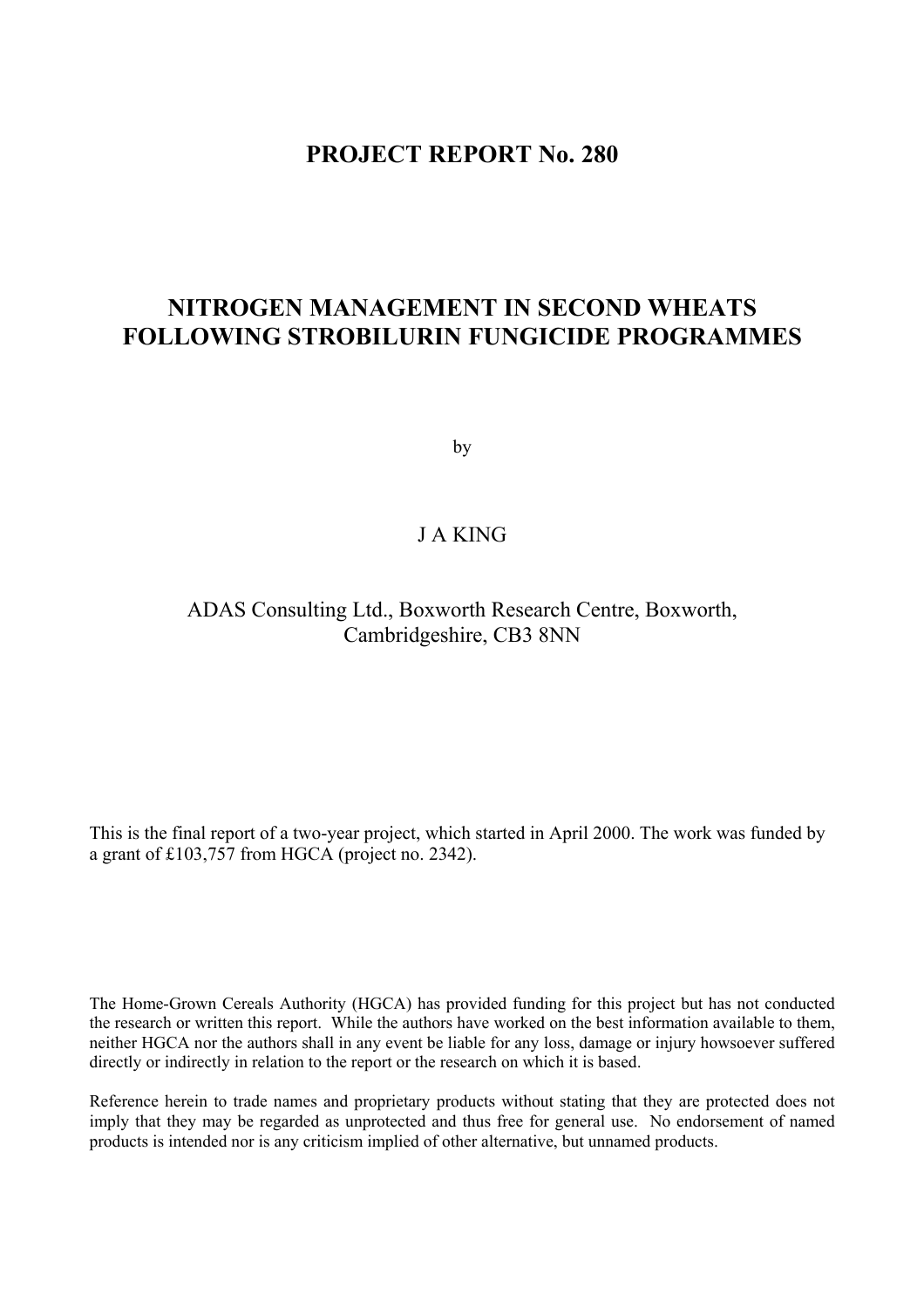## **CONTENTS**

| <b>ABSTRACT</b>         |                               | $\mathbf{1}$     |
|-------------------------|-------------------------------|------------------|
|                         |                               |                  |
| <b>SUMMARY</b>          |                               | $\boldsymbol{2}$ |
|                         | Introduction                  | $\boldsymbol{2}$ |
| <b>Methods</b>          |                               | $\boldsymbol{2}$ |
|                         | <b>Results and Discussion</b> | $\mathbf{3}$     |
|                         | <b>Conclusions</b>            | 8                |
|                         |                               |                  |
| <b>TECHNICAL DETAIL</b> |                               | 9                |
|                         | <b>Introduction</b>           | 9                |
|                         | <b>Materials and Methods</b>  | 10               |
|                         | Experimental layout           | 11               |
|                         | Sampling programme            | 15               |
| <b>Results</b>          |                               | 15               |
|                         | Crop yields                   | 15               |
|                         | Nitrogen dynamics             | 20               |
|                         | <b>Discussion</b>             | 24               |
|                         | <b>Conclusions</b>            | 26               |
|                         | <b>References</b>             | 27               |
|                         |                               |                  |
| <b>APPENDIX A</b>       | Crop yield components         | 28               |
|                         |                               |                  |
| <b>APPENDIX B</b>       | Nitrogen dynamics parameters  | 40               |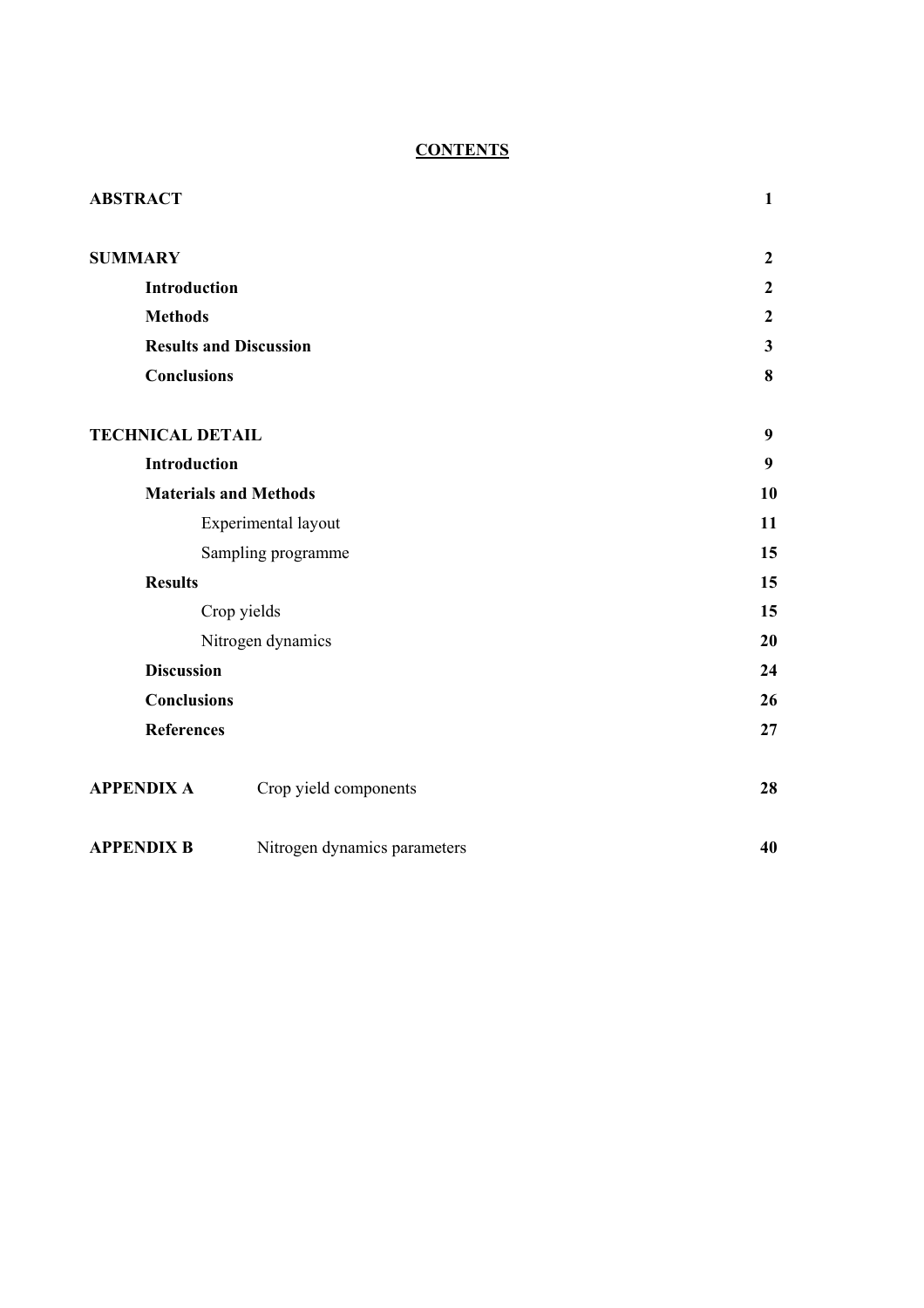## **ABSTRACT**

Strobilurins are a group of cereal crop fungicides, which may have a positive effect on crop yield beyond disease control. They increase yield by prolonging canopy duration, and thereby nitrogen uptake. It has been feared that this increased nitrogen of ftake  $(10 - 40 \text{ kg ha}^{-1})$  may reduce soil nitrogen reserves for following crops, and that extra nitrogen may have to be applied to compensate for this shortfall. This project followed the nitrogen dynamics of first and second year wheat crops on three soil types. The first year crops were treated with two types of strobilurin and a traditional fungicide, and also had three levels of nitrogen fertiliser (0, 160  $\&$  320 kg ha<sup>-1</sup> N) applied. The second year wheat was not fertilised, and had a uniform fungicide programme.

#### First year wheat:

- Strobilurin fungicides produced a marginal yield enhancement above traditional fungicides  $(0.1 0.7 t)$  $ha^{-1}$ ) on clay loam and silty clay loam soils.
- The yield enhancement was largely due to an increase in grain size.
- No increase in nitrogen offtake was recorded at any site due to strobilurin use.
- Mineral nitrogen levels in the soil after harvest were not depleted after strobilurin use relative to traditional fungicides at any site.
- Excessive nitrogen fertiliser application above the economic optimum, left large quantities of nitrogen in the soil after harvest, but did not enhance yields.

## Second year wheat:

- Excessive rainfall of twice the long-term average during the establishment phase led to higher than normal leaching and poor crop establishment on clay loam and silty clay loam soils.
- Soil mineral nitrogen in the soil during the spring was not reduced by the preceding use of strobilurins.
- The excess nitrogen left in the soil by high applications of fertiliser in the preceding year, had largely been leached from all the soils, but left an enhanced residue on clay loam and silty clay loams.
- Excess nitrogen from the application of large amounts of fertiliser nitrogen applied in the first year produced enhanced yields  $(0.5 - 1.5 \text{ t ha}^{-1})$ , due to a similar enhancement of soil nitrogen supply.
- The incorporation of straw reduced this enhancement by immobilising soil nitrogen.
- There was no reduction of soil nitrogen supply or yield, due to strobilurin use in the first year.

No change in the management of crop nitrogen nutrition in second wheats can be recommended as necessary for crops following those treated with strobilurin fungicides. However, the excessive use of nitrogen fertilisers above the economic optimum, conveys no benefit in its year of use and only marginal benefit in the following year, but does contribute to an environmentally damaging leachate to waterways, and should be avoided.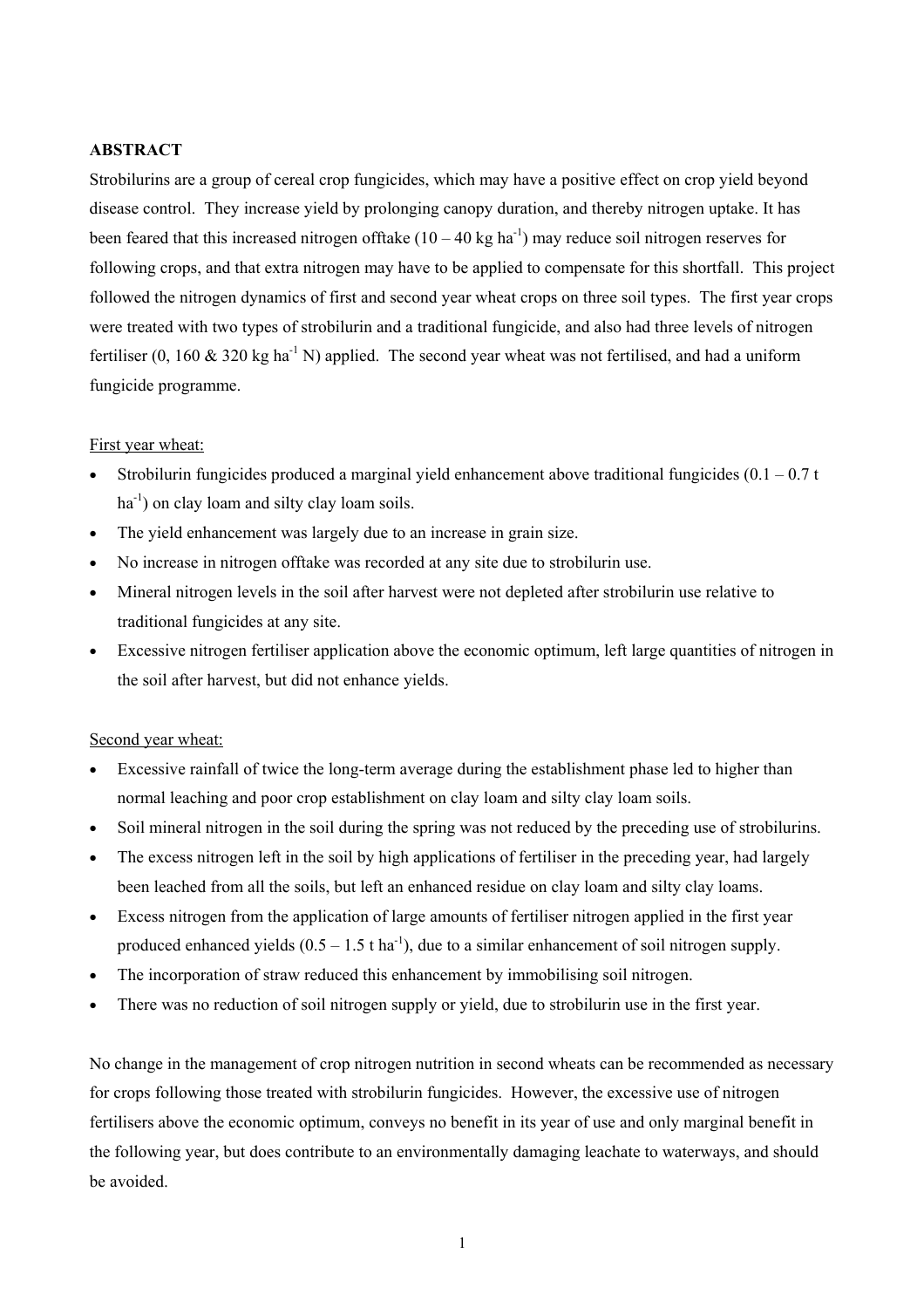#### **SUMMARY**

#### **Introduction**

It has now become fairly well established that when compared with more traditional chemistry fungicides, strobilurin fungicides can convey a yield advantage on cereals over and above that merely due to disease control. The physiological mechanisms by which this operates are becoming known and one component of these is enhanced nitrogen assimilation and utilisation for protein synthesis. It has been noticed in past ADAS experiments and elsewhere that there was sporadic evidence for greater nitrogen uptake by cereals late in the season during a prolonged period of green leaf persistence before grain filling. This effect was of the order of  $10 - 50$  kg ha<sup>-1</sup> extra nitrogen offtake, but not found consistently, or tested for over a wide range of sites. An attendant observation was that soil mineral nitrogen at harvest was slightly depleted as a consequence, and that this would lead to a similarly depleted supply of soil nitrogen to a following cereal crop.

Experiments were therefore set up with the objectives of: investigating changes in the nitrogen balance between crop and soil over two winter wheat cropping seasons, following applications of triazole and strobilurin fungicides in the first season; and trying to establish guidelines for nitrogen management in second wheats following the use of strobilurin fungicides in the first season. The experiments were run over three sites of contrasting soils, which were nevertheless typical of land used for cereals, and carried out with both straw incorporated into the soil after the first harvest, as well as baled and removed from the site.

#### **Methods**

Three levels of nitrogen fertiliser were applied as treatments N1, N2 and N3; namely 0, 160 and 320 kg ha<sup>-1</sup> N in the first year. These were to observe whether reduced or excessive nitrogen exacerbated the effects, of three fungicide treatments applied across these treatments. The fungicide applications were; (F1), a nonstrobilurin treatment of "Opus" (triazole) and "Patrol" (morpholine) fungicides; (F2) "Opus" and "Amistar" (azoxystrobin) fungicides; and (F3) "Opus" and "Twist" (trifloxistrobin) fungicides, applied at typical dose rates. These treatments were only applied in the first year, and a second wheat was sown into the experimental plots as a test crop. No nitrogen fertiliser at all was applied to this second wheat, and a uniform prophylactic fungicide programme was applied uniformly across all experiments.

Crop yields were measured in both years as well as the contributing component parameters of that yield (such as ear numbers, grain number per ear and thousand grain weights). Soil and crop nitrogen dynamic parameters were also measured in both years such that the total soil nitrogen supply (SNS) could be

2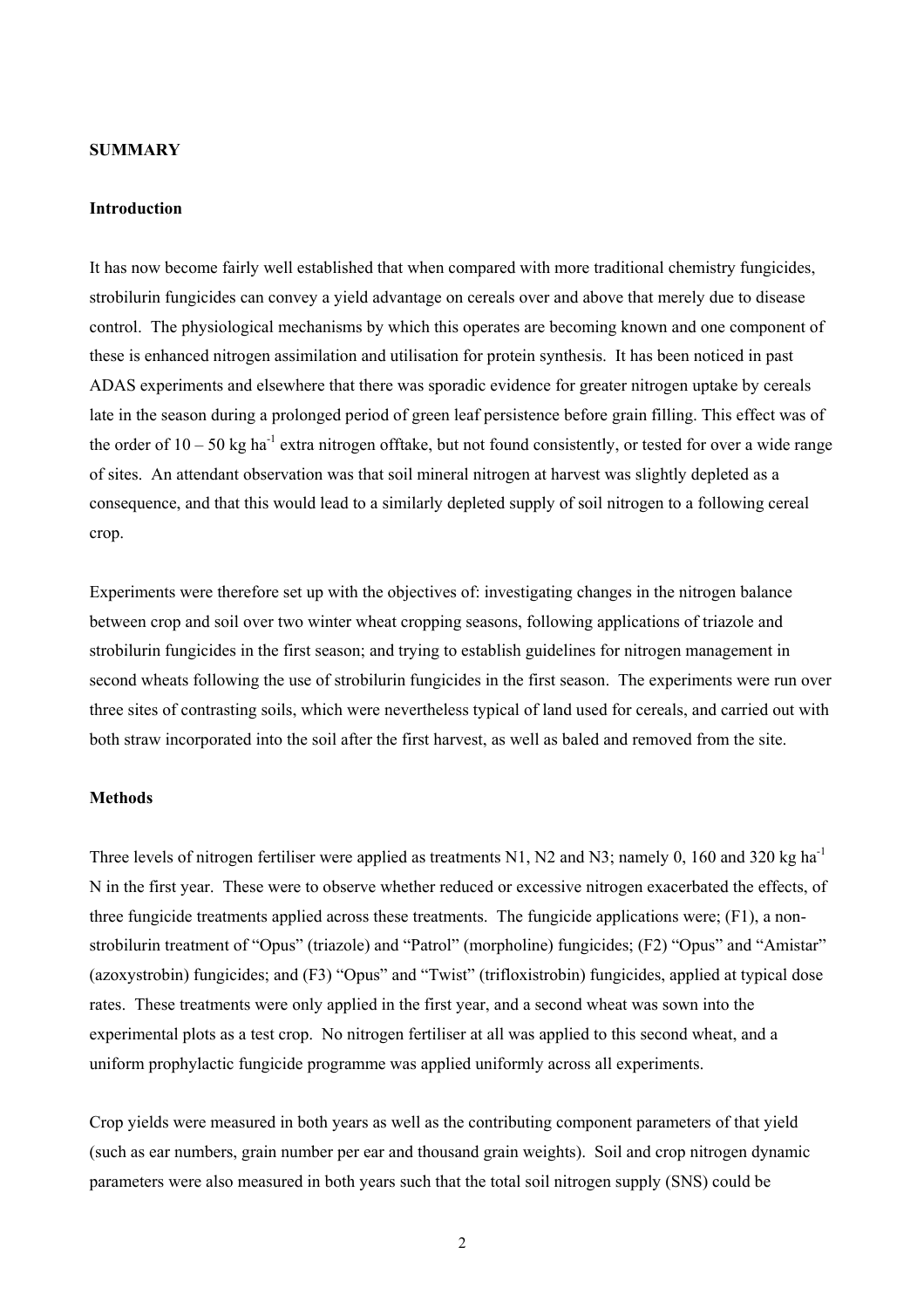calculated for each crop. These included spring and harvest soil mineral nitrogen concentrations (to 90 cm depth) as well as grain and straw nitrogen concentrations at harvest.

### **Results and Discussion**

The yield enhancement conveyed by strobilurin fungicides (F2  $&$  F3) found at Terrington, was not repeated in the first year of these experiments at any site ( $P<0.05$ ), though fungicide treatments F2 & F3 were marginally higher than F1 at Boxworth (and F3 higher than F1 at Terrington) (Fig. 1). The marginal increase in yields over the triazole only fungicide programme conveyed by both strobilurin programmes, 0.1  $0.7$  t ha<sup>-1</sup> was of the same order as that noticed in former trials at Terrington (Bryson, 2000), but proved not to be statistically significant, and clearly there was no effect on the shallow soil at Bridgets.



Fig. 1 Mean yields (t ha<sup>-1</sup>) found at each site and straw incorporation experiment for fungicide treatments (F1 – F3) applied in the first year.

The only parameter which indicated a statistically significant difference due to fungicide treatment in this first year was the thousand grain weight  $(TGW)(g)$ , which was higher in the F2 & F3 treatments at Boxworth across both straw experiments (P<0.001) and also across the baled straw experiment at Terrington (Fig. 2). It seems that any yield enhancing effect of strobilurin applications due to extra nitrogen uptake in the latter part of the growing season is exerting its influence through grain size.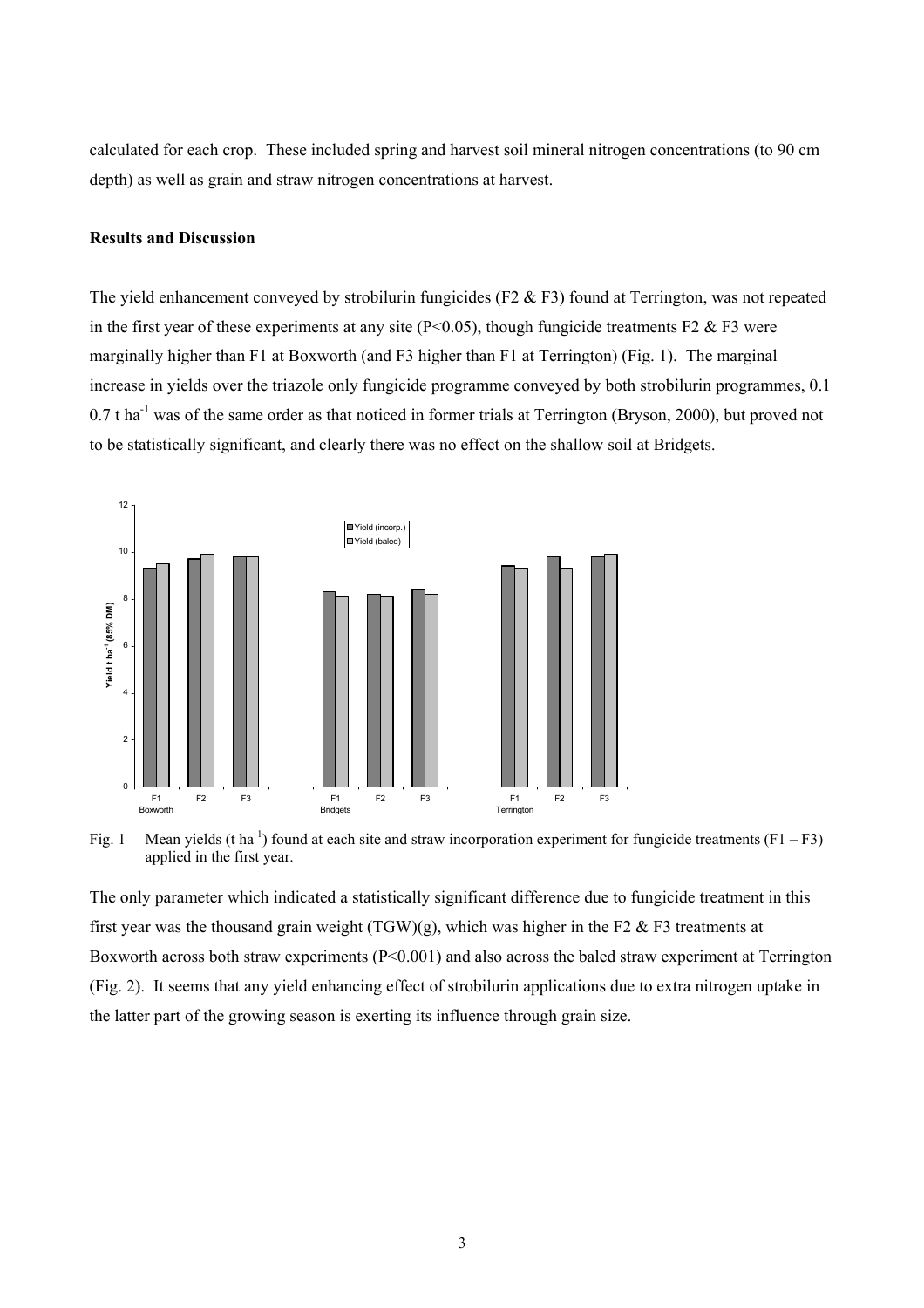

Fig. 2 Mean thousand grain weights (g) found at each site and straw incorporation experiment for fungicide treatments  $(F1 - F3)$  applied in the first year.

Previous work had also found that the yield enhancement by strobilurin use also resulted in significantly higher nitrogen offtake from the site, especially comparing the yield of Amistar + Opus treated crops with Opus only (Bryson, 2000). In these experiments no difference in grain N offtake was found to be statistically significant, though the same combination of fungicides (F2) showed some increase over F1 at Boxworth, and the use of Twist instead of Amistar (F3) produced the same minor effect. The order of increase however, was only of the order of 2 –5 kg, whereas before it was 4 – 26 kg over the same range of nitrogen treatments.



Fig. 3 Mean grain nitrogen offtake  $(kg \text{ ka}^{-1})$  at each site and straw incorporation experiment for fungicide treatments  $(F1 - F3)$  applied in the first year.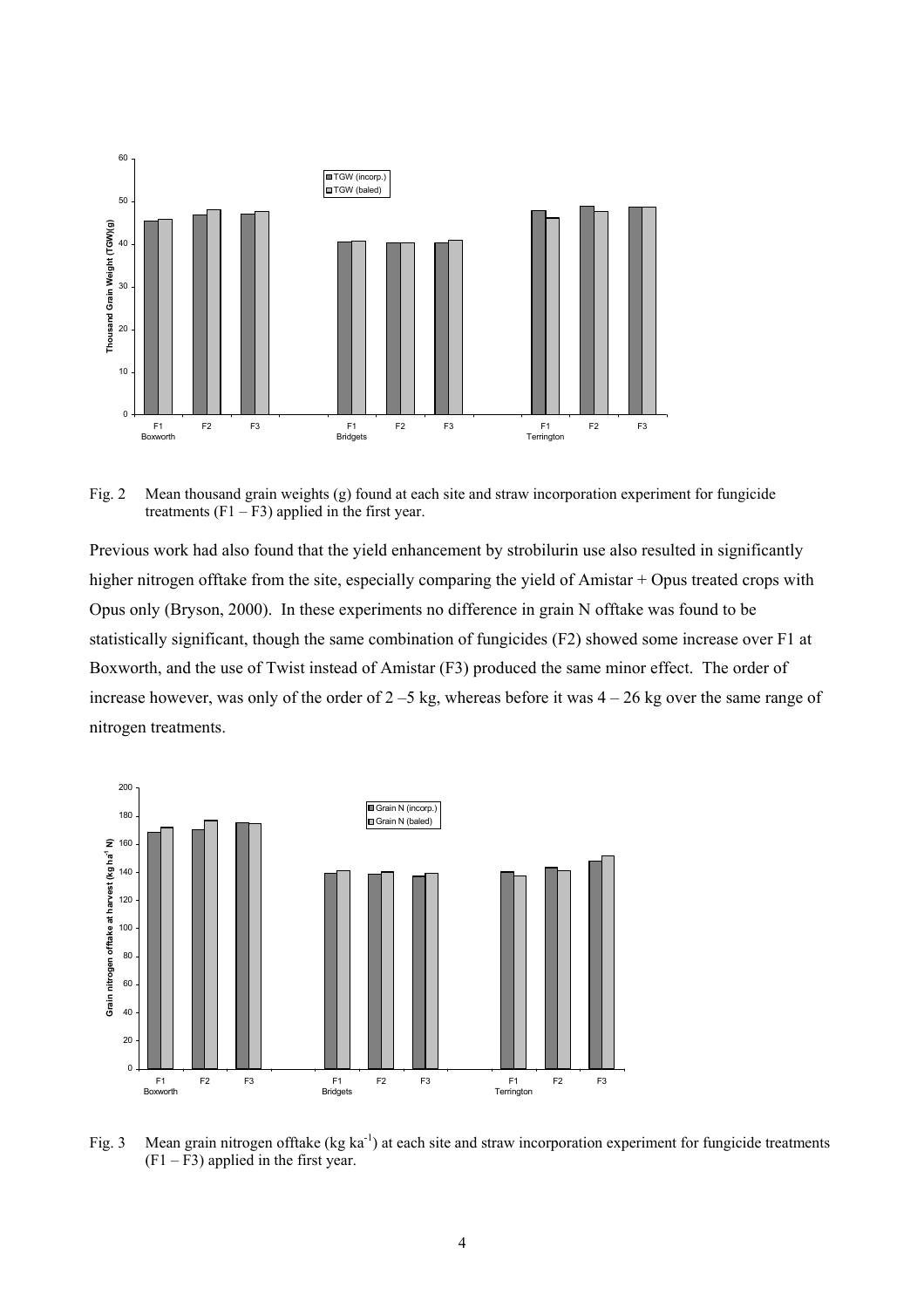The nitrogen treatments produced the large effect on yields (Fig. 4) and grain N offtake of first year wheat, which were entirely predictable, but they did not show any statistical interaction with the fungicide treatments. The doubling in nitrogen application between treatments N2 and N3 was shown to be entirely uneconomic with only very minor effect (Sylvester-Bradley *et al.,* 1984), but did leave a large pool of residual mineral nitrogen in these treatments after the first harvest (Fig. 5). There was no difference in this pool between fungicide treatments however.



Fig. 4 Mean yields (t ha<sup>-1</sup>)(85% DM) found at each site and straw incorporation experiment for nitrogen treatments  $(N1 - N3)$  applied in the first year.





Nor was there a statistically significant difference between fungicide treatments in the soil mineral nitrogen on the sites in the following spring, though some of the differences due to nitrogen treatment had been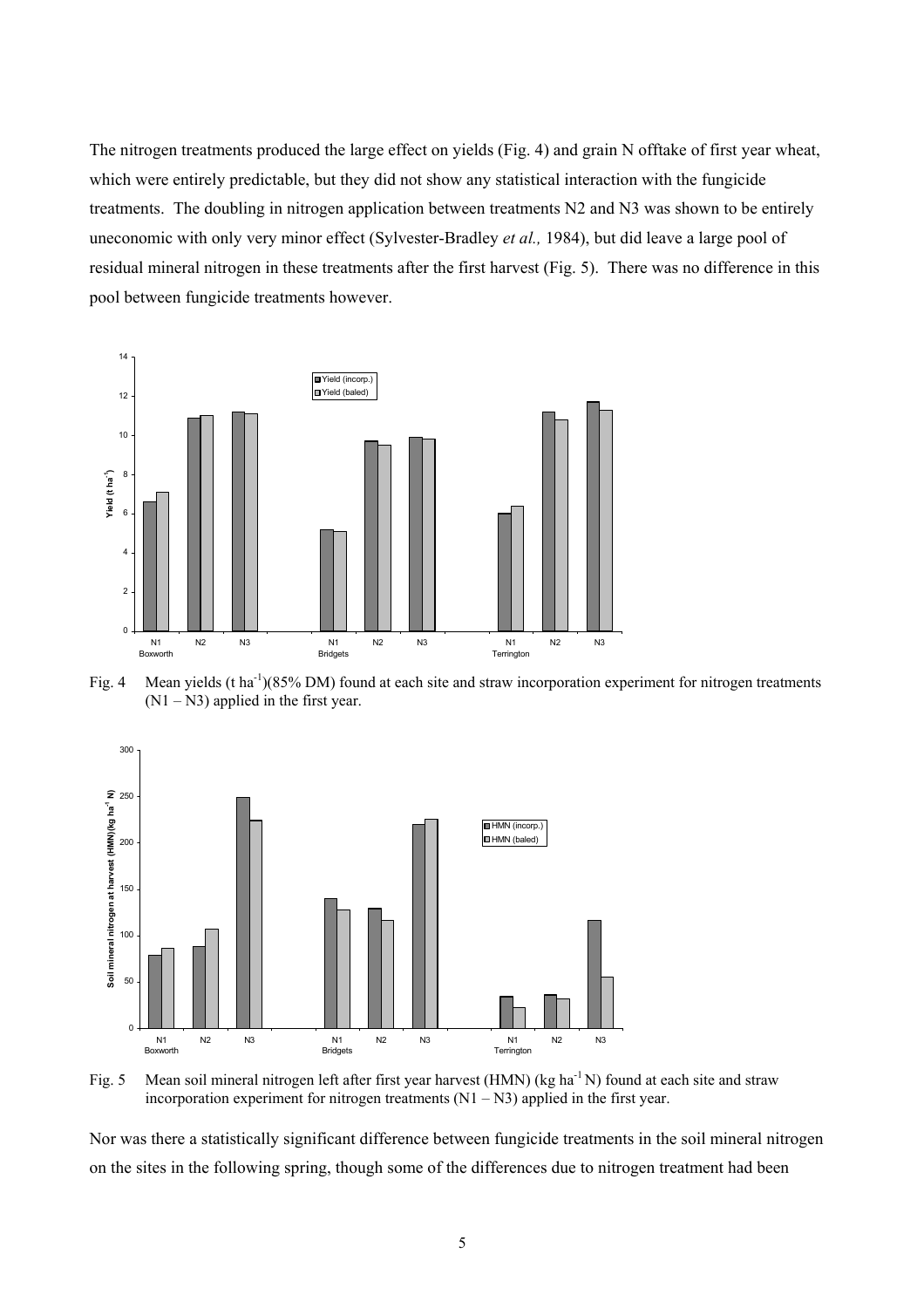retained (Fig. 6). However, the  $50 - 100$  kg ha-1 N difference between N3 and N1 & N2 seen in the first year HMN (Fig. 5) had largely been eradicated by over winter leaching (compare Figs. 5 & 6).



Fig. 6 Mean soil mineral nitrogen left in the spring (SMN) (kg ha<sup>-1</sup> N) found at each site and straw incorporation experiment in the spring of the second year following nitrogen treatments  $(N1 - N3)$  applied in the first year.

The impact of over winter leaching and water-logging were seen quite dramatically in the over-all yield figures, which were severely reduced at Boxworth and Terrington (Fig. 7). Both of these sites are clay loams susceptible to a reduction in working days or physical damage to seedbeds by excess rainfall in the autumn and early winter, and indeed they received 158 and 126 mm above the long term average during the period from September to December when the second wheat crop should have been established. This had the effect of both increasing nitrogen leaching, but also caused a delay in sowing at Boxworth and crop failure at Terrington, which required re-sowing in the following January.



Fig. 7 Mean yields (t ha<sup>-1</sup>)(85% DM) found at each site and straw incorporation experiment of second year wheat for nitrogen treatments  $(N1 - N3)$  applied in the first year.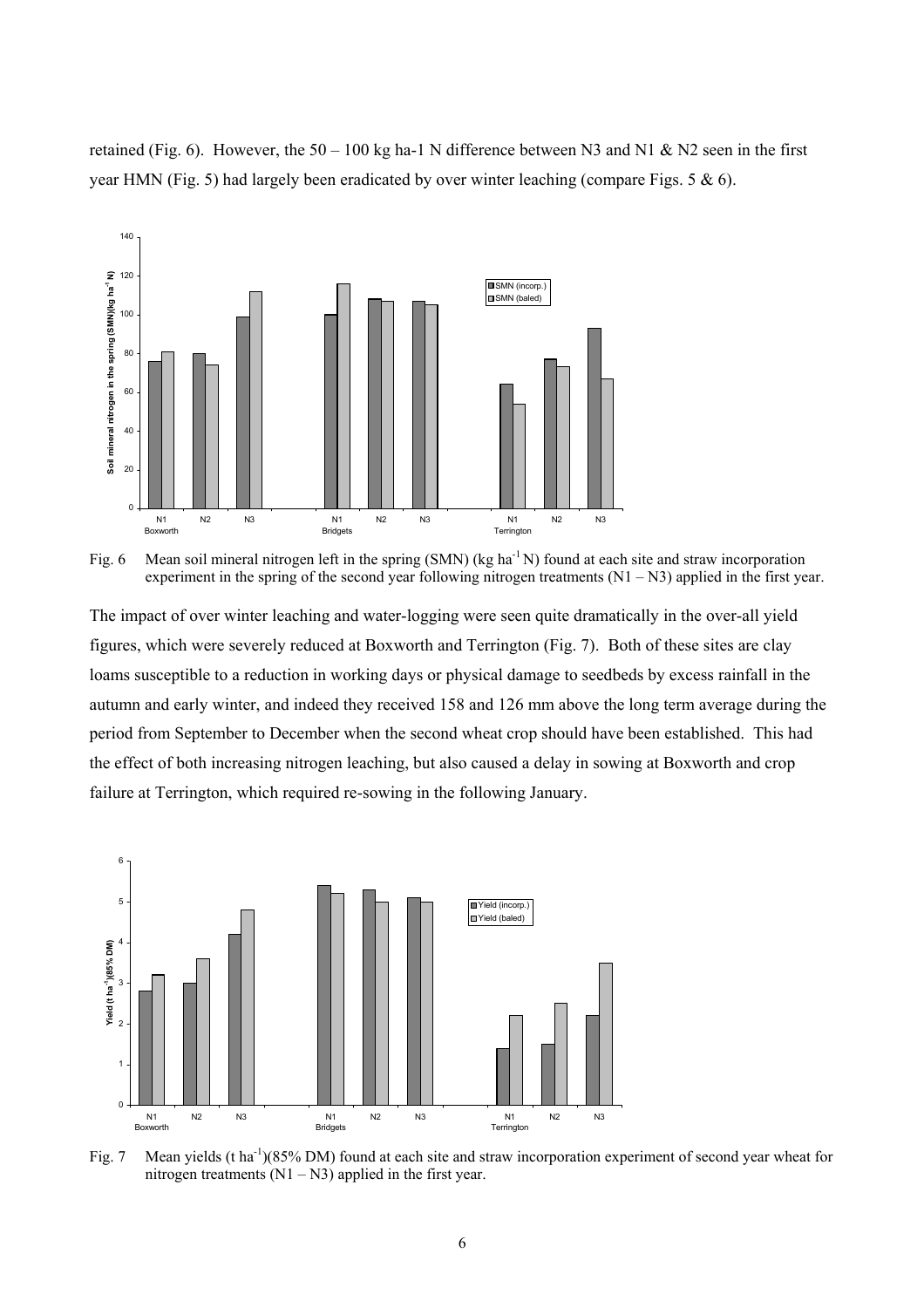The combination of unexpectedly high leaching pressure, and an unforeseen limitation placed upon the crops potential to take up early nitrogen, because of absent or immature root systems meant that the ability of the crop to take up adequate nitrogen at Boxworth and Terrington sites in particular was much reduced. This was seen in the overall total soil nitrogen supply values calculated for the second year (Fig.8) but also meant the ability of the experiments to discriminate for small carried over effects of residual nitrogen was severely compromised.







Fig. 9 Mean total soil nitrogen supply (SNS) (kg ha<sup>-1</sup> N) for at each site and straw incorporation experiment during the second year following fungicide treatments  $(F1 - F3)$  applied in the first year.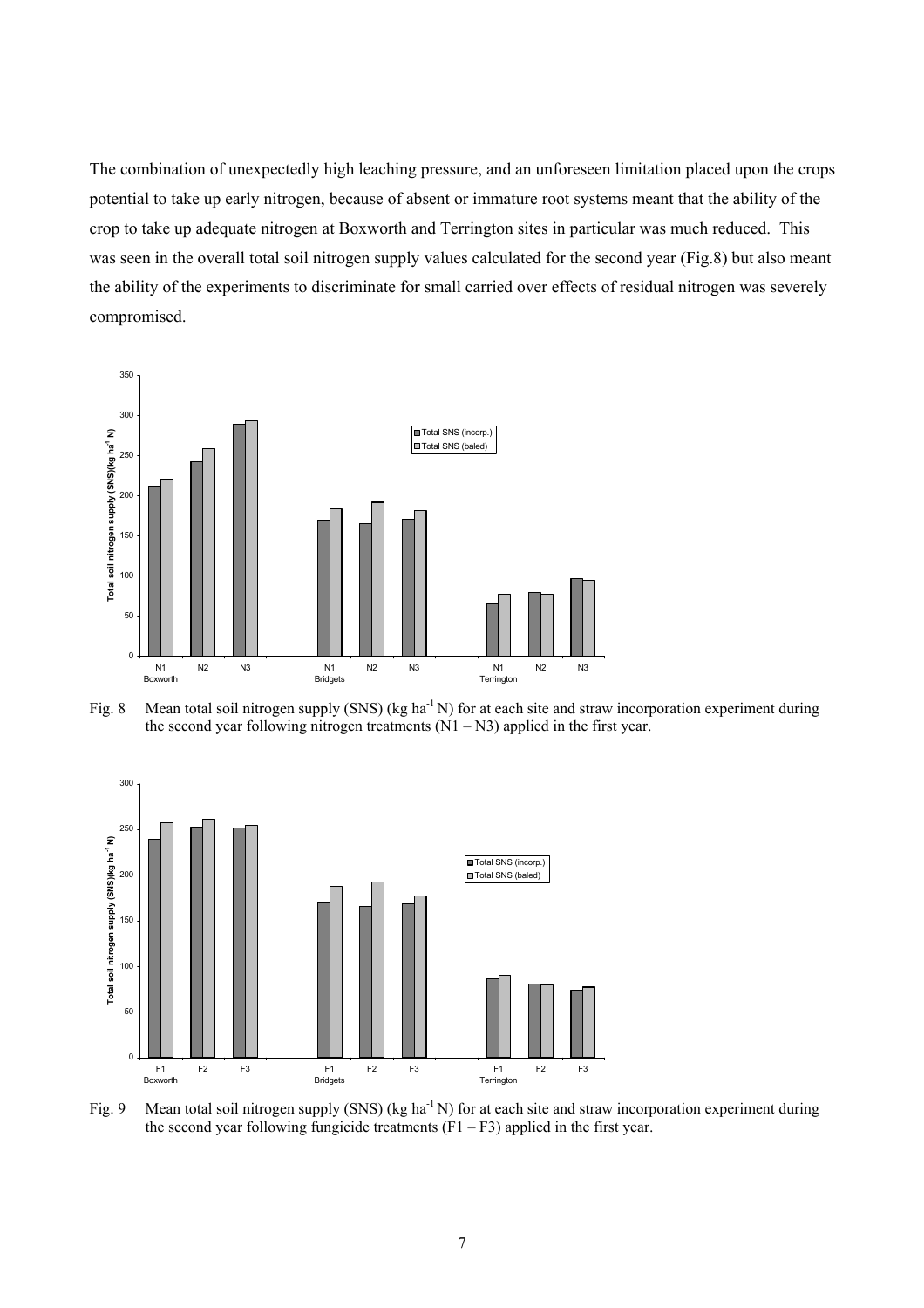Differences between nitrogen treatments were highly significant for both experiments at Boxworth (P<0.001) and Terrington (P<0.01), but for neither at Bridgets in the second year. There was no difference detected for total SNS across fungicide treatments for any experiment in the second year (Fig.9), nor was any sub-significant trend visible. This is counter to previous findings at Terrington, where about 20 and 70 kg ha<sup>-1</sup>N less soil N was supplied after 160 and 320 kg ha<sup>-1</sup> N applied in the previous year, when Amistar + Opus (F2) was used, compared with Opus on its own (F1).

## **Conclusions**

Some evidence was found for yield enhancement in first wheats from the use of both azoxystrobin and trifloxistrobin fungicides (over and above any disease suppression) on a site and soil type different to that where the effect was previously noticed (Jones *et al.*, 1998; Bryson, 2000). This yield increase was chiefly attributable to larger grain in crops treated with strobilurins. However, no further evidence was gained that this yield increase was due to extra nitrogen uptake, or that it led to less residual nitrogen for following crops. Any difference in residual nitrogen that may have been created was clearly insufficient to survive a high level of over-winter leaching.

The unfortunate circumstance of this series of experiments was that they were carried out over one of the wettest autumn and early winter periods in recent years, when approximately twice the long-term average rainfall was received on each of the three sites. This led to crop failure and very poor establishment at two of the sites, as well as excessive leaching pressure. In this situation the experiments cannot be viewed as a definite test of the hypothesis underlying the objectives of the experiment (that strobilurin use increases nitrogen uptake in the first year leaving less residual nitrogen in the following year). Equally, however, no recommendations can be made regarding management of second wheats following strobilurin usage with respect to nitrogen fertiliser strategy.

The application of excessive amounts of nitrogen in the first year, gave no yield advantage to that crop, and did not convey a particularly large advantage to a following crop from residual nitrogen. It did, however, leave a large amount of mineral nitrogen open to leaching during the early winter period. The incorporation of straw did little to ameliorate this, and even reduced the nitrogen supply to a following crop further. For these reasons the over supply of nitrogen must be seen as "bad practice" and environmentally damaging, not merely uneconomic.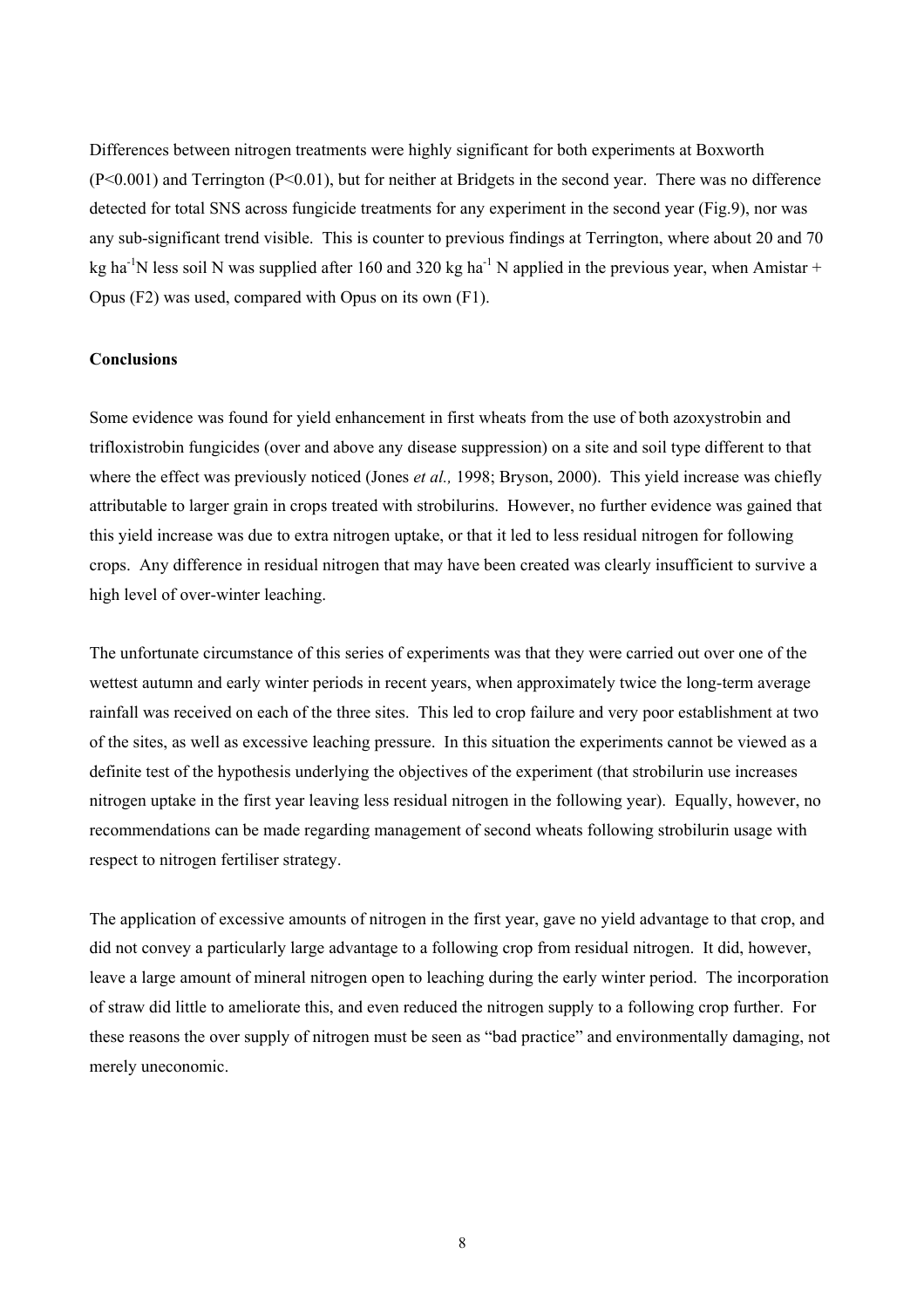### **TECHNICAL DETAIL**

#### **Introduction**

Strobilurin fungicides have been freely marketed as being fungicides with "added value". This has been seen in the form of increased yield potential from direct effects of strobilurins on cereal physiology, chiefly in the areas of photosynthesis (both solar energy conversion and  $CO<sub>2</sub>$  metabolism), the synthesis of starch, increased nitrate reductase activity and improved water utilisation. Commonly the overall effect is seen as an extended period of green leaf at the start of grain filling (Jones & Bryson, 1998) and increased nitrogen uptake at this time.

A definite yield and N offtake increase from strobilurin treated plots, compared with triazole and untreated plots, was recorded in projects at ADAS Terrington in 1997 & 1998 (Bryson, 2000). This same project indicated an offtake differential of  $11 - 50$  kg ha<sup>-1</sup> N which may have a knock-on effect for subsequent crops, in that soil nitrogen residues may be reduced *pro rata*. Crop uptake of applied fertiliser nitrogen is typically only about 70 % efficient and excess nitrogen remains in the soil as organic nitrogen, which is open to remobilisation in the autumn and following spring, and can contribute considerably to the nitrogen fertility of a following crop (Sylvester-Bradley, 1996). A follow-up study on the above trials at ADAS Terrington revealed a distinct connection between the amount of N offtake in 1998 and the soil nitrogen supply (SNS) for a second year wheat in 1999 (Bryson, 2000). When yields were low in 1998 due to a high incidence of disease, SNS in 1999 was commensurately high, and conversely lower SNS values were measured following high yielding crops treated with strobilurin fungicides (Bryson, 2000). Furthermore, the yield, specific weight and grain nitrogen content of the second year wheat following the strobilurin treatment, were also reduced compared with the triazole only crop.

The preliminary evidence therefore, from one set of experiments on a nitrogen retentive silty clay loam soil, was that the use of strobilurins fungicides delayed senescence, leading to prolonged and extra nitrogen uptake by the crop. This in turn led to lower SNS for a following second year wheat crop, and gave lower yields than a comparable crop with a triazole only fungicide treatment. The was no evidence from these restricted studies as to the mechanism of this effect, though it was suggested that greater amounts of straw incorporated after strobilurins may have increased the soil C:N ratio for the following crop; nor was it known whether the same effect would be noticeable on other less N retentive soils.

The study described in this report was set up over three contrasting soil types to answer such questions, with a view to making recommendations for N management of second wheats following strobilurin fungicides. The work of Sylvester-Bradley (1996) suggests that on retentive soils where first wheats have been either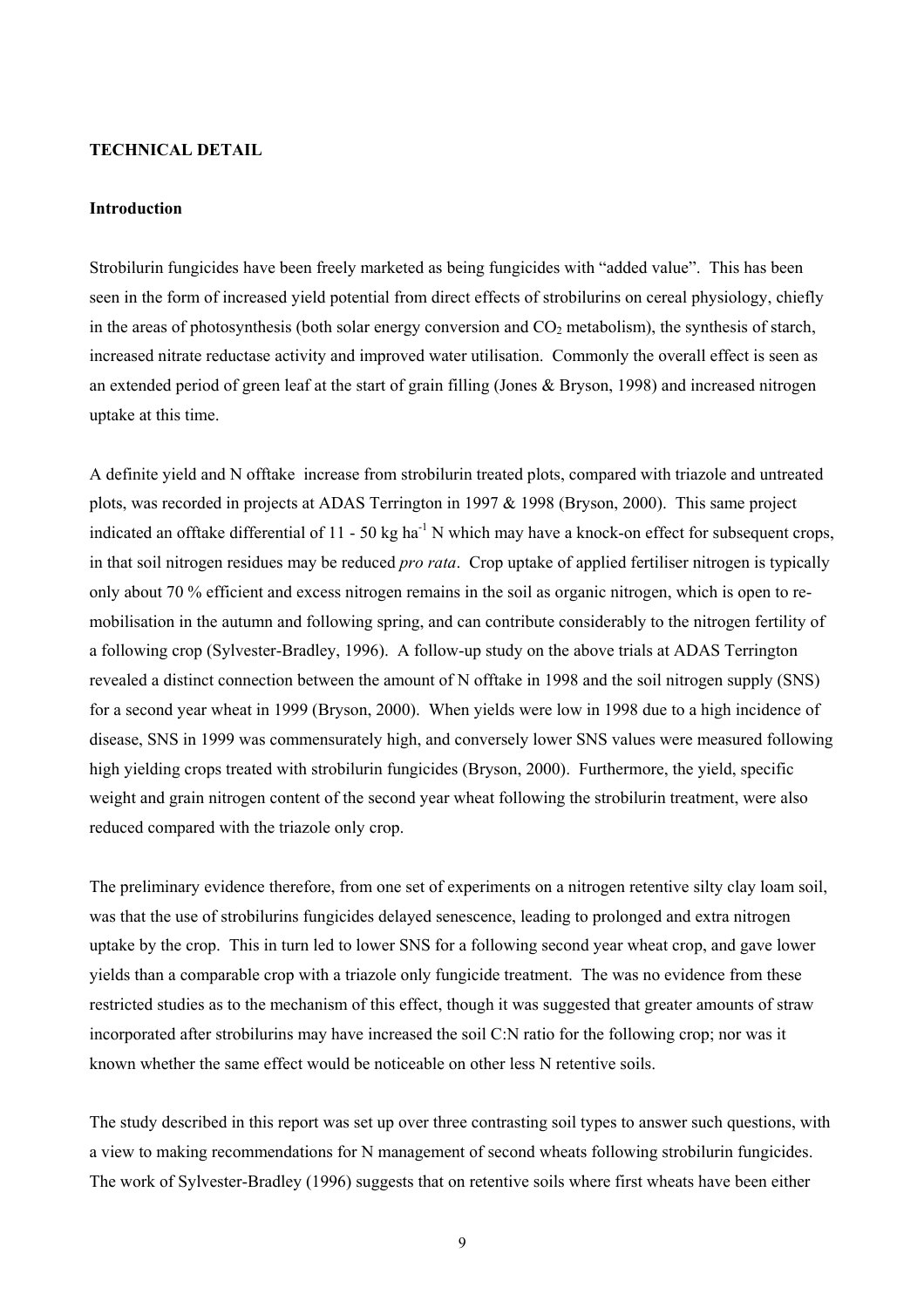over or under fertilised, an adjustment of 0.1 kg kg<sup>-1</sup> N on the following crop's fertiliser requirement can be made. In further informing us of the effects of strobilurin fungicides on soil nitrogen dynamics the results of this study should help growers make better decisions regarding the costs and optimum management of second wheats and their likely quality.

## **Objectives**

The specific scientific objectives of the experiments were:

- To investigate changes in the nitrogen balance between crop and soil on three soil types, over two winter wheat cropping seasons, following applications of triazole and strobilurin fungicides in the first season.
- To establish guidelines for nitrogen management in second wheats following the use of strobilurin fungicides in the first season.

#### **Materials & Methods**

The study was run as two parallel experiments on each of three sites, at ADAS Boxworth, ADAS Bridgets and ADAS Terrington, soil details of which are given in Table 1. The difference between the two experiments was that straw from the first wheat was incorporated into the soil in one experiment, and baled and removed from the site in the other. The two experiments are thus known respectively as the "Incorporated" and "Baled" experiments in this report.

| <b>Site</b>            | <b>Soil Series</b> | <b>Description</b>                          |
|------------------------|--------------------|---------------------------------------------|
| <b>ADAS</b> Boxworth   | Hanslope           | Clay loam over clay loam. Deep,             |
| (OS TL 347626)         |                    | well structured glacial till. (Hodge        |
|                        |                    | <i>et al.</i> , 1984)(pH 8.0, K (3), P (3)) |
| <b>ADAS</b> Bridgets   | Andover            | Shallow silty clay loam over chalk          |
| (OS SU 518338)         |                    | at 40-60 cm depth. (Jarvis et al.,          |
|                        |                    | 1984)(pH 8.1, K $(2)$ P $(2)$ )             |
| <b>ADAS</b> Terrington | Newchurch          | Silty clay over silty clay. Deep            |
| (OS TF 549196)         |                    | marine alluvium. (Hodge et al.,             |
|                        |                    | $1984$ )(pH 7.8, )                          |

*Table 1 Sites and soils over which experiments were run (figures in parentheses are fertility index levels)*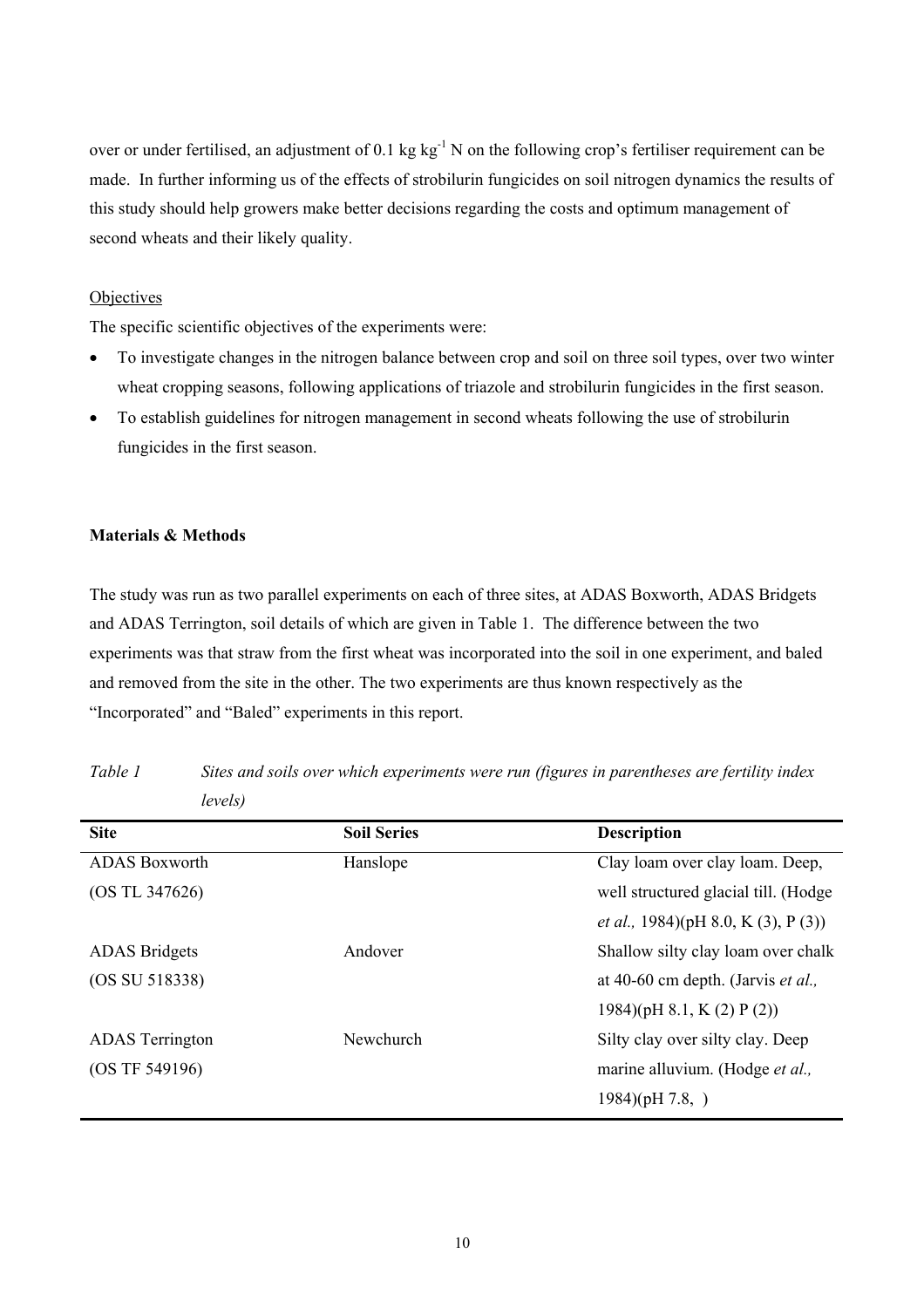### Experimental Layout

Thus there were six experiments in total, two at each of three sites. Each of these experiments was laid out as a randomised block design with three nitrogen treatments, three fungicide treatments and four replicates, and run over two years of winter wheat crops. Treatments were only imposed on the plots in the first year, and after harvest the straw from the crop was either baled and removed, or ploughed into the plots according to which of the two parallel experiments on each site the plots belonged to. The three nitrogen treatments applied were zero N (N1), 160 kg ha<sup>-1</sup> N (N2) and 320 kg ha<sup>-1</sup> N (N3) applied as ammonium nitrate prills in three applications of 40 or 100 kg in early April, 60 or 120 kg in mid/late April and 60 or 100 kg in early May (according to whether N2 or N3). Exact dates of application are given in Tables 2, 3 &4, which also contain other husbandry management details of the three sites Boxworth, Bridgets and Terrington respectively.

Across the nitrogen treatments, three fungicide treatments were applied. These consisted of; (F1) a nonstrobilurin treatment of "Opus" (triazole) and "Patrol" (morpholine) fungicides at total dose rates of 2.0 and 1.5 L ha-1 respectively; (F2) "Opus" and "Amistar" (azoxystrobin) fungicides at total dose rates of 0.75 and 2.0 L ha<sup>-1</sup> respectively; and (F3) "Opus" and "Twist" (trifloxistrobin) fungicides at total dose rates of 0.75 and 4.0 L ha<sup>-1</sup> respectively. The doses were applied in three equal amounts at growth stages  $GS31/32$ ,  $GS33$ and GS39 for all treatments.

In the second year of the experiments, no nitrogen was applied at all, and the fungicide treatment applied uniformly across all plots on each site was that detailed in Tables 2, 3 and 4.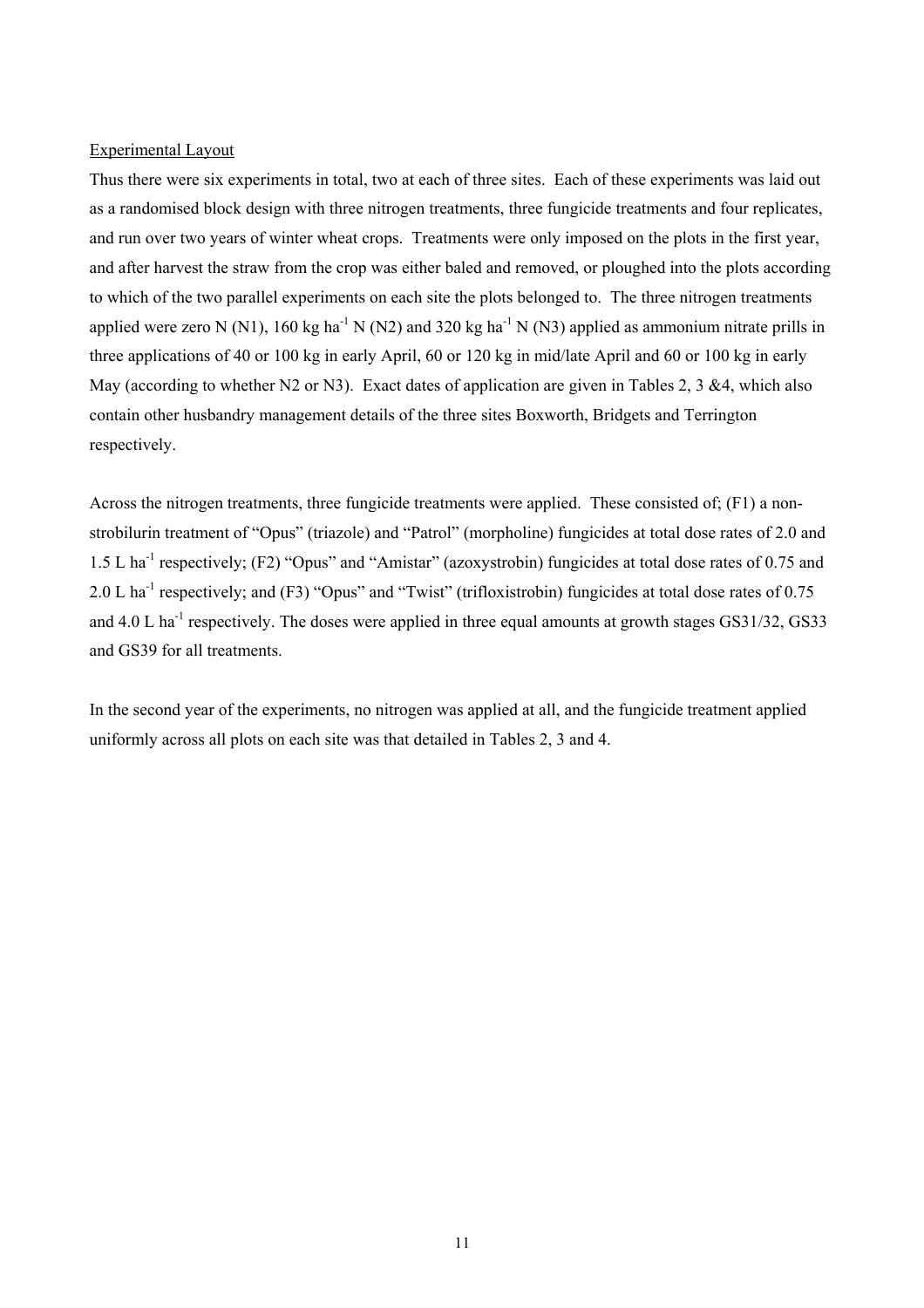| <b>Management activity</b>       | Year 1 (1999/2000)            | Year 2 (2000/2001)                  |
|----------------------------------|-------------------------------|-------------------------------------|
| Wheat cultivar                   | Napier                        | Malacca                             |
| Seed rate                        | 150 kg ha $^{-1}$             | 230 kg ha <sup>-1</sup>             |
| Date sown                        | 13/10/99                      | 14/12/00 Broadcast and harrow       |
| Dates of N treatment application | 27/04/00 (1&2) & 04/05/00     | N/A                                 |
| Growth regulator used            | Stefes CCC700                 |                                     |
| Herbicides applied               | Hawk, IPU, Ally Express, MSS  | Hawk, Lexus                         |
|                                  | Optica, Starane, Topik        |                                     |
| Insecticides applied             | Toppel                        | Dursban                             |
| Fungicides other than treatments | N/A                           | Landmark $(22/05/01 \& 05/06/01)$ , |
|                                  |                               | Folicur (18/06/01)                  |
| Dates of fungicide treatments    | 08/05/00, 22/05/00 & 09/06/00 | N/A                                 |
| Harvest date                     | 30/08/00                      | 16/08/01                            |

*Table 2 Site management details for experiments at ADAS Boxworth.*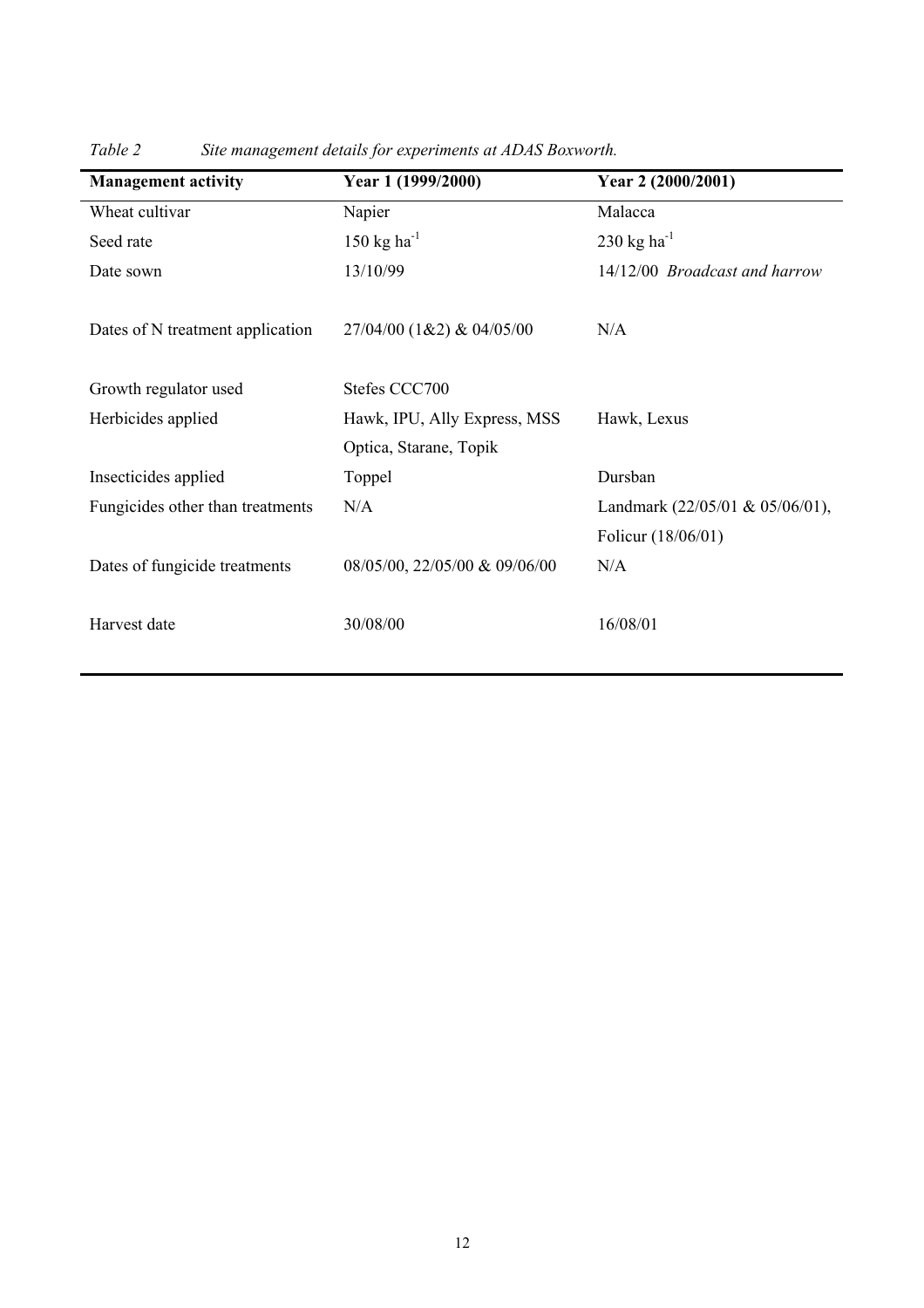| <b>Management activity</b>       | Year 1 (1999/2000)        | Year 2 (2000/2001)                  |
|----------------------------------|---------------------------|-------------------------------------|
| Wheat cultivar                   | Soisson                   | Consort                             |
| Seed rate                        | 225 kg ha $^{-1}$         | $185$ kg ha <sup>-1</sup>           |
| Date sown                        | 28/10/99                  | 01/10/00                            |
| Dates of N treatment application | 27/04/00 (1&2) & 08/05/00 | N/A                                 |
| Growth regulator used            |                           | 5C Chlormequat                      |
| Herbicides applied               | Starane, IPU, Panther     | Panther, IPU, Starane               |
| Insecticides applied             | Cypermethrin              | Cypermethrin                        |
| Fungicides other than treatments | N/A                       | Amistar (08/06/01), Landmark        |
|                                  |                           | $(08/06/01)$ & Folicur $(27/06/01)$ |
| Dates of fungicide treatments    | 5, 12 & 22/05/00          | N/A                                 |
| Harvest date                     | 10/08/00                  | 29/08/01                            |

*Table 3 Site management details for experiments at ADAS Bridgets.*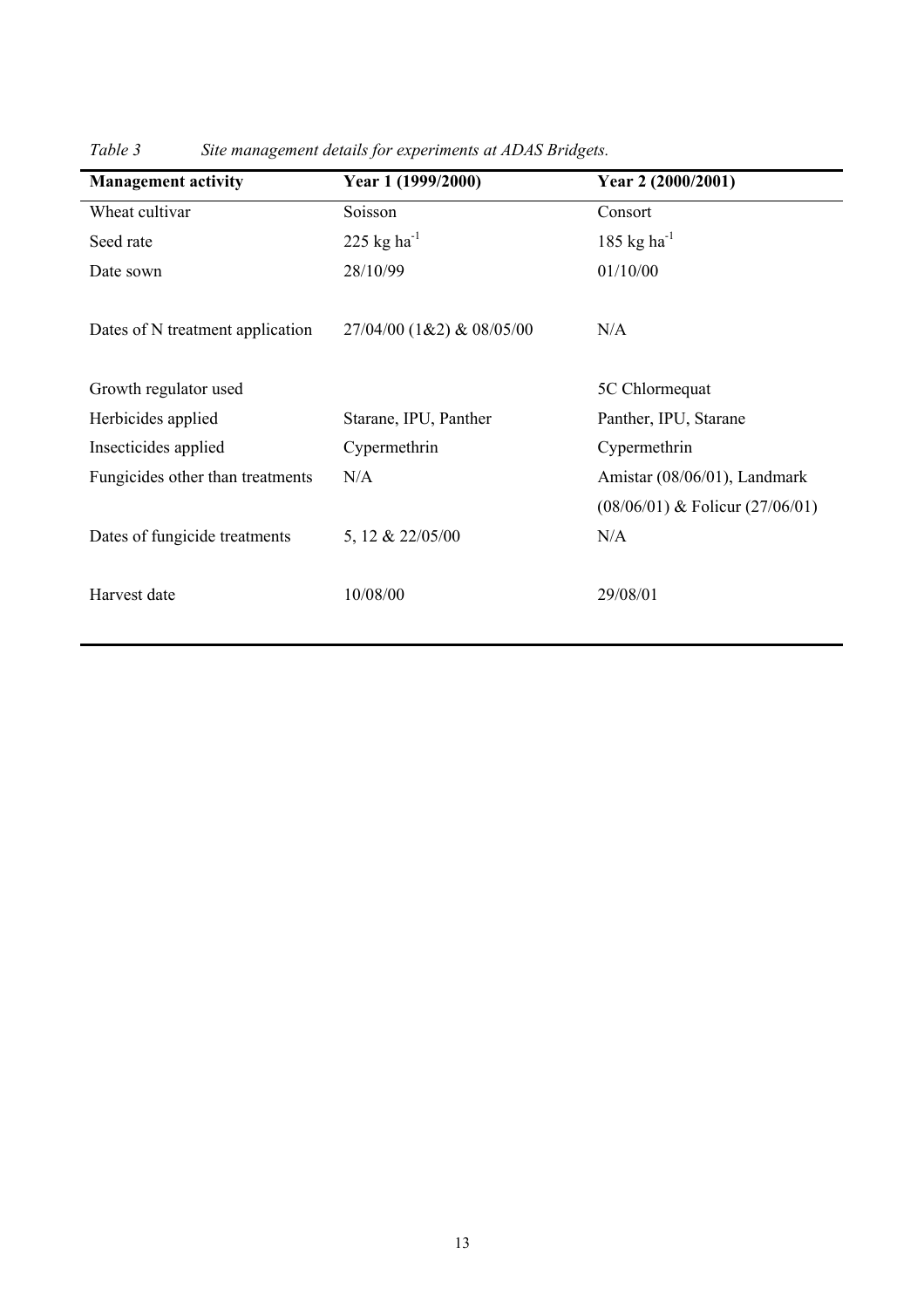| <b>Management activity</b>       | Year 1 (1999/2000)                           | Year 2 (2000/2001)                                                          |
|----------------------------------|----------------------------------------------|-----------------------------------------------------------------------------|
| Wheat cultivar                   | Consort                                      | Claire<br>and<br>Consort                                                    |
|                                  |                                              | (failed)                                                                    |
| Seed rate                        | 150 kg ha <sup>-1</sup>                      | $180 \text{ kg} \text{ ha}^{-1}$<br>$250 \text{ kg} \text{ ha}^{-1}$<br>and |
| Date sown                        | 14/10/99                                     | 17/01/01<br>02/11/01<br>and                                                 |
|                                  |                                              | (failed)                                                                    |
| Dates of N treatment application | $19/04/00$ (1), $05/05/02$ (2) &<br>11/05/00 | N/A                                                                         |
| Growth regulator used            | 3C Cycocel                                   | 3C Cycocel                                                                  |
| Herbicides applied               | Starane, Stefes, Tolkan                      | Harmony, Optica                                                             |
| Insecticides applied             | Toppel                                       | Aphox                                                                       |
| Fungicides other than treatments | N/A                                          | Landmark (23/05/01), Landmark                                               |
|                                  |                                              | $(04/06/01)$ & Folicur $(05/07/01)$                                         |
| Dates of fungicide treatments    | 01, 17 & $31/05/00$                          | N/A                                                                         |
| Harvest date                     | 22/08/00                                     | 29/08/01                                                                    |

*Table 4 Site management details for experiments at ADAS Terrington.*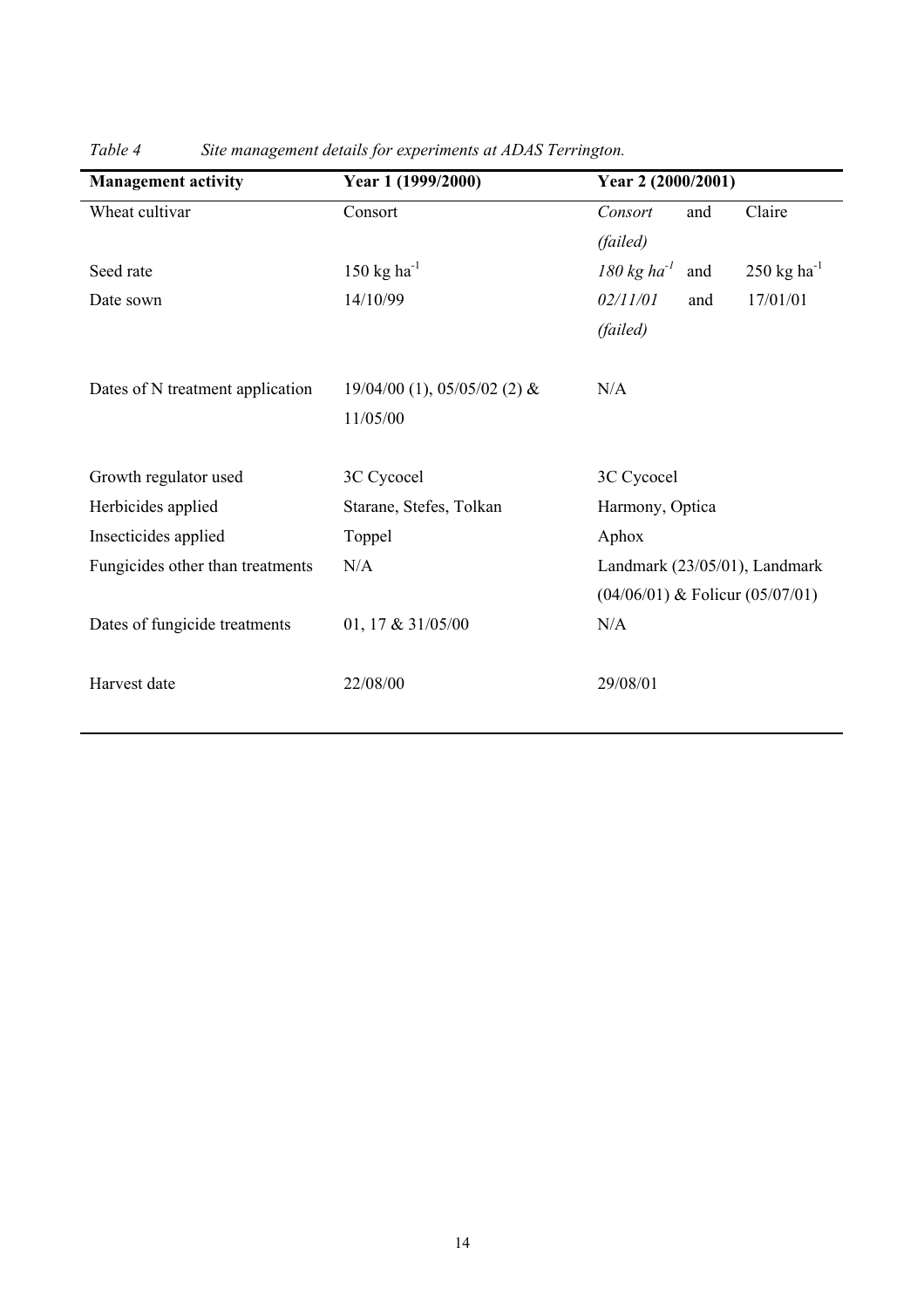### Sampling programme.

Both crop and soil parameters were measured to determine the nitrogen dynamics from all plots.

Soil samples were taken to a depth of 90cm by coring, in both the spring (SMN-S) and after harvest (SMN-H) in each year. From each plot six cores were taken and bulked together, for successive depth layers of 0- 30, 30-60 and 60-90 cm. The bulked samples were then analysed for mineral nitrogen (sum of ammonium and nitrate nitrogen) concentrations according to standard laboratory assays. The exact dates of sampling are given in Tables 2, 3 & 4.

Crop sampling was carried out at harvest in both years, from two  $0.5 \text{ m}^2$  quadrats in each plot. Samples were analysed for shoot, ear and grain numbers, thousand grain weights (g), and grain yield (t ha<sup>-1</sup>) as well as total shoot biomass (t ha<sup>-1</sup>)(not shown) for each plot. Sub-samples of grain, chaff and straw were also analysed for total nitrogen content (% g  $g^{-1}$  N). Biomass (not shown) and nitrogen harvest indices were also calculated from these results, as were the grain N offtake (kg ha<sup>-1</sup> N) and total N offtake (kg ha<sup>-1</sup> N). Undisturbed strips from each plot were combine harvested for yields (t ha<sup>-1</sup> at 85% DM).

The ability of each site to supply nitrogen to the crop was assessed by calculating the soil nitrogen supply (SNS), which consists of the nitrogen taken up by the crop (total crop N) in addition to the soil mineral nitrogen (SMN) at any particular time. Only the total SNS at harvest was calculated in this study.

Statistical analyses were performed using ANOVAR in the GENSTAT computer software package.

## **Results**

#### Crop yields

The results for levels of significant differences due to nitrogen and fungicide treatments applied to each the six experiments in the first year of the experiment are shown in Table 5, for the main indicator parameters of crop yields. Table 6 shows the similar set of results for the second year of the experiments.

Yields for the first year wheat varied little between the straw incorporation experiments within each site, being 9.6, 8.3 and 9.6 t ha<sup>-1</sup> at Boxworth, Bridgets and Terrington respectively on the incorporated plots, and 9.7, 8.1 and 9.5 t ha<sup>-1</sup> on those that had straw baled and removed (Figs. 1 & 4). This was expected (as the effect was applied after harvest), but does signify that there were no purely spatial differences between the two experimental areas on each site, and that differences in the second year could more securely be assigned to the treatment of straw. In the second year there was little difference again at Bridgets, where the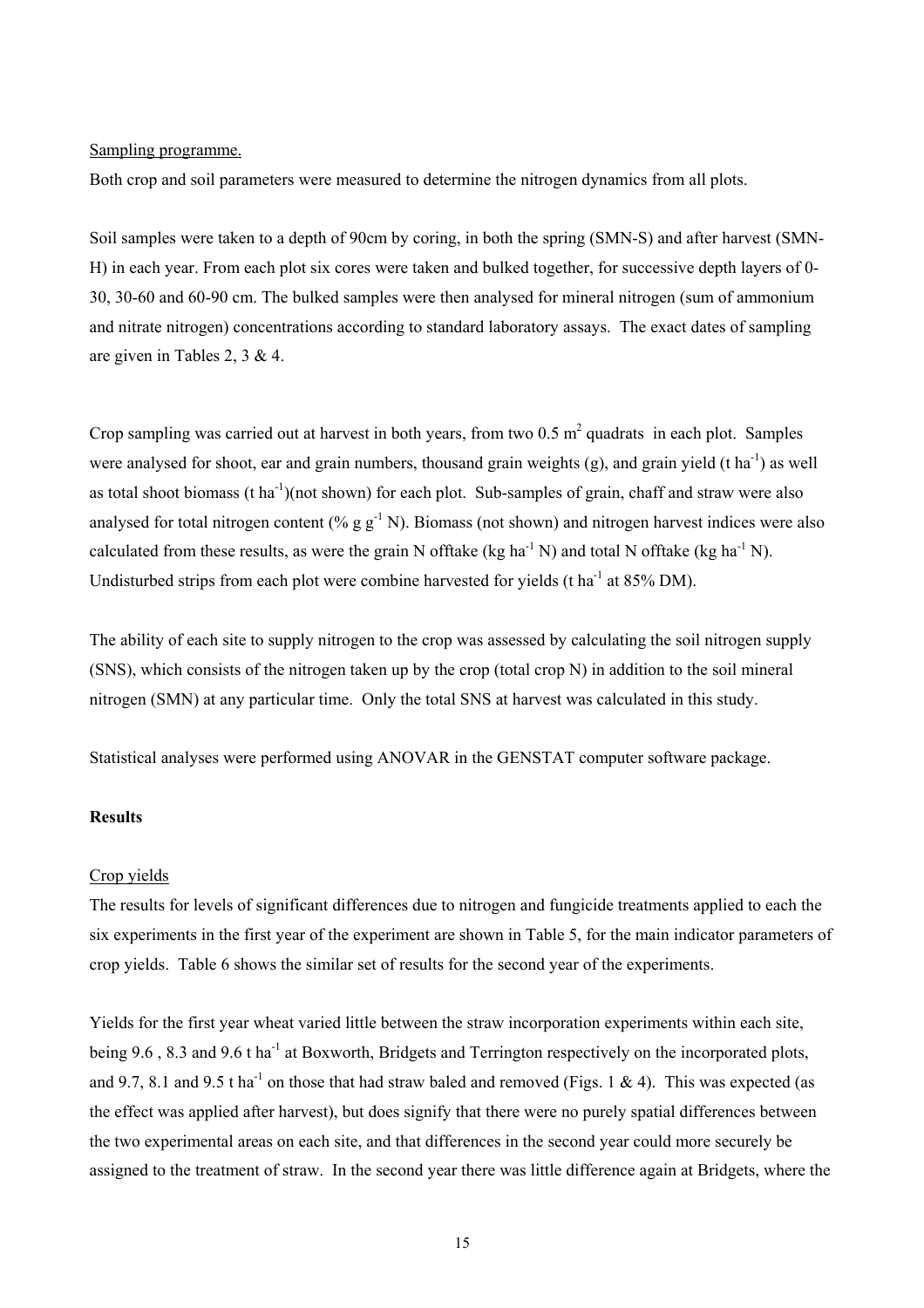incorporated area slightly outperformed the baled area by 5.3 to 5.1 t ha<sup>-1</sup> (Fig. 7). At Boxworth and Terrington however, there was possibly evidence that baling caused higher yields by 3.9 t ha<sup>-1</sup> compared with 3.3 from the incorporated area at Boxworth, and similarly 2.7 compared with 1.7 t ha<sup>-1</sup> at Terrington (Fig. 7).

The expected reduction in yield was shown by the second year wheat at Bridgets compared with the first, but the drastic reduction in yields between the first and second years at Boxworth and Terrington was far more than would be expected, and will be discussed in the next section. The yields according to treatment means from each experiment are shown in Tables A1 & A2 for Boxworth, A3 & A4 for Bridgets, and A5 & A6 for Terrington sites. In the first year, the sites show about a 4.5 t ha<sup>-1</sup> yield increment due to the first 160 kg ha<sup>-1</sup> <sup>1</sup> N applied (N1 to N2), and then about  $0.2 - 0.5$  t ha<sup>-1</sup> for the second (N2 to N3), in keeping with yield optimum applications of about 180 kg ha-1 for each site (Sylvester-Bradley *et al.,* 1984). Only on the baled plots at Boxworth did the fungicide treatments lead to a significant difference in yields in the first year (Table 5 and Fig 1), where both strobilurin treatments yielded about 0.3-0.4 t ha<sup>-1</sup> higher than the triazole only programme across all N levels (Table A2). Similar scale differences could be seen at Boxworth incorporated plots and at Terrington, but in neither case proved significant.

In no experiment did the fungicide treatments lead to significant differences in yield for the second year wheat. (Table 6). Nitrogen application treatments displayed a significant residual effect on yield for most of the experiments in the second year (Table 6), where yields could be boosted by 0.2 to 0.8 t ha<sup>-1</sup> by the highest rate nitrogen at Boxworth and Terrington (Table A1 & A5) on straw incorporated plots, but by 1.6 and 1.3 t ha<sup>-1</sup> where it had been baled (Table A2  $\&$  A6 and Fig. 7). At Bridgets there was a marginal decrease at higher nitrogen treatments if anything (Tables A3 & A4 and Fig 7).

The only other yield forming parameter which showed a significant difference in response to fungicide treatments was the thousand grain weights at Boxworth and Terrington sites in the first year (Tables 5, A7, A8 and A12, and Fig. 2) and Terrington in the second year (Tables 6 and A12). In this case the strobilurin treatments led to larger grain (from about 45 g to  $47 - 48$  g; Table A7 & A8) at Boxworth and Terrington (46 g to 48 g; Table A12), but made no discernible difference at Bridgets (all about 40 g; Tables A9  $\&$  A10) or on the sites at Terrington  $(48 \& 36 \text{ g}; \text{Table A11})$ .

Generally, differences in thousand grain weight between nitrogen treatments were not very significant except at Boxworth in the first year wheat where, higher nitrogen rates tended to produce smaller grain (48 - 49 g for 0 N compared with  $45 - 46$  g for 320 kg ha<sup>-1</sup> N; Tables 5, A& & A8). In the second year, grain size tended to be reduced compared with the first, 40 g compared with  $46 - 47$  g at Boxworth and  $33 - 36$  g compared with 48 g at Terrington, except at Bridgets where they tended to be slightly higher  $(42 - 46 g)$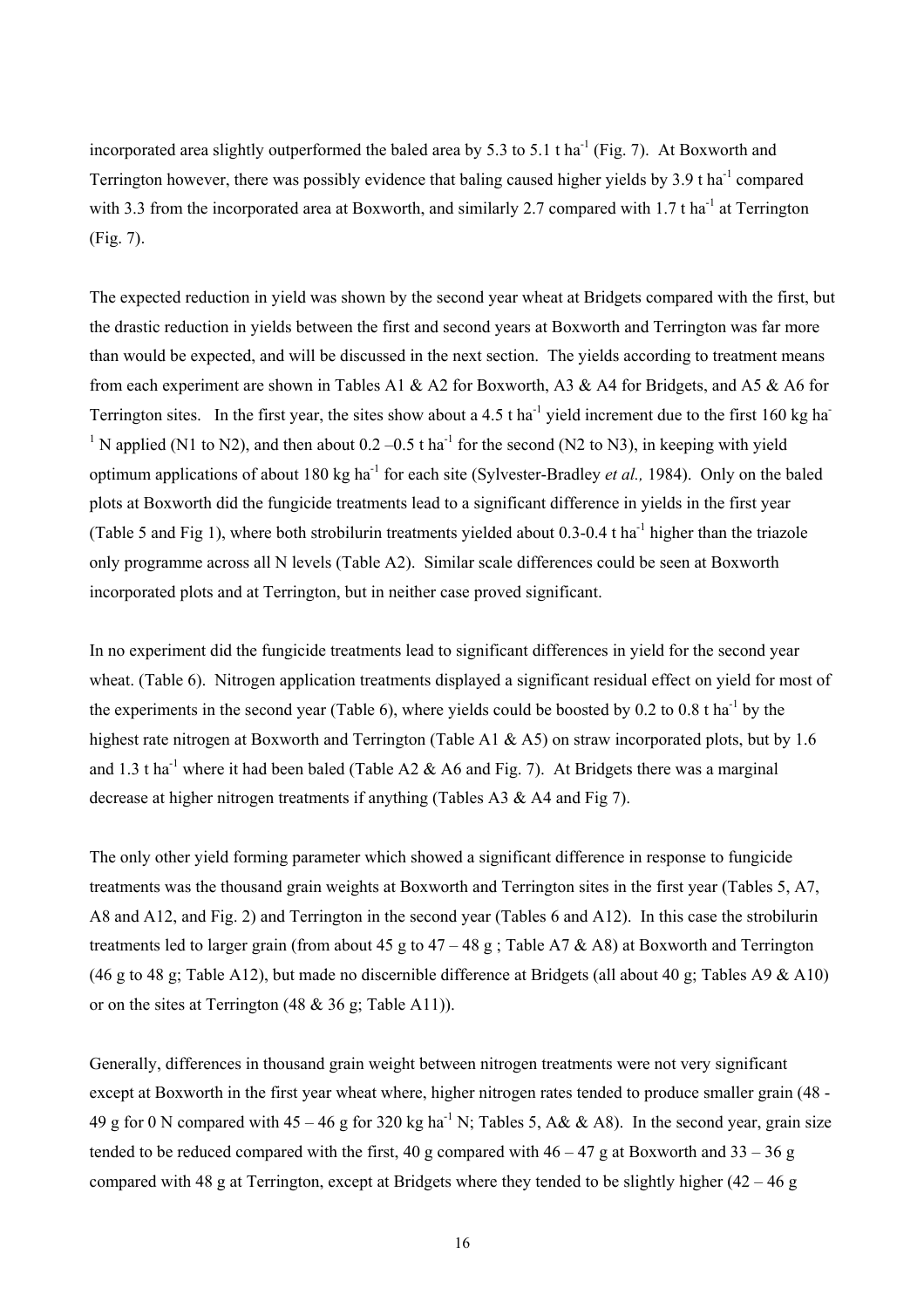compared with 40 g). Where residual nitrogen from the nitrogen treatments caused a significant effect in the second year (Boxworth incorporated, Bridgets baled and Terrington baled; Table 6) the trend was to smaller grain at higher nitrogen as before (Table A7, A10 & A12).

Both shoot and ear numbers showed no significant response to fungicide treatment in either first or second year wheat (Tables 5  $\&$  6), and showed entirely predictable increase with nitrogen application rates in the first year (shoot numbers not shown; ear numbers given in Tables A13 – A18). In the second year ear numbers continued to show a similar response to residual nitrogen in the baled straw experiments (Tables A6, A14, A16 & A18) as well as the incorporated at Terrington (Table A17), albeit at a reduced level of significance. Ear numbers varied little from the first to second year at Boxworth (514  $&$  524 to 572  $&$  512), reduced slightly at Bridgets (from 529  $&$  503 to 310  $&$  328), were much reduced at Terrington (455  $&$  471 to 75 & 74).

Grain numbers also showed no response to fungicide treatments in either the first or second years, but all sites (except Bridgets baled in the second year ) showed highly significant differences due to nitrogen levels (Table 5  $\&$  6). At all sites in the first year grain numbers per ear varied from about 31 (Bridgets) to 35 (Boxworth and Terrington) and maintaining those levels at Bridgets (30-36) and Terrington (32 – 35) in the second year, where values tended to be slightly higher in the baled straw experiments. Numbers were however, very much reduced to  $9 - 10$  at Boxworth in the second year. In all but one case, numbers tended to be higher at higher nitrogen levels (Tables A19, A20, A21, A23  $\&$  A24). The exception was at Bridgets in the baled straw experiment where residual nitrogen seemed to reduce numbers, though this was not a significant effect.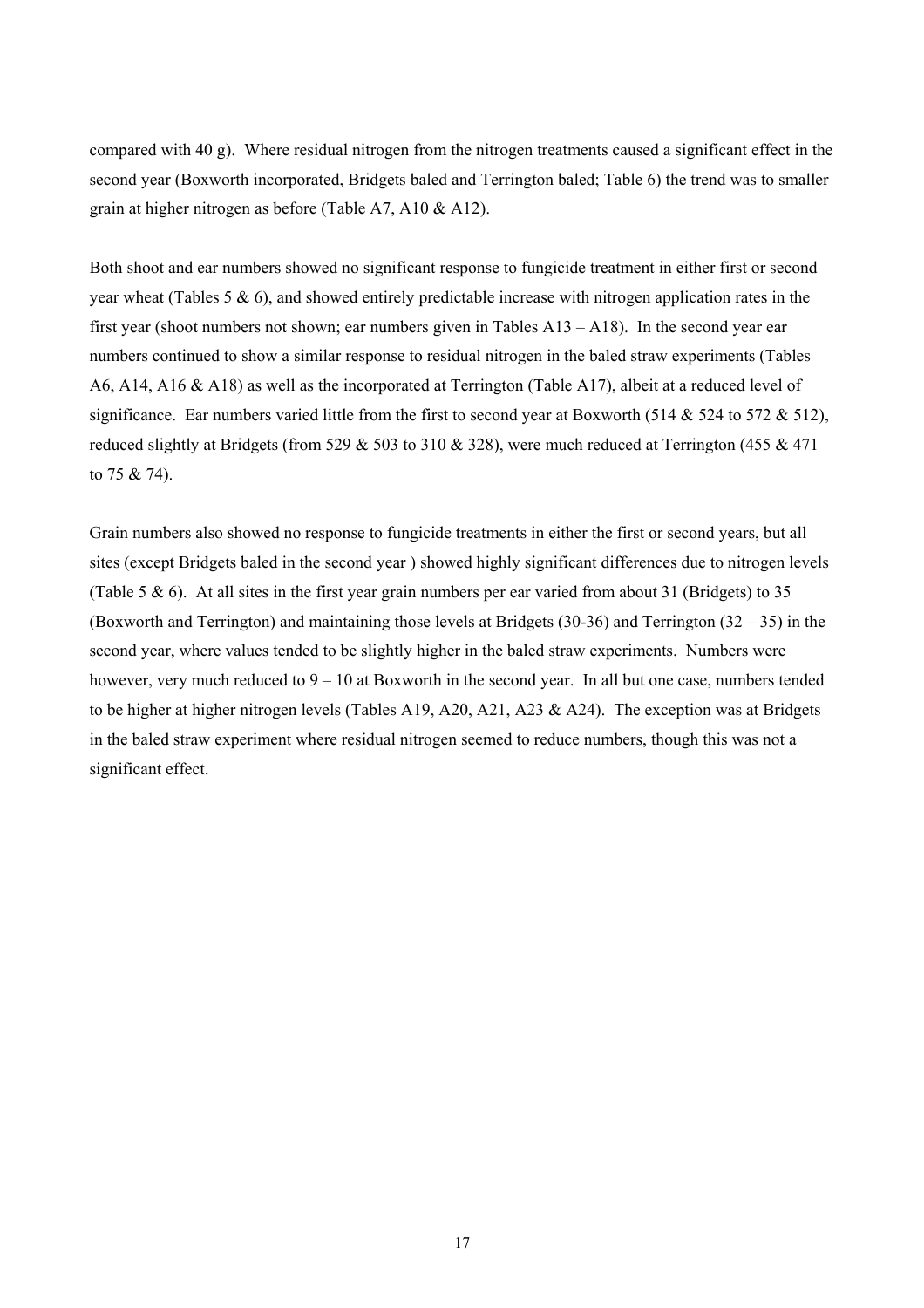Table 5 Significant differences found between treatment means for crop yield component parameters in first year wheat experiments. (\*\*\* = P<0.001, \*\* = P<0.01, \* = P<0.05, ns = P>0.05, otherwise P level given)

| Parameter  | <b>Site</b>     | <b>Straw experiment</b> | Nitrogen       | Fungicide      | <b>N</b> x F Interaction |
|------------|-----------------|-------------------------|----------------|----------------|--------------------------|
|            |                 |                         | treatments (N) | treatments (F) |                          |
| Shoot No.  | Boxworth        | Incorporated            | ***            | ns             | ns                       |
|            |                 | Baled                   | ***            | ns             | ns                       |
|            | <b>Bridgets</b> | Incorporated            | $**$           | ns             | ns                       |
|            |                 | Baled                   | $**$           | ns             | ns                       |
|            | Terrington      | Incorporated            | ***            | ns             | ns                       |
|            |                 | Baled                   | ***            | ns             | ns                       |
| Ear No.    | Boxworth        | Incorporated            | ***            | ns             | ns                       |
|            |                 | Baled                   | ***            | ns             | ns                       |
|            | <b>Bridgets</b> | Incorporated            | ***            | ns             | ns                       |
|            |                 | Baled                   | $**$           | ns             | ns                       |
|            | Terrington      | Incorporated            | ***            | ns             | ns                       |
|            |                 | Baled                   | ***            | ns             | ns                       |
| Grain No.  | Boxworth        | Incorporated            | ***            | ns             | ns                       |
|            |                 | Baled                   | ***            | ns             | ns                       |
|            | <b>Bridgets</b> | Incorporated            | $**$           | ns             | ns                       |
|            |                 | Baled                   | $***$          | ns             | ns                       |
|            | Terrington      | Incorporated            | ***            | ns             | ns                       |
|            |                 | Baled                   | ***            | ns             | ns                       |
| 1000 grain | Boxworth        | Incorporated            | ***            | ***            | ns                       |
| Weight     |                 | Baled                   | ***            | ***            | ns                       |
|            | <b>Bridgets</b> | Incorporated            | ns             | ns             | ns                       |
|            |                 | Baled                   | $\ast$         | ns             | ns                       |
|            | Terrington      | Incorporated            | ns             | ns             | ns                       |
|            |                 | Baled                   | $\ast$         | $**$           | ns                       |
| Yield      | Boxworth        | Incorporated            | ***            | ns             | ns                       |
|            |                 | Baled                   | ***            | $**$           | ns                       |
|            | <b>Bridgets</b> | Incorporated            | ***            | ns             | $\rm ns$                 |
|            |                 | Baled                   | ***            | ns             | ns                       |
|            | Terrington      | Incorporated            | ***            | ns             | ns                       |
|            |                 | Baled                   | ***            | ns             | ns                       |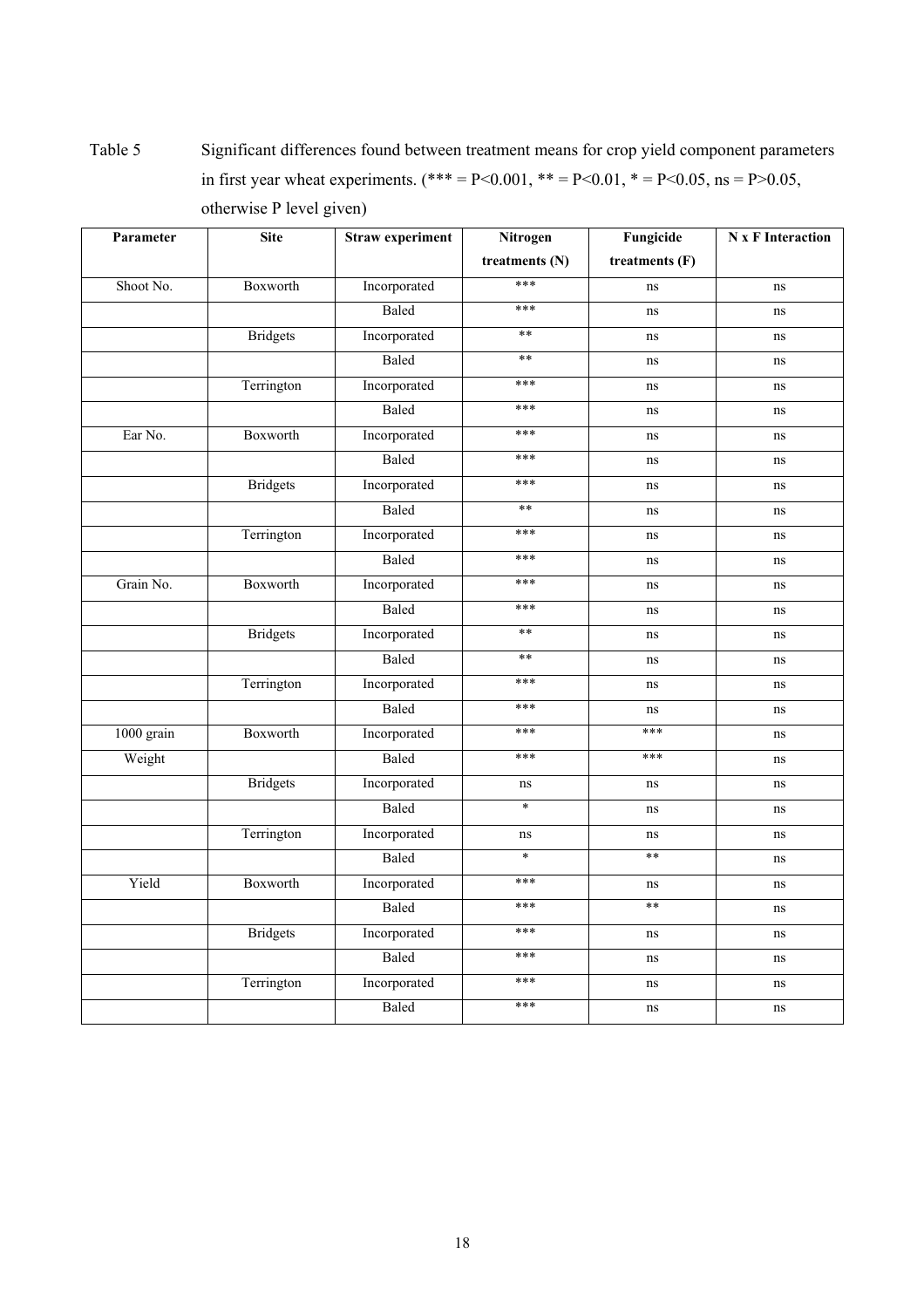Table 6 Significant differences found between treatment means for crop yield component parameters in second year wheat experiments. (\*\*\* = P<0.001, \*\* = P<0.01, \* = P<0.05, ns = P>0.05, otherwise P level given)

| Parameter  | <b>Site</b>     | <b>Straw experiment</b> | Nitrogen       | Fungicide      | <b>N</b> x F Interaction |
|------------|-----------------|-------------------------|----------------|----------------|--------------------------|
|            |                 |                         | treatments (N) | treatments (F) |                          |
| Shoot No.  | Boxworth        | Incorporated            | ns             | ns             | ns                       |
|            |                 | Baled                   | $**$           | ns             | ns                       |
|            | <b>Bridgets</b> | Incorporated            | $\ast$         | ns             | ns                       |
|            |                 | Baled                   | ns             | ns             | ns                       |
|            | Terrington      | Incorporated            | $\ast$         | ns             | ns                       |
|            |                 | Baled                   | ns             | ns             | ns                       |
| Ear No.    | Boxworth        | Incorporated            | ns             | ns             | ns                       |
|            |                 | Baled                   | ***            | ns             | ns                       |
|            | <b>Bridgets</b> | Incorporated            | $\ast$         | ns             | ns                       |
|            |                 | Baled                   | ns             | ns             | ns                       |
|            | Terrington      | Incorporated            | $\ast$         | ns             | ns                       |
|            |                 | Baled                   | $\ast$         | ns             | ns                       |
| Grain No.  | Boxworth        | Incorporated            | ***            | ns             | ns                       |
|            |                 | Baled                   | ***            | ns             | ns                       |
|            | <b>Bridgets</b> | Incorporated            | **             | ns             | ns                       |
|            |                 | Baled                   | ns             | ns             | ns                       |
|            | Terrington      | Incorporated            | ***            | ns             | ns                       |
|            |                 | Baled                   | $**$           | ns             | ns                       |
| 1000 grain | Boxworth        | Incorporated            | ***            | ns             | ns                       |
| Weight     |                 | Baled                   | ns             | ns             | ns                       |
|            | <b>Bridgets</b> | Incorporated            | $P = 0.058$    | ns             | ns                       |
|            |                 | Baled                   | $\ast$         | ns             | ns                       |
|            | Terrington      | Incorporated            | ns             | ns             | ns                       |
|            |                 | Baled                   | **             | ns             | ns                       |
| Yield      | Boxworth        | Incorporated            | ***            | ns             | ns                       |
|            |                 | Baled                   | ***            | ns             | ns                       |
|            | <b>Bridgets</b> | Incorporated            | ***            | ns             | ns                       |
|            |                 | Baled                   | ns             | ns             | $\rm ns$                 |
|            | Terrington      | Incorporated            | ***            | ns             | ns                       |
|            |                 | Baled                   | ***            | ns             | ns                       |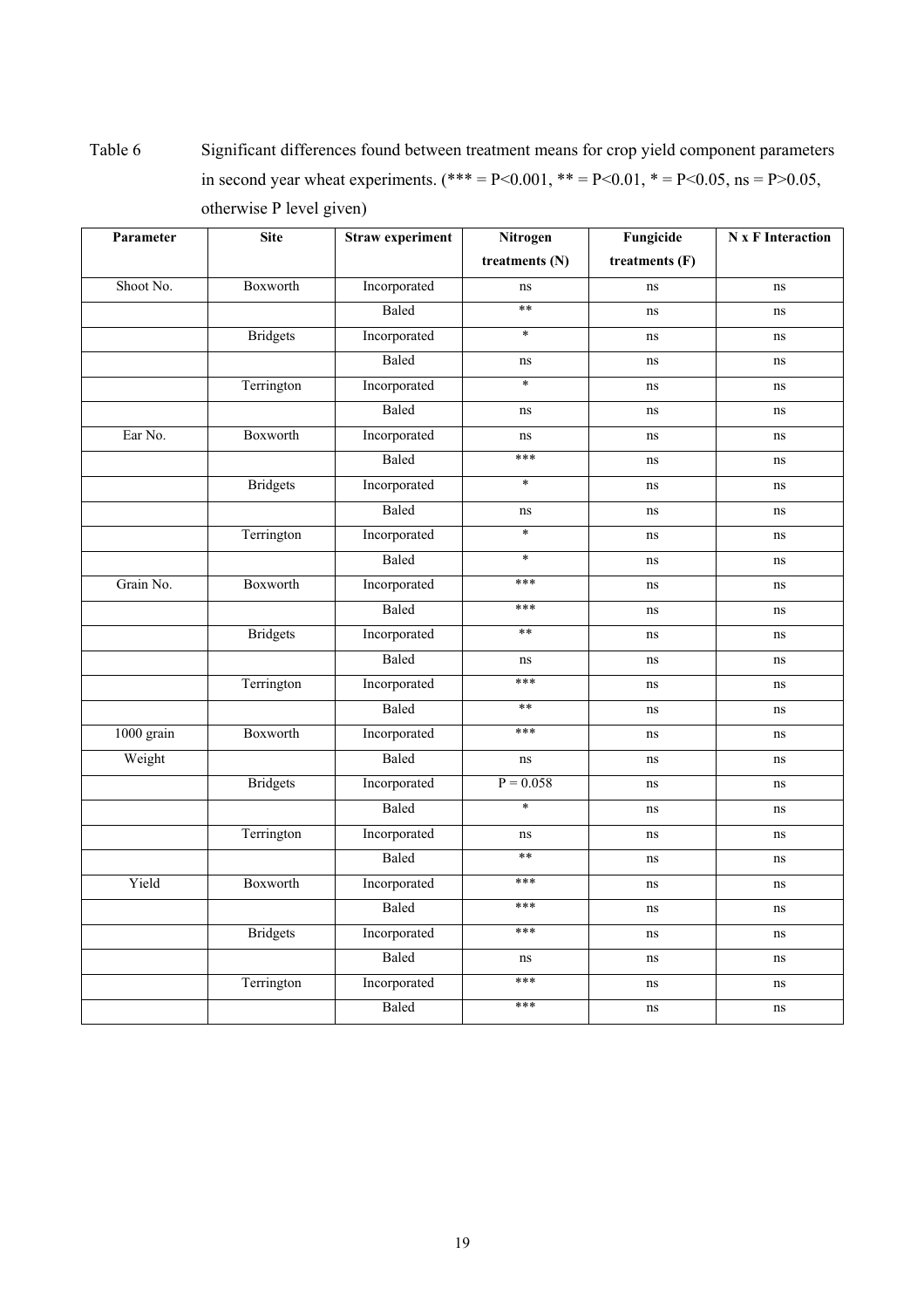#### Nitrogen dynamics

In only two cases did the fungicide treatments lead to significant differences in any parameters indicative of the general nitrogen dynamics of the soil and crop system, and these were for the nitrogen harvest index (NHI) in the first year at Bridgets where straw was incorporated (Table 7), and soil mineral nitrogen in the spring (SMN) in the second year at Bridgets where straw was baled and removed (Table 8). Three other cases which indicated possibly significant differences in the first year, soil mineral nitrogen at harvest (HMN) at Boxworth (baled) and Terrington (incorporated) and NHI at Terrington (incorporated) (Table 7), cannot be accepted as such because the interaction terms are also significant (Table 7).

For all parameters in the first year, except SMN, the nitrogen treatments proved highly significant sources of variation. This is axiomatic, because they all include an element of applied nitrogen. Where this could legitimately be subtracted, such as a re-working of SNS, the differences were no longer significant. In the second year, no parameters showed significant differences due to nitrogen treatments in either of the experiments at Bridgets.

The parameter which most comprehensively indicates the general nitrogen fertility of the experiments is the total soil nitrogen supply at harvest time. As stated above, this proved highly significant at all sites in the first year (Table 7), but only because of the applied fertiliser nitrogen (Tables B1 – B6), though levels varied greatly between sites from 426 & 412 kg ha<sup>-1</sup> N at Boxworth, through 348 & 335 kg ha<sup>-1</sup> at Bridgets to 239  $\&$  218 kg ha<sup>-1</sup> N at Terrington. These differences were in part due to differences in the inherent mineral nitrogen levels of each site, 156 - 176 kg ha<sup>-1</sup> at Boxworth (Tables B19 & B20), 130 – 152 kg ha-1 at Bridgets (Tables B21 & B22) and  $96 - 109$  kg ha-1 at Terrington (Tables B23 & B24). However, SMN showed no differences within each experiment (Tables 7, B19 – B224), and thereby confirmed that any differences apparent in the second year were indeed caused by the applied treatments and not spatial variation.

Of more interest were differences apparent in the second year from residual nitrogen in the soil, where both Boxworth and Terrington recorded differences in total nitrogen supply due to residual nitrogen from the treatments applied in the first year (Table 8). This was not the case at Bridgets where levels were more uniform across treatments (Tables B3 & B4). At Boxworth the first160 kg ha<sup>-1</sup> N applied in the first year was worth approximately  $25 - 30$  kg ha<sup>-1</sup> in the second year, and the second 160 kg ha<sup>-1</sup> worth an extra 40 kg  $ha^{-1}$  N Tables B1 and B2) (Fig. 8). At Terrington these figures proved to only be worth about 15 kg ha<sup>-1</sup> N or less (Tables B5 & B6 and Fig.8). There was little difference between the experiments where straw was incorporated and those where it was baled and removed, though the latter tended to have the slightly higher SNS in the second year.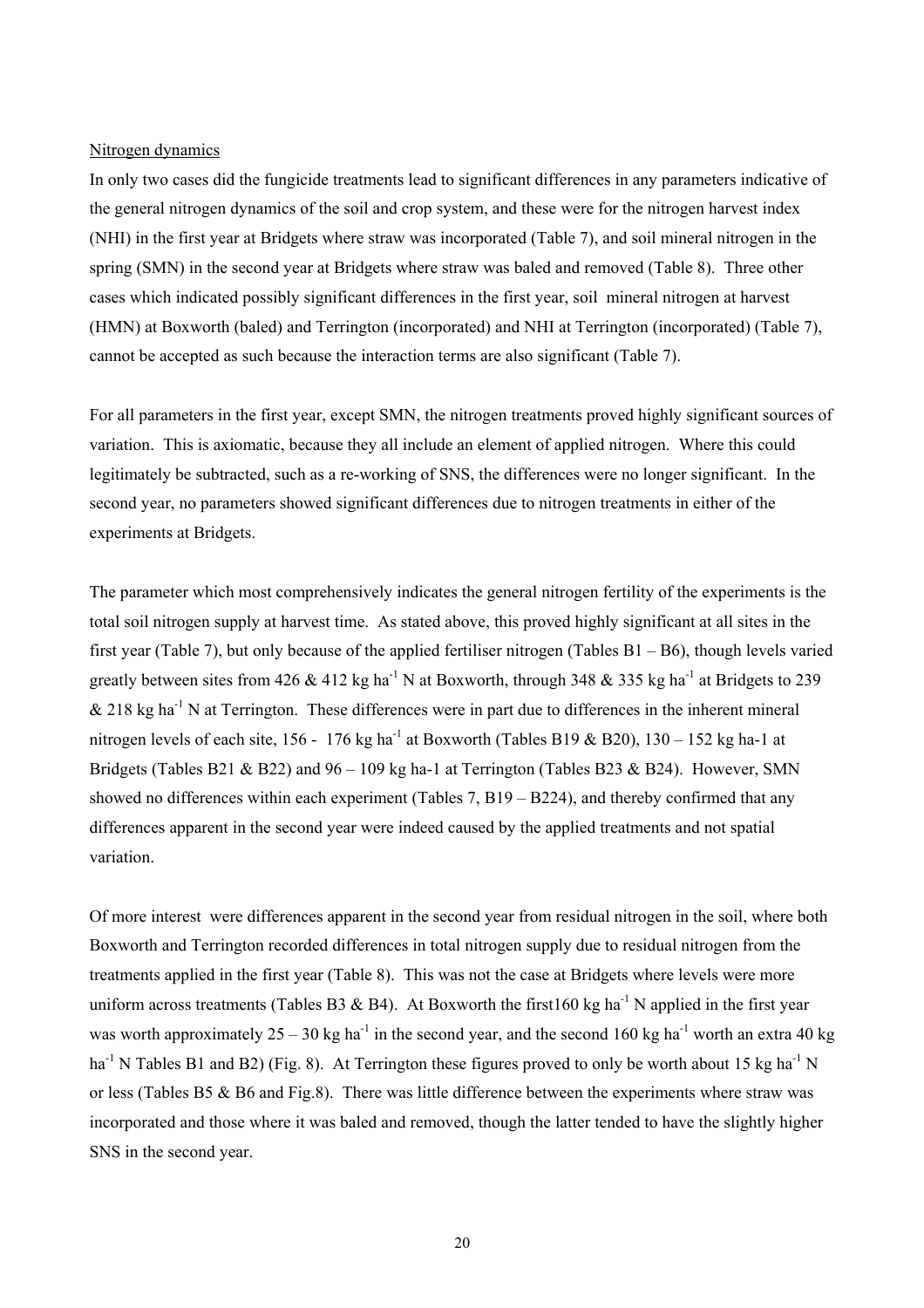In the single case in the first year where fungicide treatments led to significant differences in NHI, Bridgets (incorporated ) (Table 7), this was due to a slightly lower NHI for treatment F2 (triazole plus azoxystrobin)(Table B9). There was no hint of this effect at either Boxworth (Table B7) or Terrington (Table B11), or in second year effects for any site. Generally the NHI was lower at Boxworth in the first year (0.6 & 0.64) compared with Bridgets (0.74 and 0.61) and Terrington (0.81 and 0.79), but increased at this site in the second year (to 0.74 and 0.76), whereas it decreased in the second year at Terrington (to 0.64 and 0.68) and remained similar at Bridgets (to 0.76 for both experiments). Nitrogen treatments had no effect on NHI at any site or straw treatment in the second year, and conflicting effects at Bridgets (Table B10) and Terrington (Table B12) in the first year.

A large part of the total SNS of a site is measured by the nitrogen taken up by the crop in the total N offtake (not shown), and most of this is the grain N offtake (Tables B13 to B 118). Both parameters indicated that residual nitrogen effects from the first year caused highly significant differences in the second (Table 8) at Boxworth and Terrington. At Boxworth this could be nearly 40 kg ha<sup>-1</sup> N from the highest nitrogen application (Tables B13 & B14), but at Terrington amounted to only an extra 10 kg ha-1 N from the same application (Tables B17  $\&$  B18). This is indicative of the drastic reduction in grain N offtake at Terrington from 144 and 143 kg ha-1 N mean offtake for the incorporated and baled experiments respectively, to only 16 and 18 kg ha<sup>-1</sup> N in the second year. A large reduction was also recorded at Bridgets, from 138 & 140 kg ha<sup>-1</sup> N to 57 and 66 for the incorporated and baled experiments respectively, but smaller decreased at Boxworth (171 & 174 to 119 & 130 kg ha<sup>-1</sup> N).

Only at the baled straw experiment at Boxworth were any significant residual nitrogen effects from the nitrogen application treatments in the first year, still apparent in the remaining soil nitrogen at harvest (HMN) in the second year (Table 8) (Table B26). This indicates either, that the test crop in the second year was successful in taking up all excess nitrogen differences generated in the first year or that an external event also removed nitrogen from the site to eradicate the differences in HMN left after the first harvest (Table 7) (Tables B25 – B30). The nitrogen treatments left large differences in HMN (Table 7) after the first year harvest, with over 200 kg ha<sup>-1</sup> N being left as soil mineral nitrogen in the highest N treatment plots at Boxworth and Bridgets to go into the winter (Fig. 5), and were the source of the significant differences in SMN in the second year due to nitrogen treatment at Boxworth and Terrington (Tables 8, B19, B20 and B23)(Fig. 6).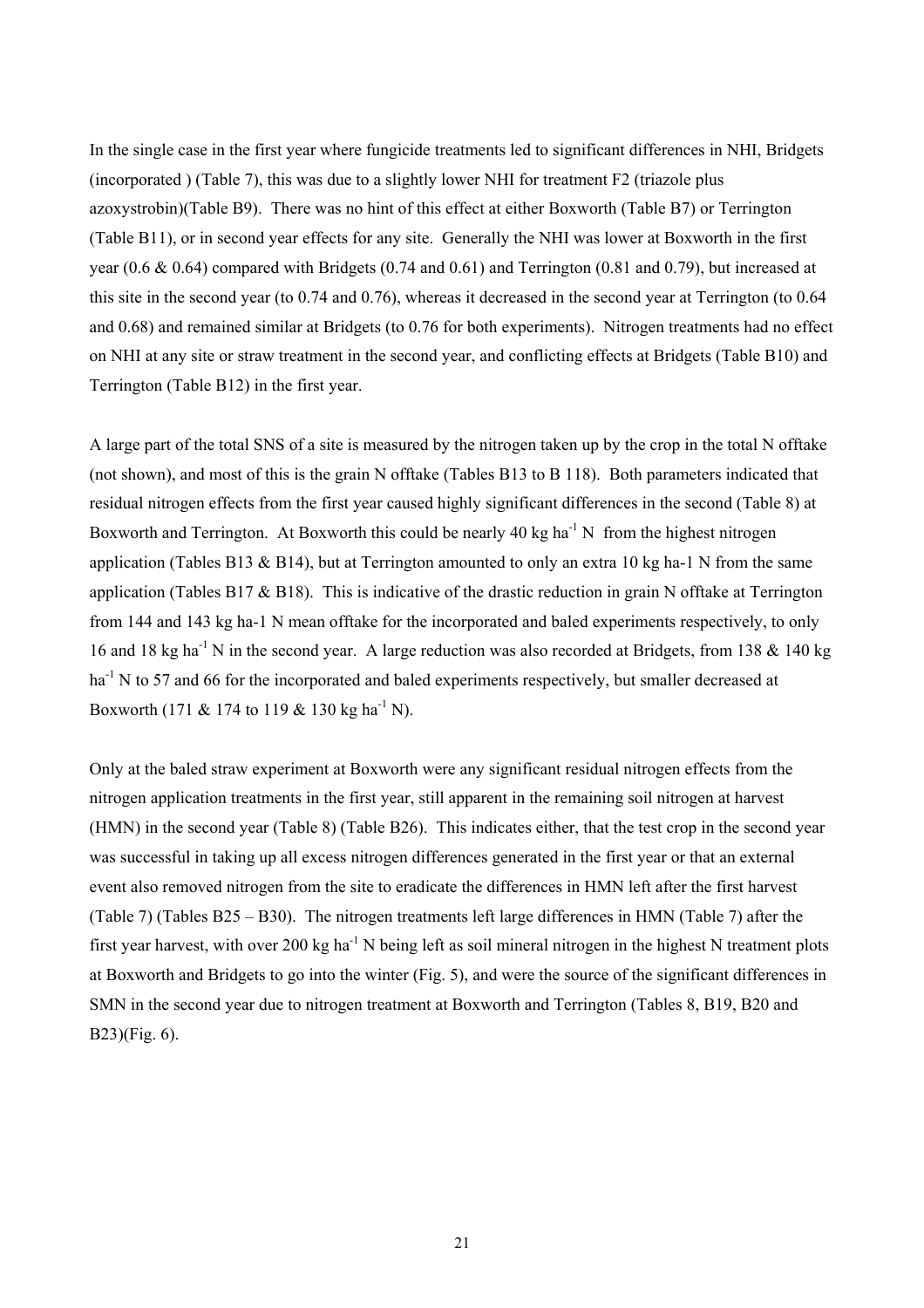Table 7 Significant differences found between treatment means for nitrogen dynamic parameters in first year wheat experiments. (\*\*\* = P<0.001, \*\* = P<0.01, \* = P<0.05, ns = P>0.05, otherwise P level given)

| Parameter        | <b>Site</b>     | <b>Straw experiment</b> | Nitrogen       | Fungicide      | <b>N</b> x F Interaction |
|------------------|-----------------|-------------------------|----------------|----------------|--------------------------|
|                  |                 |                         | treatments (N) | treatments (F) |                          |
| Spring SMN       | Boxworth        | Incorporated            | ns             | ns             | ns                       |
|                  |                 | Baled                   | ns             | ns             | ns                       |
|                  | <b>Bridgets</b> | Incorporated            | ns             | ns             | ns                       |
|                  |                 | Baled                   | ns             | ns             | ns                       |
|                  | Terrington      | Incorporated            | ns             | ns             | ns                       |
|                  |                 | Baled                   | ns             | ns             | ns                       |
| Harvest SMN      | Boxworth        | Incorporated            | ***            | ns             | ns                       |
|                  |                 | Baled                   | ***            | $\ast$         | $\ast$                   |
|                  | <b>Bridgets</b> | Incorporated            | ***            | ns             | ns                       |
|                  |                 | Baled                   | ***            | ns             | ns                       |
|                  | Terrington      | Incorporated            | ***            | ns             | $\ast$                   |
|                  |                 | Baled                   | ***            | ns             | ns                       |
| Grain N offtake  | Boxworth        | Incorporated            | ***            | ns             | ns                       |
|                  |                 | <b>Baled</b>            | ***            | ns             | ns                       |
|                  | <b>Bridgets</b> | Incorporated            | ***            | ns             | ns                       |
|                  |                 | Baled                   | ***            | ns             | ns                       |
|                  | Terrington      | Incorporated            | ***            | ns             | ns                       |
|                  |                 | Baled                   | ***            | ns             | ns                       |
| Total N offtake  | Boxworth        | Incorporated            | ***            | ns             | ns                       |
|                  |                 | Baled                   | ***            | ns             | ns                       |
|                  | <b>Bridgets</b> | Incorporated            | ***            | ns             | ns                       |
|                  |                 | Baled                   | ***            | ns             | ns                       |
|                  | Terrington      | Incorporated            | $\ast\ast$     | ns             | ns                       |
|                  |                 | Baled                   | ***            | ns             | ns                       |
| NHI              | Boxworth        | Incorporated            | $\ast\ast$     | ns             | ns                       |
|                  |                 | Baled                   | ns             | ns             | ns                       |
|                  | <b>Bridgets</b> | Incorporated            | ns             | $***$          | ns                       |
|                  |                 | Baled                   | $***$          | ns             | ns                       |
|                  | Terrington      | Incorporated            | $\ast$         | $\ast$         | $\star$                  |
|                  |                 | Baled                   | $**$           | ns             | ns                       |
| <b>Total SNS</b> | Boxworth        | Incorporated            | ***            | ns             | ns                       |
|                  |                 | Baled                   | ns             | ns             | ns                       |
|                  | <b>Bridgets</b> | Incorporated            | ***            | ns             | ns                       |
|                  |                 | Baled                   | ***            | ns             | ns                       |
|                  | Terrington      | Incorporated            | ***            | ns             | ns                       |
|                  |                 | Baled                   | ***            | $\rm ns$       | $\rm ns$                 |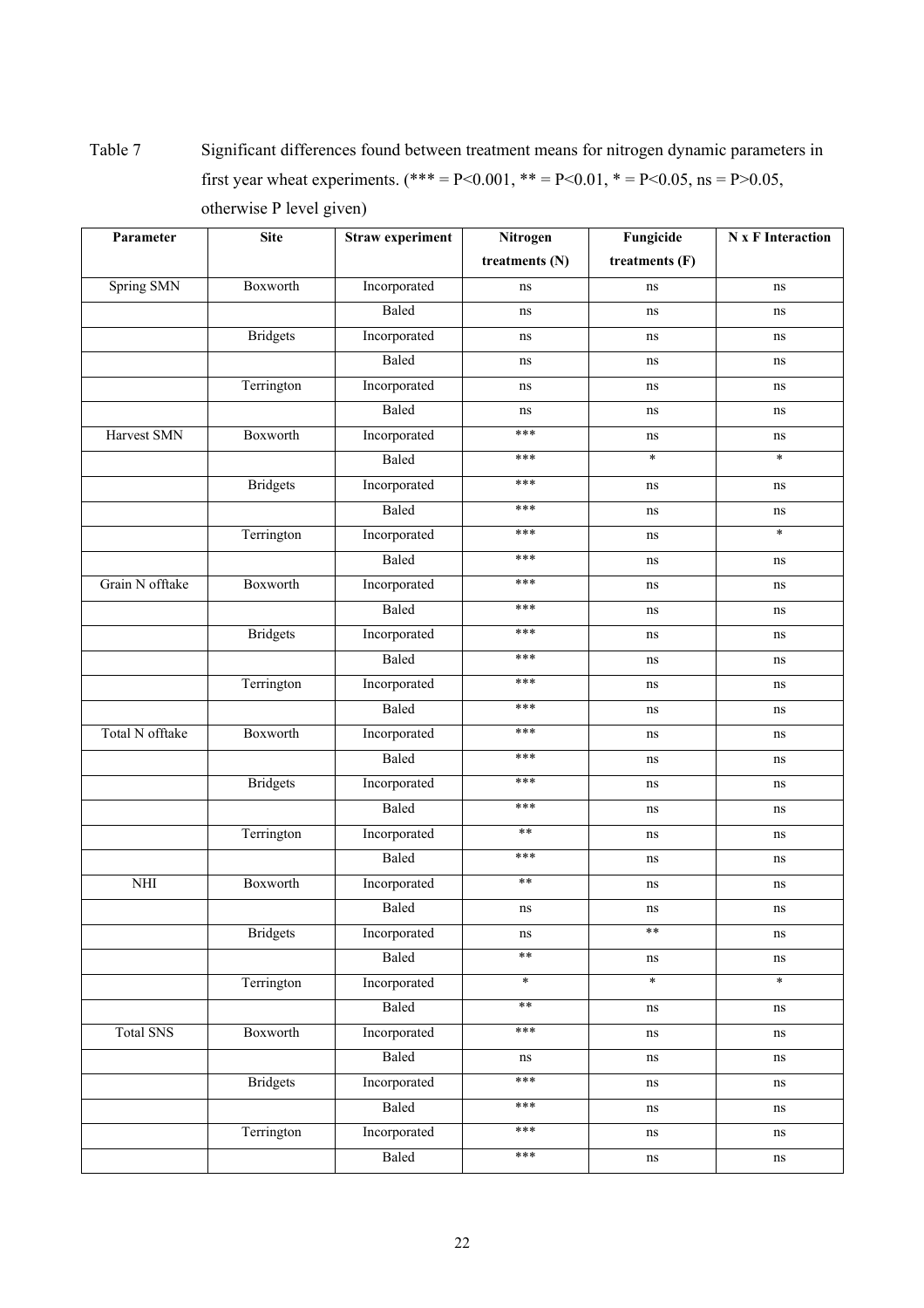Table 8 Significant differences found between treatment means for nitrogen dynamic parameters in second year wheat experiments. (\*\*\* = P<0.001, \*\* = P<0.01, \* = P<0.05, ns = P>0.05, otherwise P level given)

| Parameter        | <b>Site</b>     | <b>Straw experiment</b> | Nitrogen       | Fungicide      | <b>N</b> x F Interaction |
|------------------|-----------------|-------------------------|----------------|----------------|--------------------------|
|                  |                 |                         | treatments (N) | treatments (F) |                          |
| Spring SMN       | Boxworth        | Incorporated            | $**$           | ns             | ns                       |
|                  |                 | Baled                   | $**$           | ns             | ns                       |
|                  | <b>Bridgets</b> | Incorporated            | ns             | ns             | ns                       |
|                  |                 | Baled                   | ns             | $\ast$         | ns                       |
|                  | Terrington      | Incorporated            | ***            | ns             | ns                       |
|                  |                 | Baled                   | ns             | ns             | ns                       |
| Harvest SMN      | Boxworth        | Incorporated            | ns             | ns             | ns                       |
|                  |                 | Baled                   | $***$          | ns             | ns                       |
|                  | <b>Bridgets</b> | Incorporated            | ns             | ns             | ns                       |
|                  |                 | Baled                   | ns             | ns             | ns                       |
|                  | Terrington      | Incorporated            | ns             | ns             | ns                       |
|                  |                 | Baled                   | ns             | ns             | ns                       |
| Grain N offtake  | Boxworth        | Incorporated            | ***            | ns             | ns                       |
|                  |                 | Baled                   | ***            | ns             | ns                       |
|                  | <b>Bridgets</b> | Incorporated            | ns             | ns             | ns                       |
|                  |                 | Baled                   | ns             | ns             | ns                       |
|                  | Terrington      | Incorporated            | ***            | ns             | ns                       |
|                  |                 | Baled                   | $\ast\ast$     | ns             | ns                       |
| Total N offtake  | Boxworth        | Incorporated            | ***            | ns             | ns                       |
|                  |                 | Baled                   | ***            | ns             | ns                       |
|                  | <b>Bridgets</b> | Incorporated            | ns             | ns             | ns                       |
|                  |                 | Baled                   | ns             | ns             | ns                       |
|                  | Terrington      | Incorporated            | ***            | ns             | ns                       |
|                  |                 | Baled                   | $\ast\ast$     | ns             | ns                       |
| NHI              | Boxworth        | Incorporated            | ns             | ns             | ns                       |
|                  |                 | Baled                   | ns             | ns             | ns                       |
|                  | <b>Bridgets</b> | Incorporated            | ns             | ns             | ns                       |
|                  |                 | Baled                   | $\rm ns$       | ns             | ns                       |
|                  | Terrington      | Incorporated            | ns             | ns             | ns                       |
|                  |                 | Baled                   | $\rm ns$       | ns             | ns                       |
| <b>Total SNS</b> | Boxworth        | Incorporated            | ***            | ns             | ns                       |
|                  |                 | Baled                   | ***            | ns             | ns                       |
|                  | <b>Bridgets</b> | Incorporated            | ns             | ns             | ns                       |
|                  |                 | Baled                   | ns             | ns             | ns                       |
|                  | Terrington      | Incorporated            | $**$           | ns             | ns                       |
|                  |                 | Baled                   | $**$           | $\rm ns$       | $\rm ns$                 |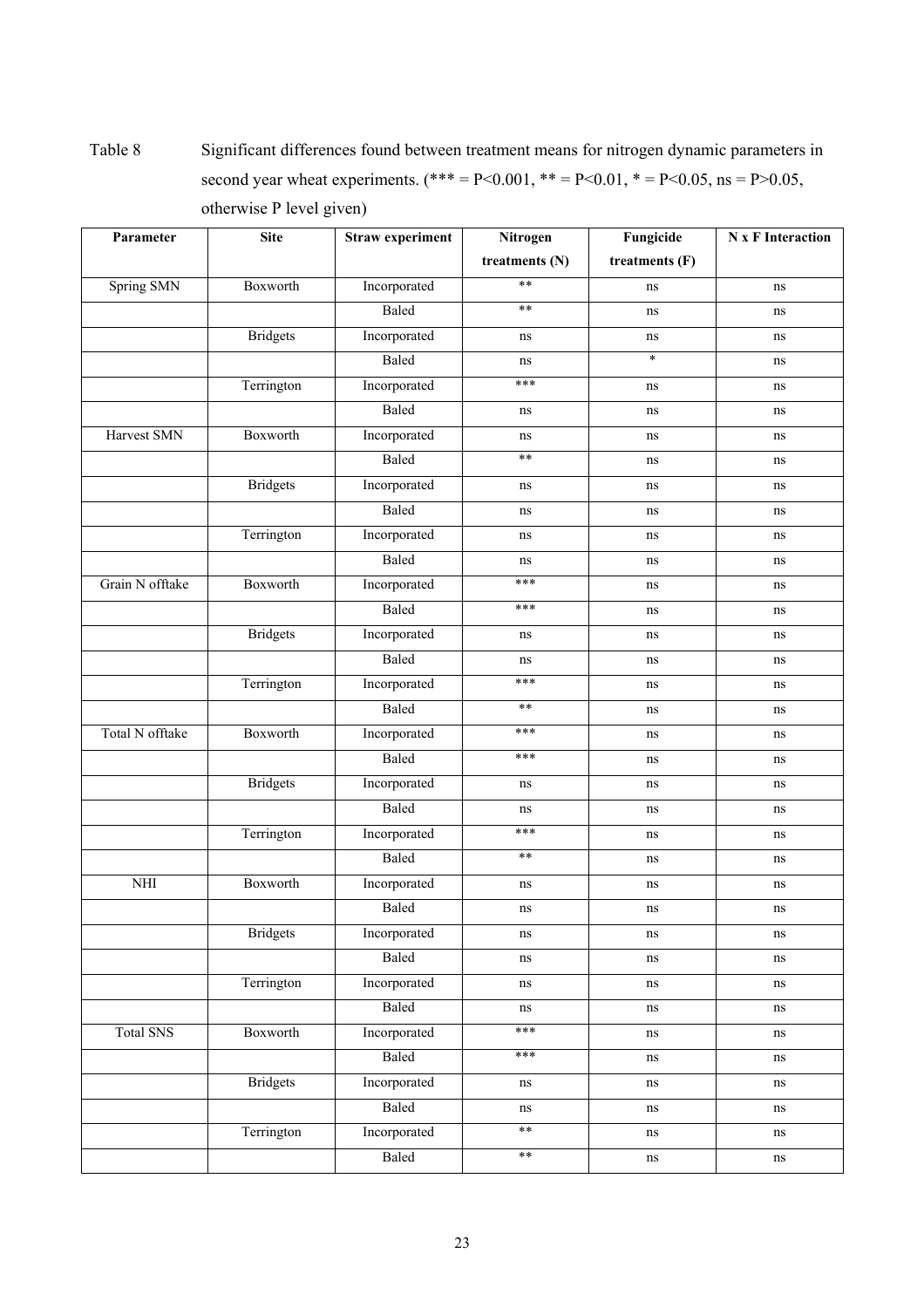#### **Discussion**

There was only slight evidence for the previously reported yield advantage due to the use of strobilurins from the first year results. Yields were enhanced at Boxworth, and possibly at Terrington but at a much lower level of probability. The enhancement effect was of the order of  $0.3$  -  $0.4$  t ha<sup>-1</sup> and seems to have been caused by larger grain rather than increased numbers or ear numbers, but however, was not observed in total or grain N offtake (Fig. 3) unlike the results of Bryson (2000). Furthermore, there was no hint of any carried over effect in the second year wheat at any site, or for any level of nitrogen fertiliser applied in the first year.

It was hypothesised in the introduction that the use of strobilurins may either, leave a reduced residual amount of nitrogen in the soil for following crops (Bryson, 2000), or via increased returns in straw, enhanced levels of re-mobilised nitrogen for a second crop in the following spring. Once again there was no real evidence in these experiments for either differential amounts of nitrogen in the soil in the spring (SMN, Tables B19 - B24), or increased uptake from soil organic sources during the lifetime of a following wheat crop (Total SNS, Tables B25 – B30). Total soil nitrogen supply in the second year indicated no effect due to fungicide treatments in the previous year for any site, and irrespective of the manner in which straw was managed in the first year (Fig. 9).

On the face of it a negative conclusion to the original questions, as to whether there is a carried-over effect of strobilurin use in the nitrogen nutrition of second wheats and whether this needs management, is called for. However, the larger than expected drop in yield at Boxworth and Terrington, was caused by unforeseen extreme weather conditions during the autumn and winter, which may have overcome any marginal treatment effects on soil nitrogen supply. Excessive rainfall during the autumn (Table 9) caused both a prolonged delay in crop establishment at Boxworth (Table 2) which had to be sown late (December) by broadcasting rather than drilling, and crop failure due to water-logging at Terrington. A replacement crop at Terrington could not be established until January in the following year. In both cases, nitrogen uptake by these crops would have been drastically reduced compared to one established in early autumn. Where this had been accomplished, at Bridgets, yields were not quite so dramatically diminished for a second wheat.

Table 9 shows that Boxworth and Terrington experienced rainfall of 158 and 126 mm in excess of the long term means at these sites, which effectively prevented the timely establishment of the second wheat crop. This would also have caused excessive early winter drainage, and thereby leaching of nitrogen mineralised in the autumn. Any such nitrogen would have still been in the soil and labile, not having been taken up by a well established crop. At Bridgets 117 mm of excess rainfall was still experienced, but the shallow nature of the soil overlying deeply fissured chalk, allowed this to drain more effectively, allowing sufficient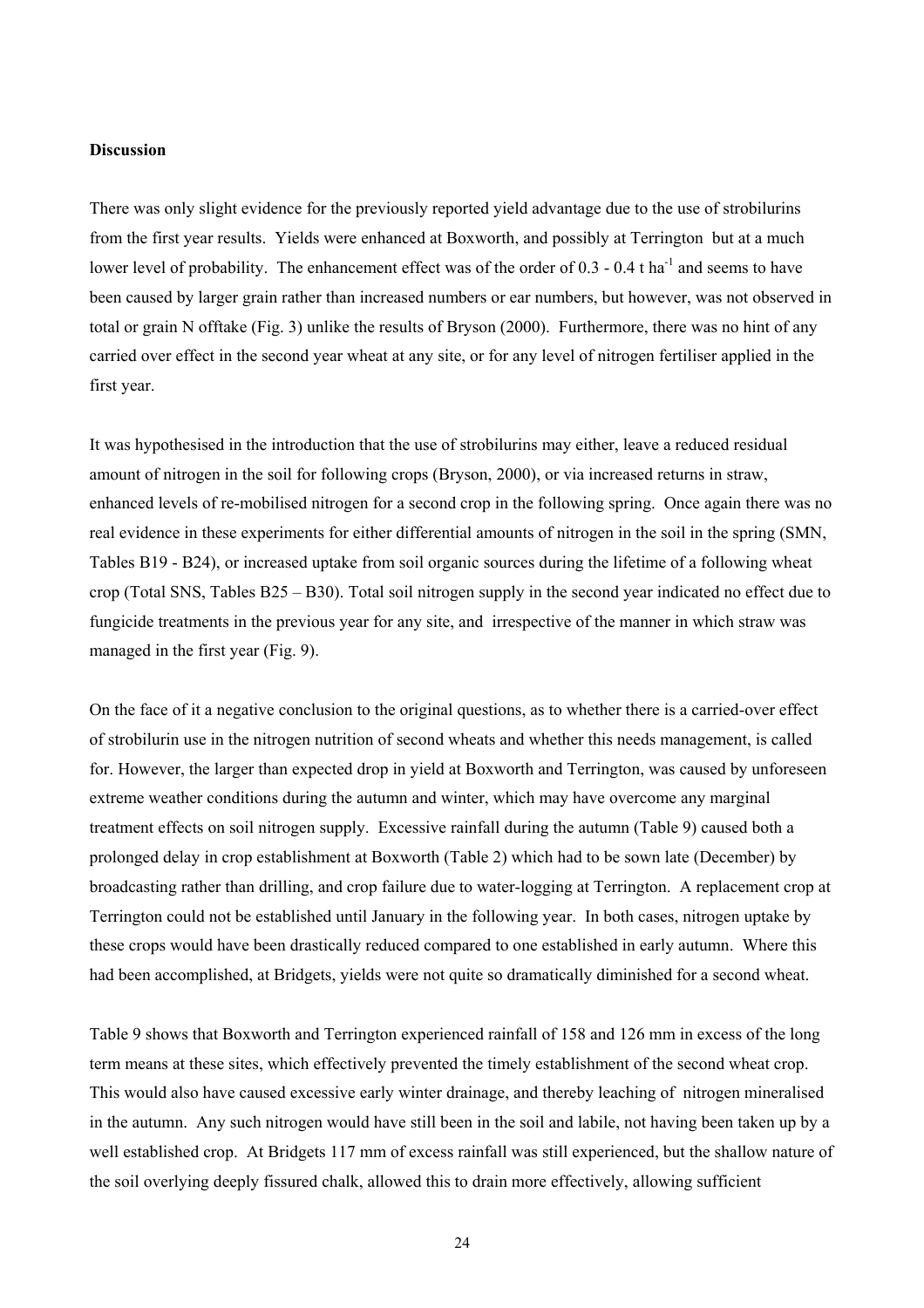machinery working days for drilling when the clay soils at Boxworth and Terrington were still impassable. The presence of a crop during this late autumn period would also reduced N loss, because a proportion of the labile soil N would be taken up by the crop (though only of the order of 5 kg ha<sup>-1</sup> N).

| Table 9 | Monthly rainfall (mm) figures for late autumn and early winter period of crop establishment |
|---------|---------------------------------------------------------------------------------------------|
|         | in 2000. (40 yr mean monthly rainfall (mm) shown in parentheses for each site).             |

| Early winter period in 2000 | <b>Boxworth</b> | <b>Bridgets</b> | <b>Terrington</b> |
|-----------------------------|-----------------|-----------------|-------------------|
| September                   | 70(50)          | 72 (64)         | 87(52)            |
| October                     | 116(49)         | 114 (79)        | 95(50)            |
| November                    | 112(51)         | 135 (81)        | 114(58)           |
| December                    | 58 (48)         | 108(88)         | 41(51)            |

The efficacy of this rainfall at removing nitrogen from the soil can be seen by subtracting the SMN figures for the second year experiments from the HMN figures from the first year (Table 10). This will not of course equate exactly, as small amounts have been taken up by the crop, and larger amounts mineralised from the soil organic nitrogen pool to contribute to the second year SMN, but the values in Table 10 indicate the order of magnitude of nitrogen leaching which took place over the sites during the winter of 2000.

Table 10 Difference in soil mineral nitrogen between harvest after the first year wheat (HMN) and spring (SMN) in the second year wheat (kg ha<sup>-1</sup> N). Positive values suggest nitrogen leached from the root zone, whereas negative values suggest nitrogen mineralised from soil organic nitrogen sources.

| <b>Straw</b>       | <b>Nitrogen</b> | <b>Boxworth</b> | <b>Bridgets</b> | <b>Terrington</b> |
|--------------------|-----------------|-----------------|-----------------|-------------------|
| experiment         | treatment       |                 |                 |                   |
| Incorporated straw | N1              | 3               | 40              | $-30$             |
|                    | N <sub>2</sub>  | 8               | 21              | $-41$             |
|                    | N <sub>3</sub>  | 150             | 113             | 23                |
| <b>Baled</b> straw | N1              | 5               | 12              | $-32$             |
|                    | N <sub>2</sub>  | 33              | 9               | $-41$             |
|                    | N <sub>3</sub>  | 112             | 120             | $-12$             |

Where large amounts of mineral nitrogen were left in the soil (N3) treatments at Boxworth and Bridgets) over 100 kg ha<sup>-1</sup> N was leached from the rooting zone of the soil profile. On the shallow soil at Bridgets sizeable amounts could also be leached from lower application rate treatments, whereas at Terrington where large amounts were not left and so a net contribution of mineralised nitrogen from soil organic sources was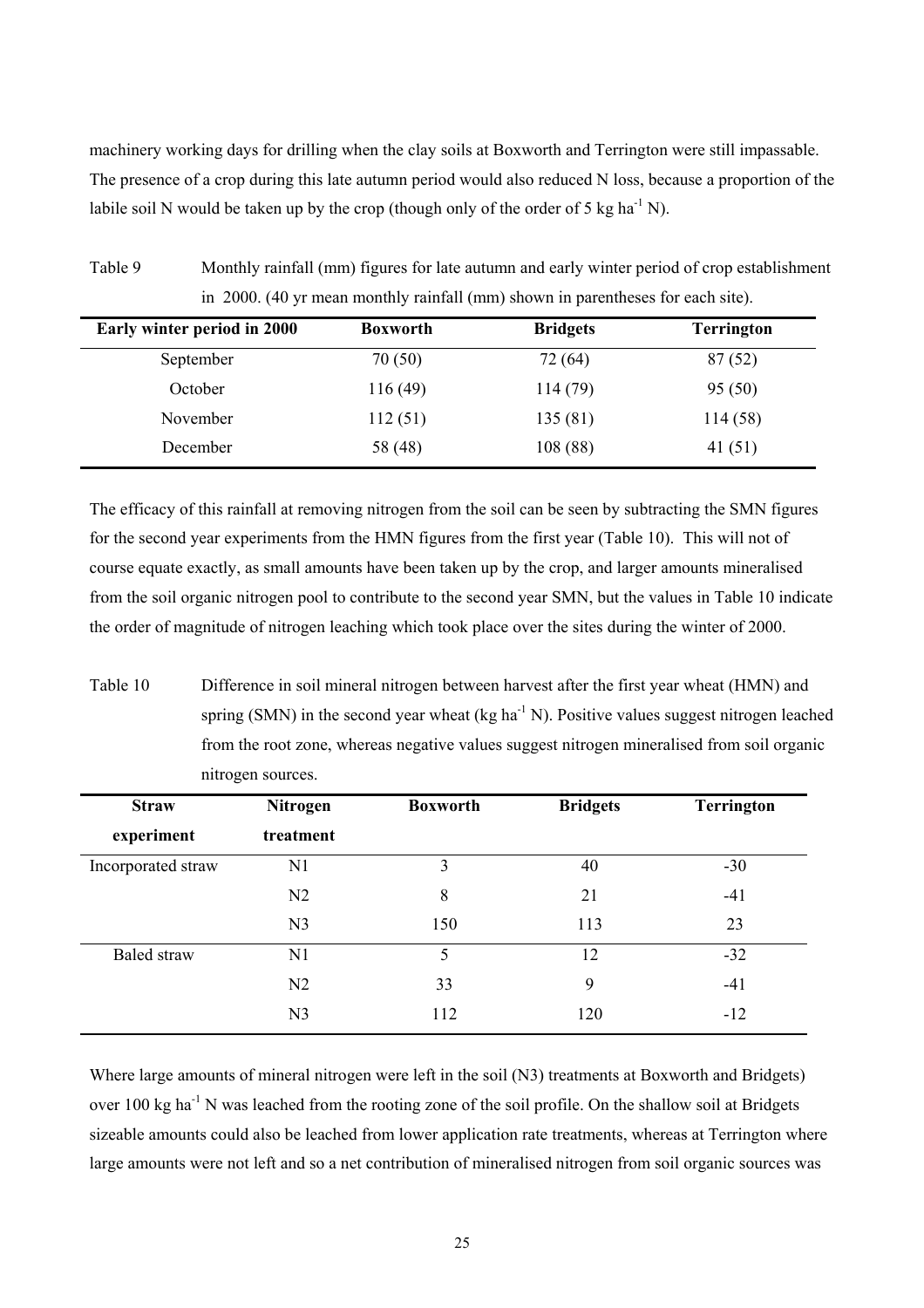recorded. Soil nitrogen supply did seem to be less efficient at Terrington (Tables B1 – B6) compared to the other sites, even though similar amounts of nitrogen were taken off as grain in the first year (Tables B13 – B18).

In general, the reduction in yield in the second year wheat at Boxworth and Terrington was slightly more depressed in the plots where straw had been incorporated rather than baled and removed (by about 0.6 – 1.0 t  $ha^{-1}$ ). This is in keeping with theory that extra, high C:N ratio crop residues in the soil tend to immobilise mineral nitrogen in the soil (Bhogal *et al.,* 1997). A large factor in the reduced yield was smaller grain size across both sites. However, the sites differed in that the main yield determinant at Boxworth was ear number (Tables A13 & A14) with reduced grain numbers per ear (Tables A19 & A20); whereas the reverse was true at Terrington (Tables A17  $&$  A18 and A23  $&$  A24), where grain numbers remain similar across treatments and ear numbers were reduced.

#### **Conclusions**

Although there was some evidence for a yield enhancement from the use of strobilurin fungicides in the year of their use, there was no detectable effect on residual soil mineral nitrogen in that year ! Nor was there any detectable effect in the following year after a winter of excessive rainfall. It must be allowed that this excessive rainfall, and the poor crop establishment (and thereby lower early nitrogen uptake), could have masked a minor carry-over effect of reduced nitrogen from the fungicide treatments. However, this would only of been of minor amounts of nitrogen, and so no worthwhile guidelines for specifically managing nitrogen in second wheat after strobilurin use can be recommended in response to the second objective of this series of experiments.

The use of large applications of nitrogen  $(320 \text{ kg ha}^{-1})$  on wheat, led to the leaching of approximately one third of it during a wet winter, and less than half of this carried over and available to the following crop. The incorporation or removal of straw, did not show a consistent trend of effecting the availability of nitrogen over this period to leaching or uptake by a following crop, but suggested a slight depression of yield of less than 1 ha<sup>-1</sup>. Neither does the amount of nitrogen applied, seem to have any interactive effect on the yield enhancement by strobilurins, and so the only real recommendation to be indicated by this series of experiments is to avoid over supply of fertiliser nitrogen, beyond the economic optimum application for any particular site.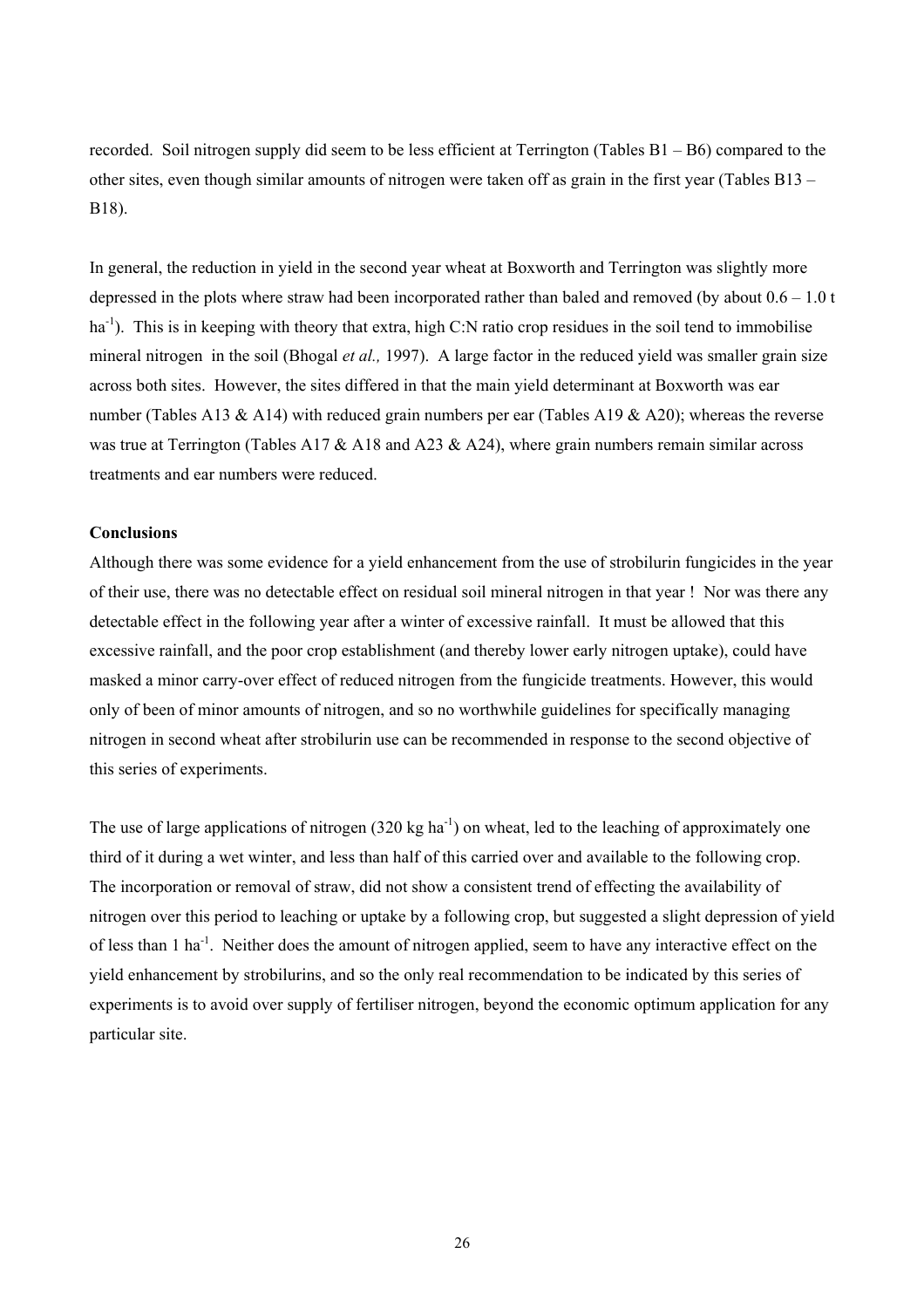### **References**

**Bhogal A., Young S.D. & Sylvester-Bradley R. 1997.** Straw incorporation and immobilisation of springapplied nitrogen. *Soil Use and Management*, *13*: 111-116.

**Bryson R.J. 2000.** The residual effects of strobilurin fungicides on soil nitrogen for the following crop. HGCA Project Report no. 221. Publ. HGCA, London. 18pp.

**Hodge C A H, Burton R G O, Corbett W M, Evans R, & Seale R S. 1984.** Soils and their use in Eastern England. *Soil Survey of England and Wales, Bulletin No. 13*. Harpenden, UK. 1984. 450pp.

**Jarvis M.G., Allen R.H., Fordham S.J., Hazelden J., Moffat A.J. & Sturdy R.G. 1984.** Soils and their use in South East England. Soil Survey of England and Wales, Bulletin No. 15. Publ., Soil survey of England and Wales, Harpenden, UK. 405pp.

**Jones D.R., & Bryson R.J. 1998.** Maximising the benefits for growers from new fungicide chemistry. HGCA Project Report no. 164. Publ. HGCA, London. 31pp.

**Sylvester-Bradley R., Dampney P.M.R. & Murray A.W.A. 1984**. The response of winter wheat to nitrogen. In, "The nitrogen requirement of cereals," MAFF/ADAS Reference book 385. Publ. HMSO, London. 151-174

**Sylvester-Bradley R. 1996.** Adjusting N applications according to N applied for the last crop*. Aspects of Applied Biology,47, Rotations and cropping systems*: 67-76.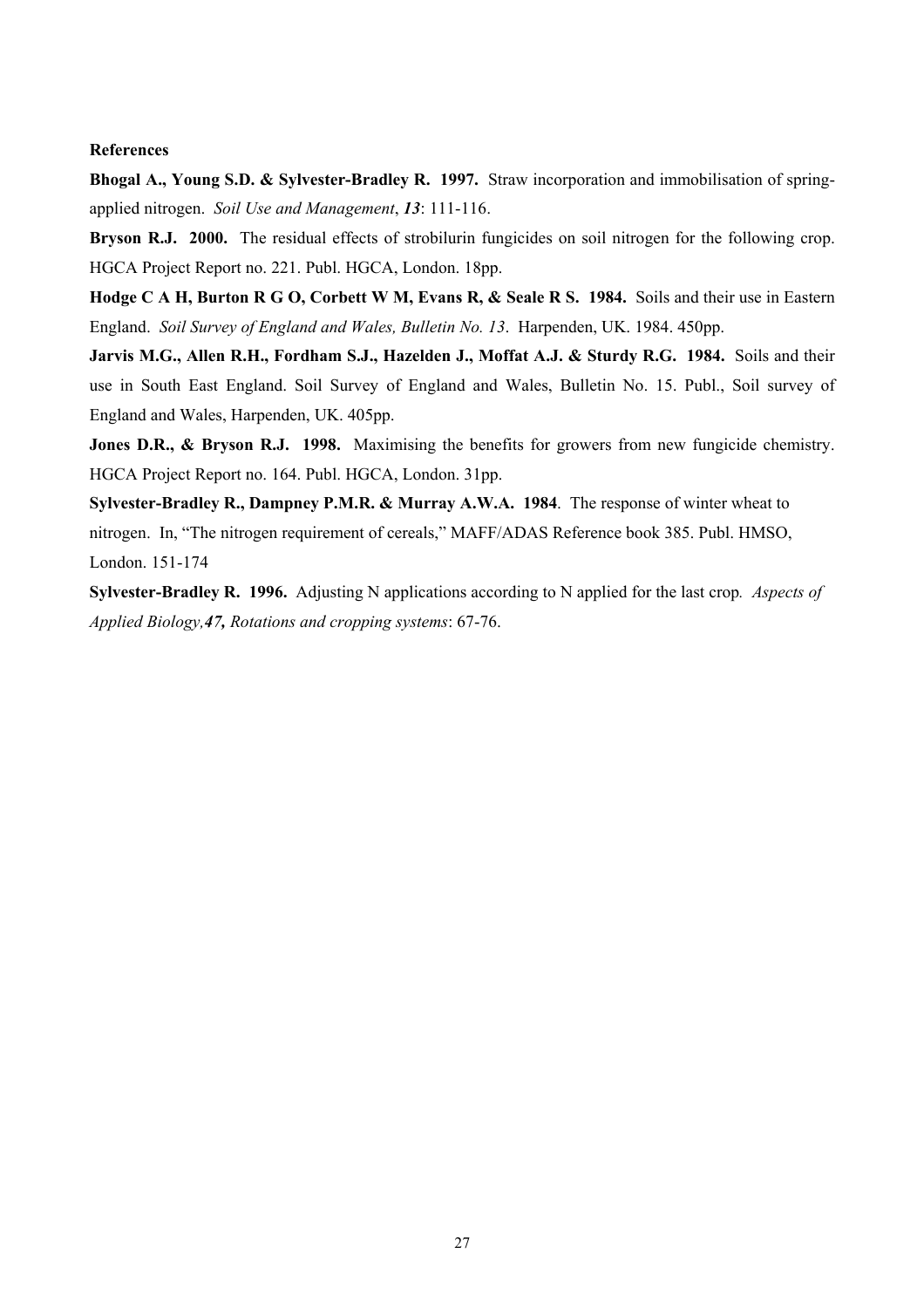**APPENDIX A** Crop yield components.

| Year of           | Nitrogen         | Fungicide |                  |      |      |
|-------------------|------------------|-----------|------------------|------|------|
| <b>Experiment</b> | <b>Treatment</b> |           | <b>Treatment</b> |      |      |
|                   |                  | F1        | F2               | F3   | Mean |
| $1st$ year wheat  | N1               | 6.6       | 6.5              | 6.7  | 6.6  |
|                   | N2               | 10.5      | 11.2             | 11.1 | 10.9 |
|                   | N <sub>3</sub>   | 10.8      | 11.5             | 11.4 | 11.2 |
|                   | Mean             | 9.3       | 9.7              | 9.8  | 9.6  |
| $2nd$ year wheat  | N1               | 2.8       | 2.9              | 2.8  | 2.8  |
|                   | N2               | 3.1       | 3.0              | 2.9  | 3.0  |
|                   | N <sub>3</sub>   | 4.1       | 4.2              | 4.2  | 4.2  |
|                   | Mean             | 3.4       | 3.4              | 3.3  | 3.3  |

*Table A1 Crop yields (combine)(85% DM) for Incorporated straw experiment at ADAS Boxworth.*   $(S. E. D. \cdot I^{st}$  year + 0.16; 2<sup>nd</sup> year + 0.15)

*Table A2 Crop yields (combine)(85% DM) for Baled straw experiment at ADAS Boxworth. (S.E.D.;1st year*  $\pm$  0.21;  $2^{nd}$  year  $\pm$  0.35)

| Year of           | Nitrogen         | Fungicide |                  |      |      |
|-------------------|------------------|-----------|------------------|------|------|
| <b>Experiment</b> | <b>Treatment</b> |           | <b>Treatment</b> |      |      |
|                   |                  | F1        | F2               | F3   | Mean |
| $1st$ year wheat  | N1               | 6.9       | 7.3              | 7.1  | 7.1  |
|                   | N <sub>2</sub>   | 10.7      | 11.1             | 11.2 | 11.0 |
|                   | N <sub>3</sub>   | 10.7      | 11.4             | 11.2 | 11.1 |
|                   | Mean             | 9.5       | 9.9              | 9.8  | 9.7  |
| $2nd$ year wheat  | N1               | 3.1       | 3.4              | 3.1  | 3.2  |
|                   | N <sub>2</sub>   | 3.7       | 3.4              | 3.6  | 3.6  |
|                   | N <sub>3</sub>   | 4.8       | 4.7              | 4.8  | 4.8  |
|                   | Mean             | 3.9       | 3.8              | 3.9  | 3.9  |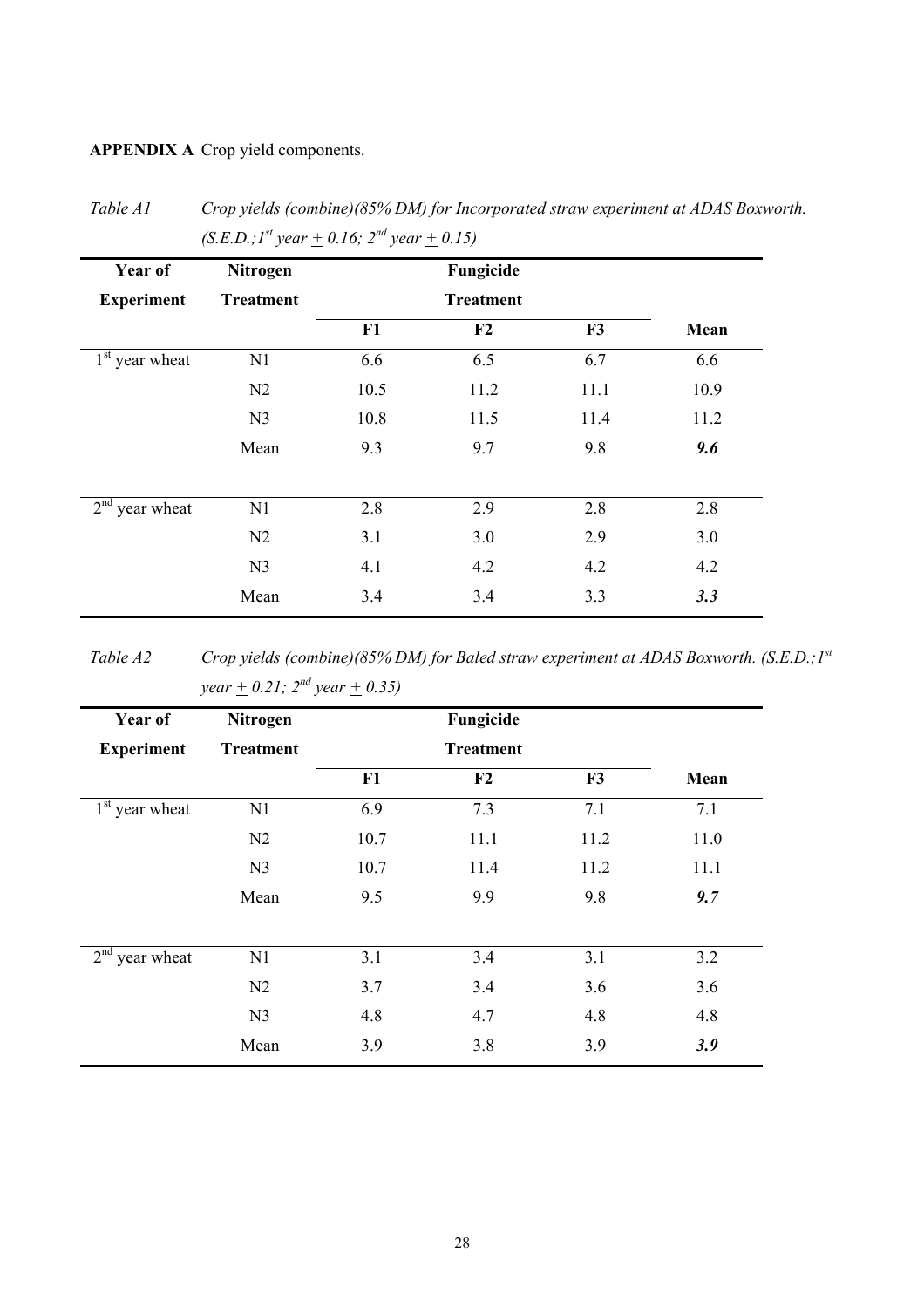| Year of           | Nitrogen         |                  | Fungicide      |      |      |
|-------------------|------------------|------------------|----------------|------|------|
| <b>Experiment</b> | <b>Treatment</b> | <b>Treatment</b> |                |      |      |
|                   |                  | F1               | F <sub>2</sub> | F3   | Mean |
| $1st$ year wheat  | N1               | 5.1              | 5.2            | 5.3  | 5.2  |
|                   | N <sub>2</sub>   | 9.6              | 9.7            | 9.8  | 9.7  |
|                   | N <sub>3</sub>   | 10.0             | 9.8            | 10.0 | 9.9  |
|                   | Mean             | 8.3              | 8.2            | 8.4  | 8.3  |
| $2nd$ year wheat  | N1               | 5.4              | 5.4            | 5.5  | 5.4  |
|                   | N <sub>2</sub>   | 5.2              | 5.4            | 5.2  | 5.3  |
|                   | N <sub>3</sub>   | 5.1              | 5.1            | 5.0  | 5.1  |
|                   | Mean             | 5.2              | 5.3            | 5.2  | 5.3  |

*Table A3 Crop yields (combine)(85% DM) for Incorporated straw experiment at ADAS Bridgets.*   $(S.E.D.; I<sup>st</sup> year + 0.15; 2<sup>nd</sup> year + 0.13)$ 

*Table A4 Crop yields (combine)(85% DM) for Baled straw experiment at ADAS Bridgets. (S.E.D.;1st year*  $\pm$  0.18;  $2^{nd}$  year  $\pm$  0.22)

| Year of           | Nitrogen         |     | Fungicide        |     |      |
|-------------------|------------------|-----|------------------|-----|------|
| <b>Experiment</b> | <b>Treatment</b> |     | <b>Treatment</b> |     |      |
|                   |                  | F1  | F2               | F3  | Mean |
| $1st$ year wheat  | N1               | 5.1 | 5.0              | 5.1 | 5.1  |
|                   | N <sub>2</sub>   | 9.5 | 9.3              | 9.6 | 9.5  |
|                   | N <sub>3</sub>   | 9.7 | 9.8              | 9.9 | 9.8  |
|                   | Mean             | 8.1 | 8.1              | 8.2 | 8.1  |
|                   |                  |     |                  |     |      |
| $2nd$ year wheat  | N1               | 5.1 | 5.2              | 5.3 | 5.2  |
|                   | N <sub>2</sub>   | 5.2 | 5.0              | 4.9 | 5.0  |
|                   | N <sub>3</sub>   | 5.0 | 4.8              | 5.1 | 5.0  |
|                   | Mean             | 5.1 | 5.0              | 5.1 | 5.1  |

29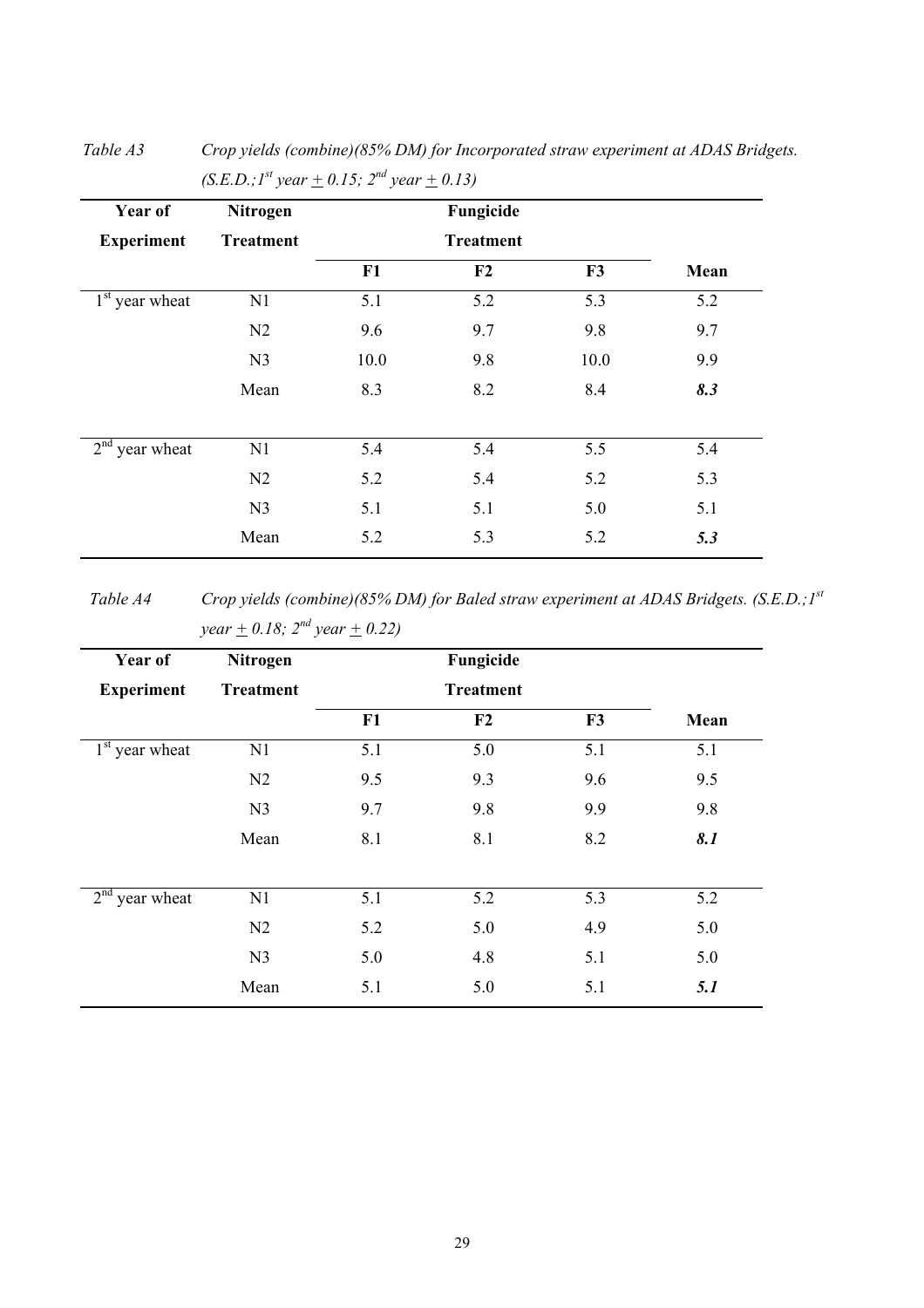| Year of                       | <b>Nitrogen</b>  |                  | Fungicide      |      |      |
|-------------------------------|------------------|------------------|----------------|------|------|
| <b>Experiment</b>             | <b>Treatment</b> | <b>Treatment</b> |                |      |      |
|                               |                  | F1               | F <sub>2</sub> | F3   | Mean |
| $1st$ year wheat              | N1               | 6.1              | 6.1            | 5.9  | 6.0  |
|                               | N <sub>2</sub>   | 10.9             | 11.4           | 11.4 | 11.2 |
|                               | N <sub>3</sub>   | 11.1             | 11.9           | 12.1 | 11.7 |
|                               | Mean             | 9.4              | 9.8            | 9.8  | 9.6  |
| 2 <sup>nd</sup><br>year wheat | N1               | 1.5              | 1.4            | 1.3  | 1.4  |
|                               | N <sub>2</sub>   | 1.5              | 1.7            | 1.3  | 1.5  |
|                               | N <sub>3</sub>   | 2.3              | 2.2            | 2.2  | 2.2  |
|                               | Mean             | 1.7              | 1.8            | 1.6  | 1.7  |

*Table A5 Crop yields (combine)(85% DM) for Incorporated straw experiment at ADAS Terrington.*   $(S.E.D.; I<sup>st</sup> year + 0.36; 2<sup>nd</sup> year + 0.24)$ 

*Table A6 Crop yields (combine)(85% DM) for Baled straw experiment at ADAS Terrington.*   $(S.E.D.; I<sup>st</sup> year + 0.60; 2<sup>nd</sup> year + 0.40)$ 

| Nitrogen         | Fungicide |                  |      |      |
|------------------|-----------|------------------|------|------|
| <b>Treatment</b> |           | <b>Treatment</b> |      |      |
|                  | F1        | F2               | F3   | Mean |
| N1               | 6.3       | 6.2              | 6.7  | 6.4  |
| N2               | 11.1      | 10.5             | 10.8 | 10.8 |
| N <sub>3</sub>   | 10.4      | 11.2             | 12.1 | 11.3 |
| Mean             | 9.3       | 9.3              | 9.9  | 9.5  |
| N1               | 2.2       | 2.2              | 2.0  | 2.2  |
| N2               | 3.1       | 2.2              | 3.6  | 2.5  |
| N <sub>3</sub>   | 3.7       | 3.6              | 3.3  | 3.5  |
| Mean             | 3.0       | 2.7              | 2.5  | 2.7  |
|                  |           |                  |      |      |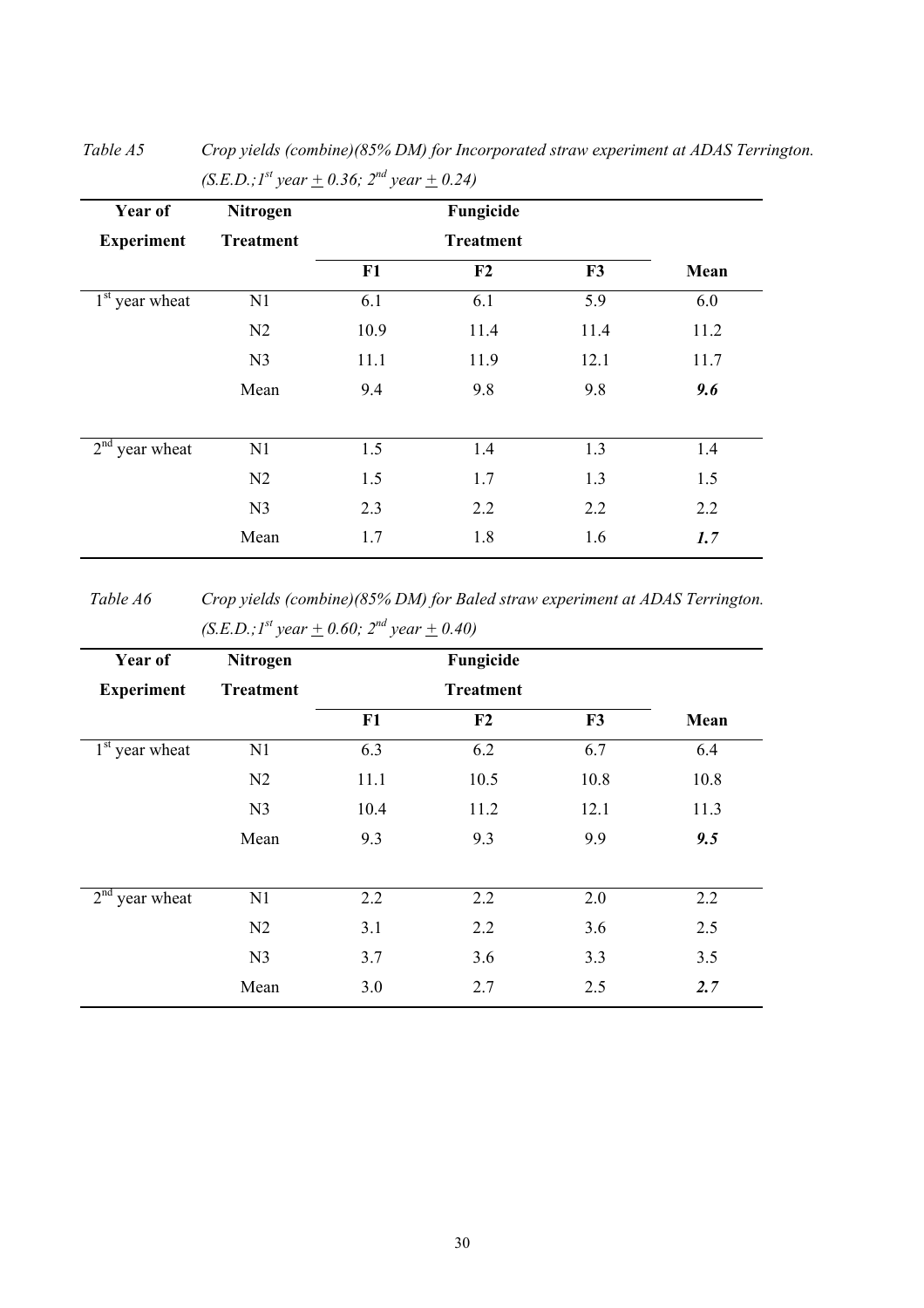| <b>Treatment</b> | F1   | <b>Treatment</b> |      |      |
|------------------|------|------------------|------|------|
|                  |      |                  |      |      |
|                  |      | F2               | F3   | Mean |
| N1               | 47.0 | 47.6             | 48.6 | 47.7 |
| N <sub>2</sub>   | 45.8 | 47.6             | 46.9 | 46.8 |
| N <sub>3</sub>   | 43.4 | 45.2             | 45.6 | 44.7 |
| Mean             | 45.4 | 46.8             | 47.0 | 46.4 |
| N1               | 39.6 | 40.1             | 40.3 | 40.0 |
| N <sub>2</sub>   | 41.0 | 41.8             | 40.6 | 41.2 |
| N <sub>3</sub>   | 37.8 | 38.25            | 38.6 | 38.2 |
| Mean             | 39.5 | 40.1             | 39.9 | 39.8 |
|                  |      |                  |      |      |

*Table A7 Thousand grain weight (g) for Incorporated straw experiment at ADAS Boxworth.*   $(S.E.D.; I<sup>st</sup> year + 0.36; 2<sup>nd</sup> year + 0.99)$ 

*Table A8* Thousand grain weight (g) for Baled straw experiment at ADAS Boxworth. (S.E.D.; 1<sup>st</sup> year  $+ 0.36$ ;  $2^{nd}$  year  $+ 1.13$ )

| Year of           | <b>Nitrogen</b>  | Fungicide<br><b>Treatment</b> |                |      |      |
|-------------------|------------------|-------------------------------|----------------|------|------|
| <b>Experiment</b> | <b>Treatment</b> |                               |                |      |      |
|                   |                  | F1                            | F <sub>2</sub> | F3   | Mean |
| $1st$ year wheat  | N1               | 48.2                          | 50.0           | 49.6 | 49.3 |
|                   | N <sub>2</sub>   | 44.4                          | 47.4           | 47.6 | 46.5 |
|                   | N <sub>3</sub>   | 44.4                          | 46.7           | 45.8 | 45.6 |
|                   | Mean             | 45.7                          | 48.0           | 47.7 | 47.1 |
| $2nd$ year wheat  | N <sub>1</sub>   | 40.9                          | 40.0           | 40.7 | 40.6 |
|                   | N <sub>2</sub>   | 41.7                          | 41.8           | 40.9 | 41.5 |
|                   | N <sub>3</sub>   | 39.7                          | 40.5           | 40.0 | 40.0 |
|                   | Mean             | 40.8                          | 40.8           | 40.5 | 40.7 |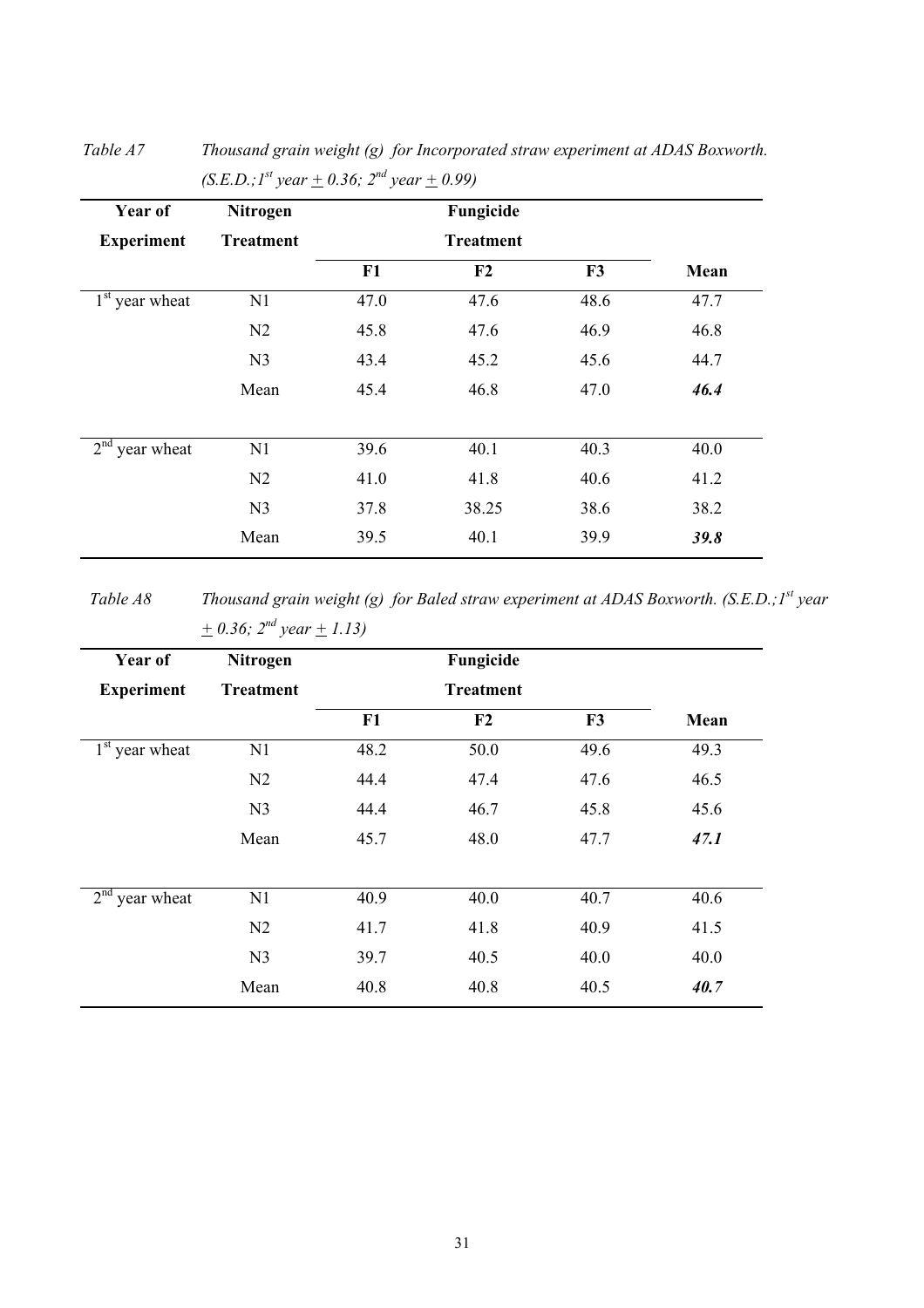| Year of                       | Nitrogen         | Fungicide |                  |      |      |
|-------------------------------|------------------|-----------|------------------|------|------|
| <b>Experiment</b>             | <b>Treatment</b> |           | <b>Treatment</b> |      |      |
|                               |                  | F1        | F <sub>2</sub>   | F3   | Mean |
| $1st$ year wheat              | N1               | 40.6      | 40.6             | 40.3 | 40.5 |
|                               | N <sub>2</sub>   | 40.7      | 40.2             | 40.0 | 40.3 |
|                               | N <sub>3</sub>   | 39.9      | 39.8             | 40.6 | 40.1 |
|                               | Mean             | 40.4      | 40.2             | 40.3 | 40.3 |
| 2 <sup>nd</sup><br>year wheat | N1               | 45.3      | 48.7             | 47.7 | 47.2 |
|                               | N <sub>2</sub>   | 44.3      | 45.1             | 45.1 | 44.9 |
|                               | N <sub>3</sub>   | 45.5      | 45.0             | 46.6 | 45.7 |
|                               | Mean             | 45.0      | 46.3             | 46.5 | 45.9 |

*Table A9 Thousand grain weight (g) for Incorporated straw experiment at ADAS Bridgets. (S.E.D.;1st year*  $\pm$  0.55;  $2^{nd}$  year  $\pm$  1.64)

*Table A10* Thousand grain weight (g) for Baled straw experiment at ADAS Bridgets. (S.E.D.; I<sup>st</sup> year  $\pm$ *0.55;*  $2^{nd}$  year  $\pm$  0.62)

| Year of           | <b>Nitrogen</b>  |                  | Fungicide |      |      |
|-------------------|------------------|------------------|-----------|------|------|
| <b>Experiment</b> | <b>Treatment</b> | <b>Treatment</b> |           |      |      |
|                   |                  | F1               | F2        | F3   | Mean |
| $1st$ year wheat  | N1               | 40.6             | 39.9      | 40.5 | 40.3 |
|                   | N <sub>2</sub>   | 40.9             | 40.4      | 41.8 | 41.0 |
|                   | N <sub>3</sub>   | 40.3             | 40.3      | 40.4 | 40.3 |
|                   | Mean             | 40.6             | 40.2      | 40.9 | 40.5 |
| $2nd$ year wheat  | N1               | 42.2             | 42.7      | 42.2 | 42.4 |
|                   | N <sub>2</sub>   | 41.5             | 41.7      | 41.5 | 41.6 |
|                   | N <sub>3</sub>   | 42.0             | 41.4      | 41.5 | 41.6 |
|                   | Mean             | 41.9             | 41.9      | 41.7 | 41.9 |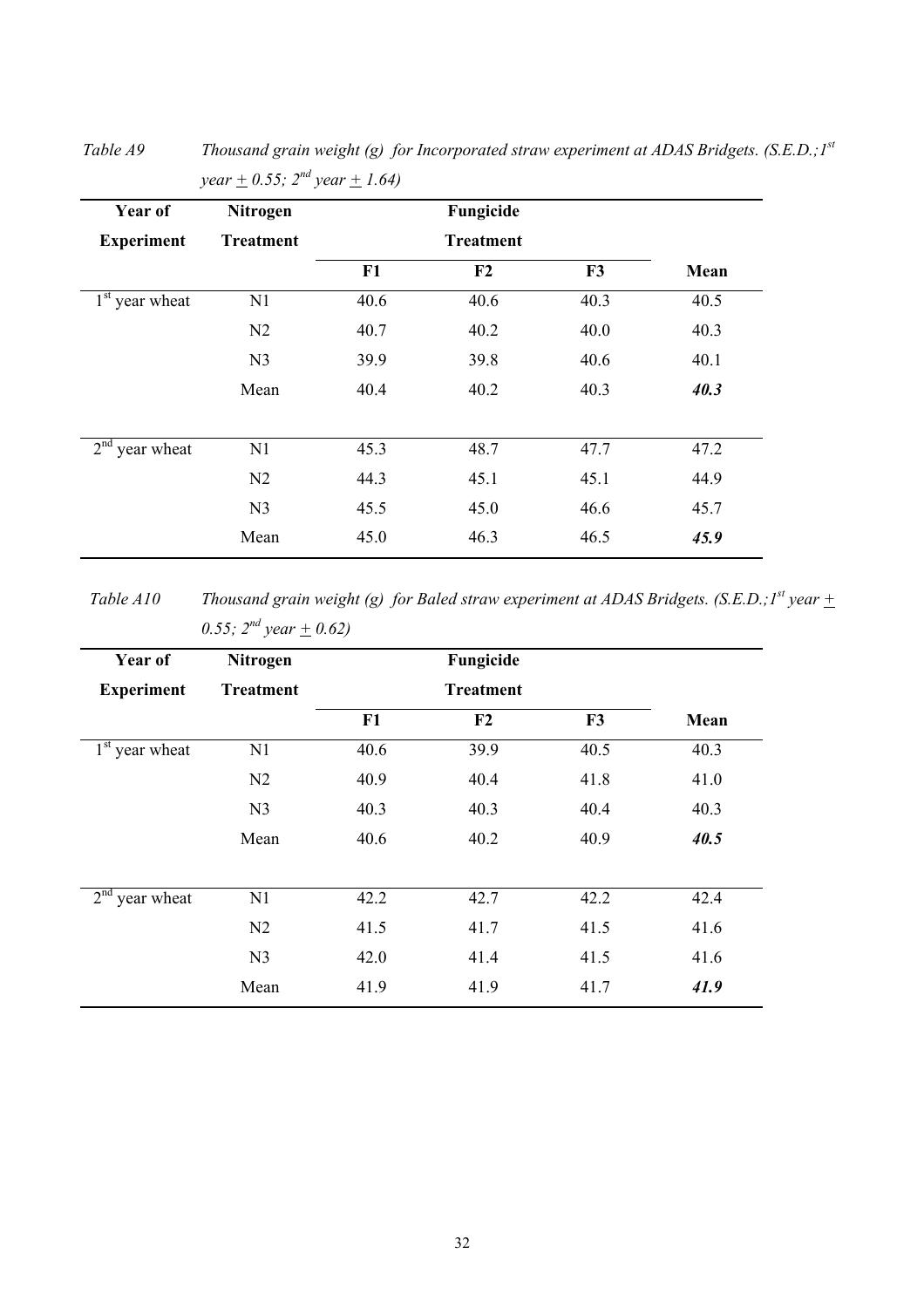| Year of           | Nitrogen         | Fungicide<br><b>Treatment</b> |      |      |      |
|-------------------|------------------|-------------------------------|------|------|------|
| <b>Experiment</b> | <b>Treatment</b> |                               |      |      |      |
|                   |                  | F1                            | F2   | F3   | Mean |
| $1st$ year wheat  | N1               | 47.6                          | 48.2 | 49.0 | 48.3 |
|                   | N <sub>2</sub>   | 48.6                          | 48.5 | 49.3 | 48.8 |
|                   | N <sub>3</sub>   | 47.3                          | 50.2 | 47.9 | 48.4 |
|                   | Mean             | 47.8                          | 48.9 | 48.7 | 48.5 |
| $2nd$ year wheat  | N1               | 31.6                          | 31.7 | 33.5 | 32.3 |
|                   | N <sub>2</sub>   | 33.8                          | 32.5 | 32.1 | 32.8 |
|                   | N <sub>3</sub>   | 32.8                          | 33.1 | 32.3 | 32.7 |
|                   | Mean             | 32.7                          | 32.5 | 32.6 | 32.6 |

*Table A11 Thousand grain weight (g) for Incorporated straw experiment at ADAS Terrington.*   $(S.E.D.; I<sup>st</sup> year + 1.12; 2<sup>nd</sup> year + 1.85)$ 

*Table A12 Thousand grain weight (g) for Baled straw experiment at ADAS Terrington. (S.E.D.;1st year*  $\pm$  1.17;  $2^{nd}$  year  $\pm$  1.50)

| Year of           | Nitrogen         | Fungicide<br><b>Treatment</b> |       |       |      |
|-------------------|------------------|-------------------------------|-------|-------|------|
| <b>Experiment</b> | <b>Treatment</b> |                               |       |       |      |
|                   |                  | F1                            | F2    | F3    | Mean |
| $1st$ year wheat  | N1               | 47.8                          | 47.5  | 49.1  | 48.1 |
|                   | N <sub>2</sub>   | 46.3                          | 49.3  | 48.3  | 48.0 |
|                   | N <sub>3</sub>   | 44.2                          | 46.4  | 48.3  | 46.3 |
|                   | Mean             | 46.13                         | 47.75 | 48.58 | 47.5 |
| $2nd$ year wheat  | N1               | 36.7                          | 37.2  | 36.9  | 36.9 |
|                   | N2               | 36.2                          | 37.7  | 36.3  | 36.7 |
|                   | N <sub>3</sub>   | 34.8                          | 33.2  | 34.7  | 34.3 |
|                   | Mean             | 35.9                          | 36.0  | 36.0  | 36.0 |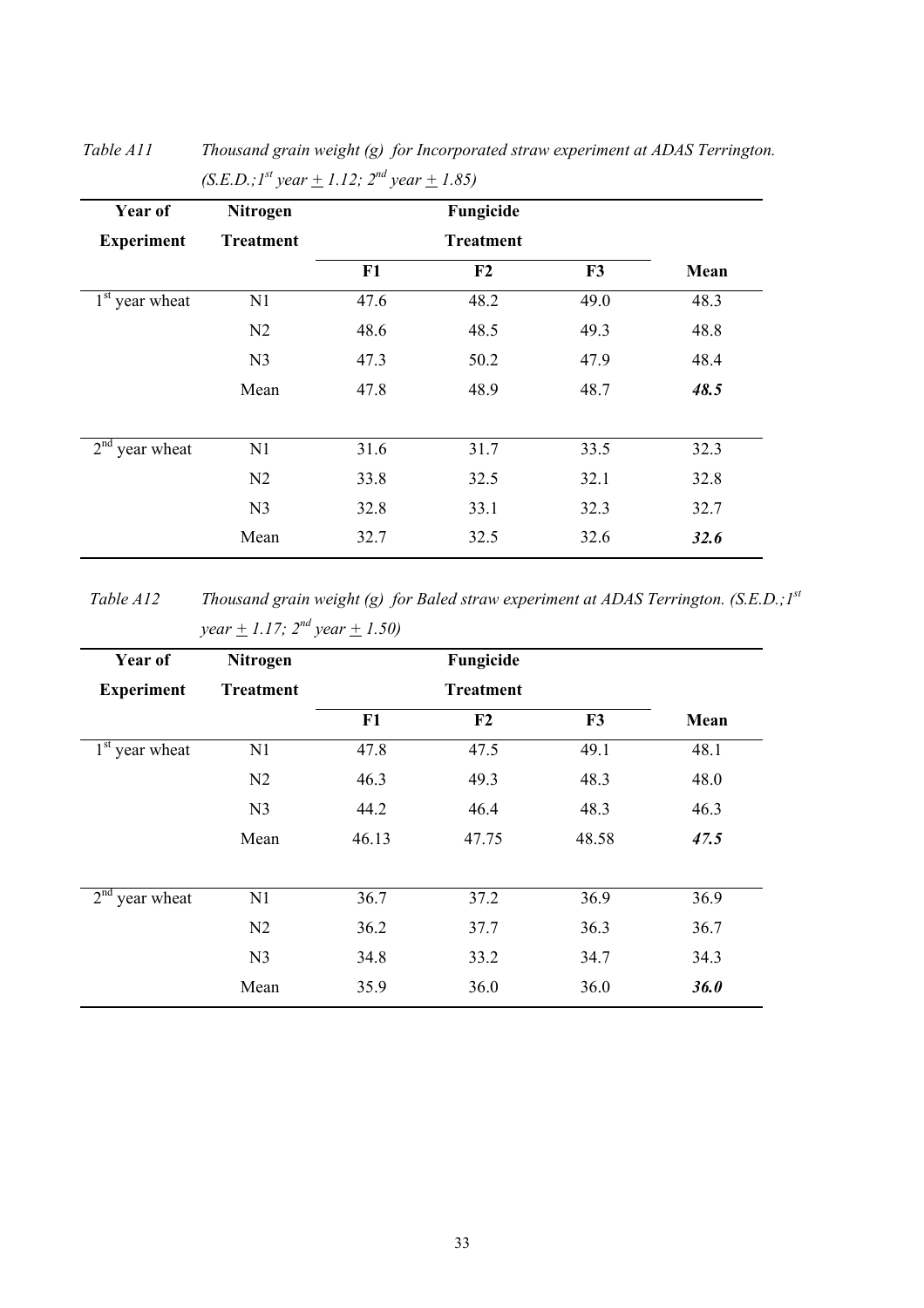| Year of           | Nitrogen         |     | Fungicide        |     |      |
|-------------------|------------------|-----|------------------|-----|------|
| <b>Experiment</b> | <b>Treatment</b> |     | <b>Treatment</b> |     |      |
|                   |                  | F1  | F2               | F3  | Mean |
| $1st$ year wheat  | N1               | 394 | 415              | 436 | 415  |
|                   | N <sub>2</sub>   | 531 | 522              | 556 | 536  |
|                   | N <sub>3</sub>   | 594 | 592              | 586 | 591  |
|                   | Mean             | 506 | 510              | 526 | 514  |
|                   |                  |     |                  |     |      |
| $2nd$ year wheat  | N1               | 619 | 474              | 512 | 535  |
|                   | N2               | 459 | 504              | 758 | 574  |
|                   | N <sub>3</sub>   | 645 | 545              | 626 | 606  |
|                   | Mean             | 575 | 508              | 633 | 572  |

*Table A13* Ear numbers (m<sup>-2</sup>) for Incorporated straw experiment at ADAS Boxworth. (S.E.D.; I<sup>st</sup> year  $+ 16.4$ ;  $2^{nd}$  year  $+ 104.1$ )

*Table A14 Ear numbers (m-2) (85% DM) for Baled straw experiment at ADAS Boxworth. (S.E.D.;1st year*  $\pm$  17.2;  $2^{nd}$  year  $\pm$  45.1)

| <b>Treatment</b> |     |                  |     |      |
|------------------|-----|------------------|-----|------|
|                  |     | <b>Treatment</b> |     |      |
|                  | F1  | F2               | F3  | Mean |
| N1               | 430 | 418              | 433 | 427  |
| N2               | 528 | 580              | 548 | 552  |
| N <sub>3</sub>   | 591 | 585              | 606 | 594  |
| Mean             | 516 | 528              | 529 | 524  |
| N1               | 469 | 428              | 489 | 462  |
| N2               | 479 | 513              | 510 | 501  |
| N <sub>3</sub>   | 567 | 601              | 552 | 574  |
| Mean             | 505 | 515              | 517 | 512  |
|                  |     |                  |     |      |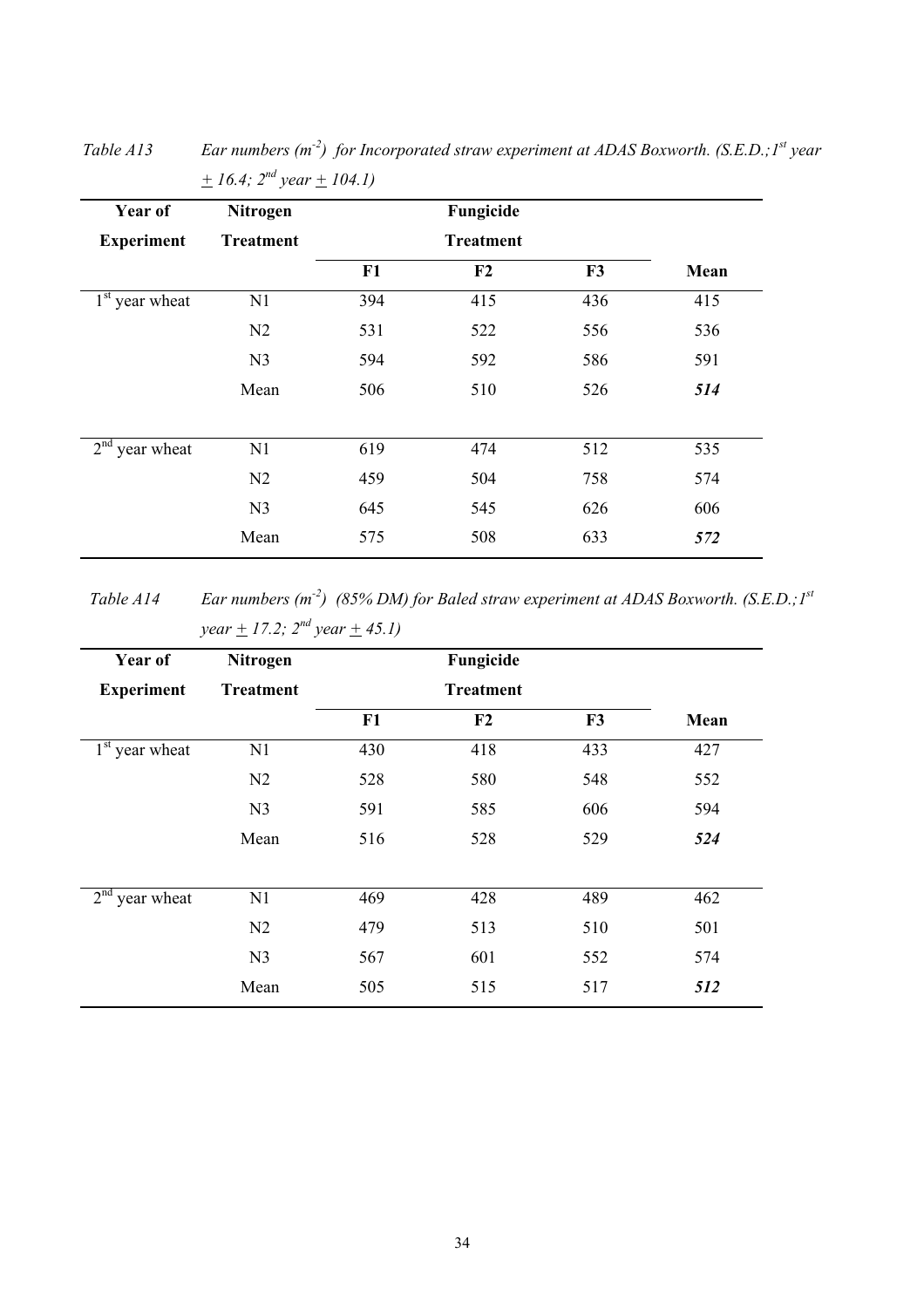| Year of                       | Nitrogen         |     |                  |     |            |
|-------------------------------|------------------|-----|------------------|-----|------------|
| <b>Experiment</b>             | <b>Treatment</b> |     | <b>Treatment</b> |     |            |
|                               |                  | F1  | F2               | F3  | Mean       |
| $1st$ year wheat              | N1               | 377 | 377              | 366 | 373        |
|                               | N <sub>2</sub>   | 603 | 586              | 554 | 581        |
|                               | N <sub>3</sub>   | 615 | 671              | 610 | 632        |
|                               | Mean             | 532 | 545              | 510 | 529        |
| 2 <sup>nd</sup><br>year wheat | N1               | 309 | 304              | 302 | 305        |
|                               | N <sub>2</sub>   | 296 | 299              | 279 | 292        |
|                               | N <sub>3</sub>   | 331 | 335              | 331 | 332        |
|                               | Mean             | 312 | 313              | 304 | <b>310</b> |

*Table A15 Ear numbers (m<sup>-2</sup>) for Incorporated straw experiment at ADAS Bridgets. (S.E.D.;1<sup>st</sup> year*  $\pm$ *34.1;*  $2^{nd}$  year  $\pm$  22.1)

*Table A16 Ear numbers (m<sup>-2</sup>) for Baled straw experiment at ADAS Bridgets. (S.E.D.; 1<sup>st</sup> year*  $\pm$  *48.9;*  $2^{nd}$  year  $\pm$  25.6)

| Nitrogen         | Fungicide |                  |                |      |
|------------------|-----------|------------------|----------------|------|
| <b>Treatment</b> |           | <b>Treatment</b> |                |      |
|                  | F1        | F2               | F <sub>3</sub> | Mean |
| N1               | 287       | 379              | 368            | 344  |
| N <sub>2</sub>   | 599       | 541              | 596            | 579  |
| N <sub>3</sub>   | 578       | 584              | 598            | 587  |
| Mean             | 488       | 501              | 521            | 503  |
| N1               | 328       | 299              | 323            | 317  |
| N <sub>2</sub>   | 305       | 339              | 363            | 336  |
| N <sub>3</sub>   | 315       | 343              | 334            | 331  |
| Mean             | 316       | 327              | 340            | 328  |
|                  |           |                  |                |      |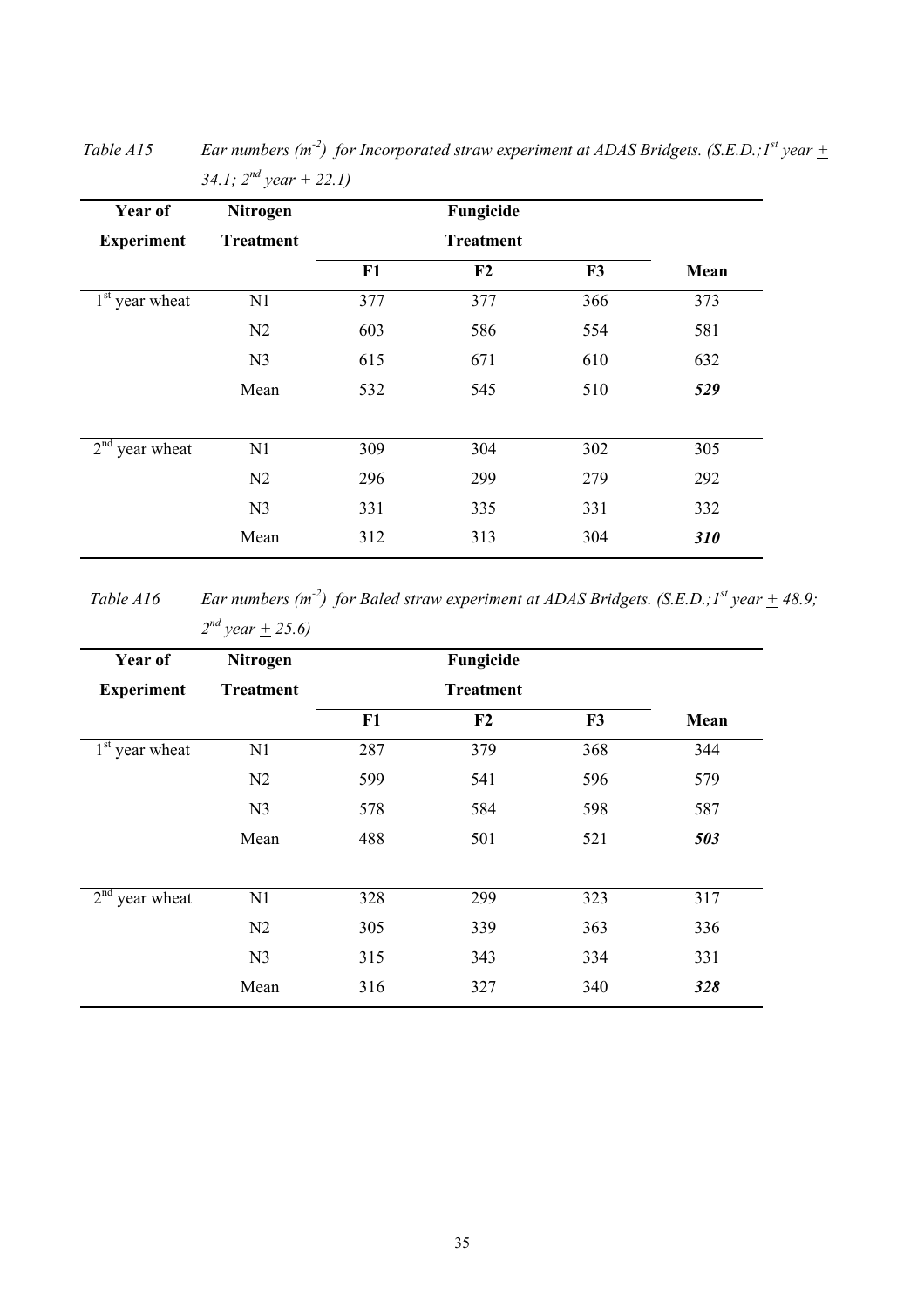| Year of                       | Nitrogen         |     | Fungicide        |     |      |
|-------------------------------|------------------|-----|------------------|-----|------|
| <b>Experiment</b>             | <b>Treatment</b> |     | <b>Treatment</b> |     |      |
|                               |                  | F1  | F2               | F3  | Mean |
| $1st$ year wheat              | N1               | 327 | 320              | 328 | 325  |
|                               | N <sub>2</sub>   | 536 | 510              | 478 | 508  |
|                               | N <sub>3</sub>   | 517 | 511              | 568 | 532  |
|                               | Mean             | 460 | 447              | 458 | 455  |
| 2 <sup>nd</sup><br>year wheat | N1               | 68  | 63               | 69  | 67   |
|                               | N <sub>2</sub>   | 79  | 68               | 65  | 71   |
|                               | N <sub>3</sub>   | 88  | 87               | 82  | 86   |
|                               | Mean             | 78  | 73               | 72  | 75   |

*Table A17* Ear numbers (m<sup>-2</sup>) for Incorporated straw experiment at ADAS Terrington. (S.E.D.; 1<sup>st</sup> year  $+$  33.7;  $2^{nd}$  year  $+$  12.6)

*Table A18 Ear numbers (m<sup>-2</sup>) for Baled straw experiment at ADAS Terrington. (S.E.D.;*  $I^{st}$  *year*  $\pm$  *38.2;*  $2^{nd}$  year  $\pm$  14.4)

| Year of           | Nitrogen         | Fungicide |                  |     |      |
|-------------------|------------------|-----------|------------------|-----|------|
| <b>Experiment</b> | <b>Treatment</b> |           | <b>Treatment</b> |     |      |
|                   |                  | F1        | F2               | F3  | Mean |
| $1st$ year wheat  | N1               | 348       | 332              | 380 | 353  |
|                   | N <sub>2</sub>   | 557       | 477              | 510 | 515  |
|                   | N <sub>3</sub>   | 547       | 563              | 523 | 544  |
|                   | Mean             | 484       | 457              | 471 | 471  |
|                   |                  |           |                  |     |      |
| $2nd$ year wheat  | N1               | 69        | 79               | 56  | 68   |
|                   | N2               | 73        | 59               | 67  | 67   |
|                   | N <sub>3</sub>   | 100       | 76               | 83  | 86   |
|                   | Mean             | 81        | 72               | 69  | 74   |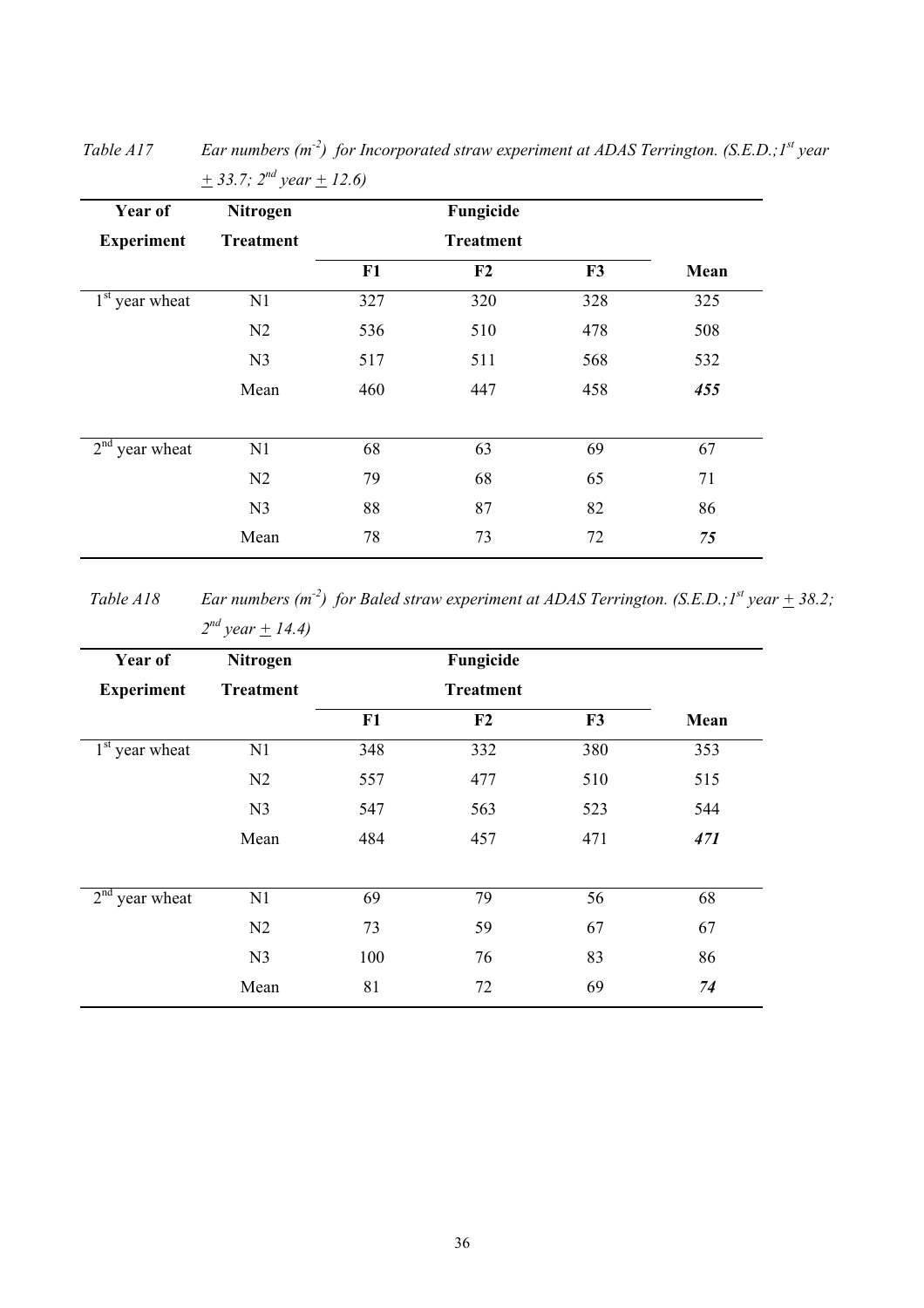| Year of                       | Nitrogen         | Fungicide |                  |      |      |
|-------------------------------|------------------|-----------|------------------|------|------|
| <b>Experiment</b>             | <b>Treatment</b> |           | <b>Treatment</b> |      |      |
|                               |                  | F1        | F <sub>2</sub>   | F3   | Mean |
| $1st$ year wheat              | N1               | 29.5      | 29.3             | 29.8 | 29.5 |
|                               | N <sub>2</sub>   | 39.1      | 39.3             | 38.3 | 38.9 |
|                               | N <sub>3</sub>   | 38.2      | 37.8             | 37.3 | 38.1 |
|                               | Mean             | 35.6      | 35.5             | 35.1 | 35.5 |
| 2 <sup>nd</sup><br>year wheat | N1               | 8.8       | 6.5              | 7.7  | 7.7  |
|                               | N <sub>2</sub>   | 6.9       | 7.9              | 11.4 | 8.7  |
|                               | N <sub>3</sub>   | 15.1      | 12.0             | 14.3 | 13.8 |
|                               | Mean             | 10.3      | 8.8              | 11.1 | 10.1 |

*Table A19 Grain number per ear for Incorporated straw experiment at ADAS Boxworth. (S.E.D.;1st year*  $\pm$  0.56;  $2^{nd}$  year  $\pm$  2.20)

*Table A20 Grain number per ear for Baled straw experiment at ADAS Boxworth. (S.E.D.;1<sup>st</sup> year*  $\pm$ *1.03;*  $2^{nd}$  year  $\pm$  1.76)

| Year of           | Nitrogen         |      | Fungicide |      |      |
|-------------------|------------------|------|-----------|------|------|
| <b>Experiment</b> | <b>Treatment</b> |      |           |      |      |
|                   |                  | F1   | F2        | F3   | Mean |
| $1st$ year wheat  | N1               | 29.4 | 28.7      | 28.6 | 28.9 |
|                   | N <sub>2</sub>   | 38.8 | 36.9      | 37.1 | 37.6 |
|                   | N <sub>3</sub>   | 36.9 | 35.4      | 35.0 | 35.8 |
|                   | Mean             | 35.0 | 33.7      | 33.6 | 34.1 |
| $2nd$ year wheat  | N1               | 7.1  | 6.2       | 7.1  | 6.8  |
|                   | N <sub>2</sub>   | 8.0  | 8.9       | 8.7  | 8.5  |
|                   | N <sub>3</sub>   | 11.7 | 14.0      | 10.9 | 12.2 |
|                   | Mean             | 8.9  | 9.7       | 8.9  | 9.2  |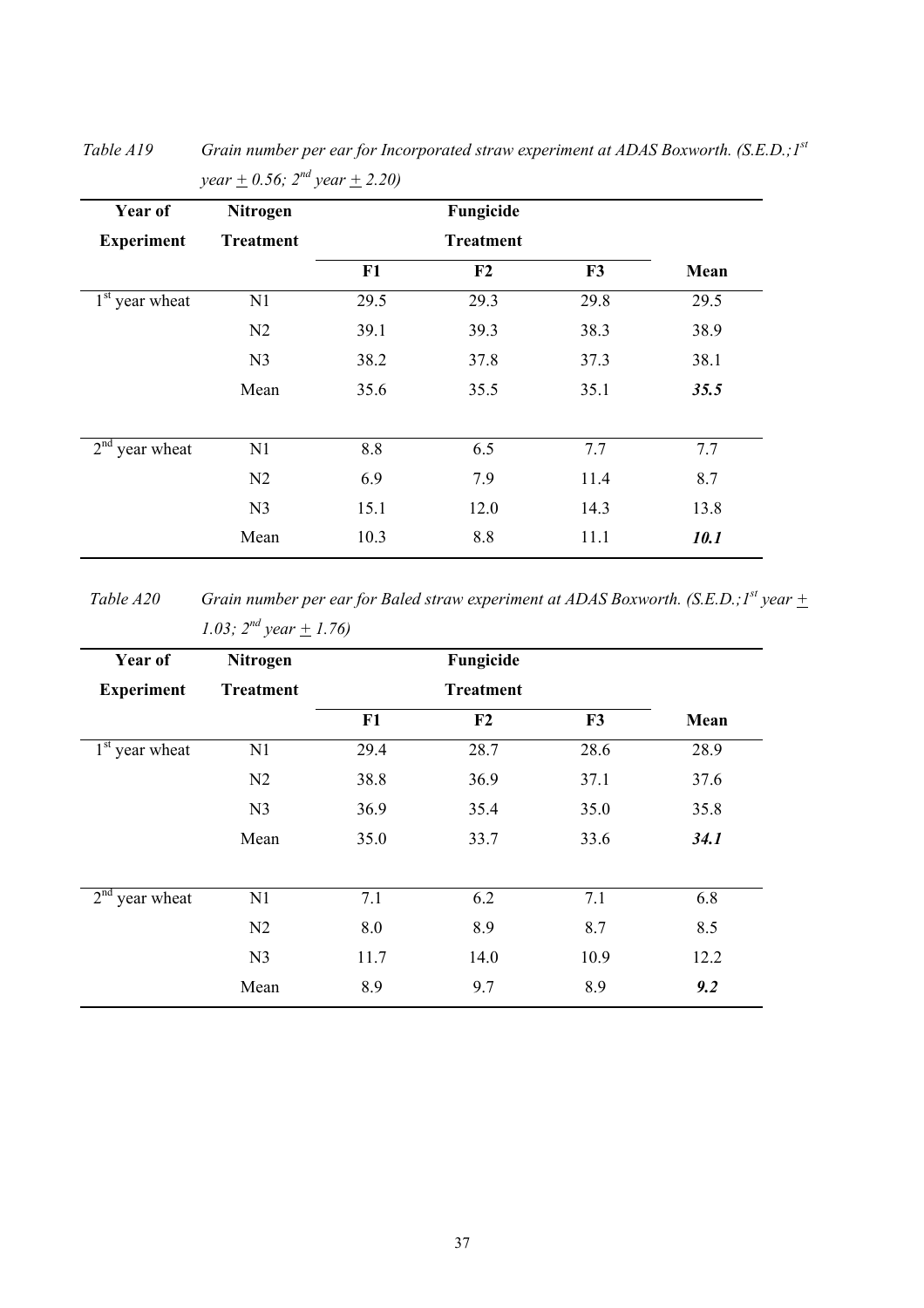| Year of                       | Nitrogen         | Fungicide |                  |      |      |
|-------------------------------|------------------|-----------|------------------|------|------|
| <b>Experiment</b>             | <b>Treatment</b> |           | <b>Treatment</b> |      |      |
|                               |                  | F1        | F <sub>2</sub>   | F3   | Mean |
| $1st$ year wheat              | N1               | 29.8      | 32.3             | 32.0 | 31.3 |
|                               | N2               | 28.5      | 32.3             | 30.3 | 30.3 |
|                               | N <sub>3</sub>   | 28.3      | 35.8             | 32.0 | 32.0 |
|                               | Mean             | 28.8      | 33.4             | 31.4 | 31.2 |
| 2 <sup>nd</sup><br>year wheat | N1               | 32.4      | 30.8             | 28.4 | 30.5 |
|                               |                  |           |                  |      |      |
|                               | N <sub>2</sub>   | 35.1      | 31.1             | 33.9 | 33.3 |
|                               | N <sub>3</sub>   | 28.6      | 28.4             | 27.5 | 28.1 |
|                               | Mean             | 32.0      | 30.1             | 29.9 | 30.6 |

*Table A21 Grain number per ear for Incorporated straw experiment at ADAS Bridgets. (S.E.D.; I<sup>st</sup> year*  $+$  2.19;  $2^{nd}$  year  $+$  2.25)

*Table A22* Grain number per ear for Baled straw experiment at ADAS Bridgets. (S.E.D.; 1<sup>st</sup> year  $\pm$ *2.99;*  $2^{nd}$  year  $\pm$  2.62)

| Year of           | Nitrogen         |      | Fungicide        |      |      |
|-------------------|------------------|------|------------------|------|------|
| <b>Experiment</b> | <b>Treatment</b> |      | <b>Treatment</b> |      |      |
|                   |                  | F1   | F2               | F3   | Mean |
| $1st$ year wheat  | N1               | 30.0 | 26.7             | 26.7 | 27.8 |
|                   | N <sub>2</sub>   | 33.2 | 36.2             | 30.2 | 33.2 |
|                   | N <sub>3</sub>   | 34.0 | 34.0             | 32.5 | 33.5 |
|                   | Mean             | 32.4 | 32.3             | 29.8 | 31.5 |
| $2nd$ year wheat  | N1               | 35.4 | 36.9             | 39.6 | 37.3 |
|                   | N2               | 38.0 | 35.6             | 33.8 | 35.8 |
|                   | N <sub>3</sub>   | 36.2 | 35.3             | 33.2 | 34.9 |
|                   | Mean             | 36.5 | 35.9             | 35.5 | 36.0 |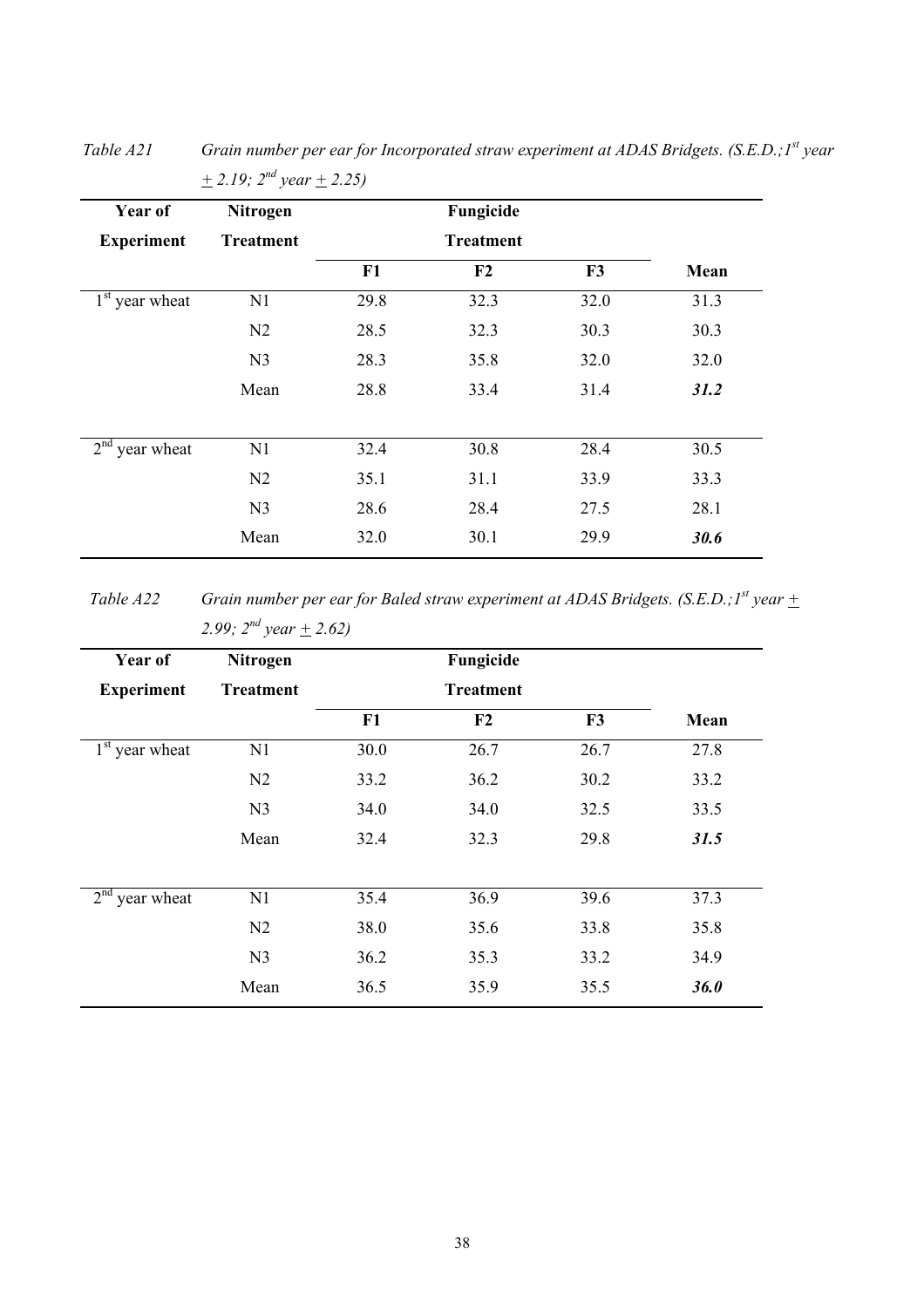| <b>Treatment</b> |      | <b>Treatment</b> |      |      |
|------------------|------|------------------|------|------|
|                  |      |                  |      |      |
|                  | F1   | F2               | F3   | Mean |
| N1               | 33.4 | 32.2             | 31.5 | 32.4 |
| N <sub>2</sub>   | 36.6 | 37.1             | 39.1 | 37.6 |
| N <sub>3</sub>   | 36.8 | 36.1             | 37.1 | 36.7 |
| Mean             | 35.6 | 35.1             | 35.9 | 35.6 |
| N1               | 29.3 | 26.6             | 24.9 | 26.9 |
| N <sub>2</sub>   | 29.2 | 37.2             | 29.6 | 32.0 |
| N <sub>3</sub>   | 36.8 | 38.3             | 35.0 | 36.7 |
| Mean             |      | 34.0             | 29.9 | 31.9 |
|                  |      | 31.8             |      |      |

*Table A23 Grain number per ear for Incorporated straw experiment at ADAS Terrington. (S.E.D.;1st year*  $\pm$  1.73;  $2^{nd}$  year  $\pm$  3.74)

*Table A24 Grain number per ear for Baled straw experiment at ADAS Terrington. (S.E.D.; 1<sup>st</sup> year*  $\pm$ *1.82;*  $2^{nd}$  year  $\pm$  5.47)

| Year of           | <b>Nitrogen</b>  | Fungicide |                  |                |      |
|-------------------|------------------|-----------|------------------|----------------|------|
| <b>Experiment</b> | <b>Treatment</b> |           | <b>Treatment</b> |                |      |
|                   |                  | F1        | F <sub>2</sub>   | F <sub>3</sub> | Mean |
| $1st$ year wheat  | N1               | 27.7      | 29.2             | 31.0           | 29.3 |
|                   | N <sub>2</sub>   | 36.2      | 36.6             | 37.6           | 36.8 |
|                   | N <sub>3</sub>   | 34.5      | 35.0             | 36.9           | 35.4 |
|                   | Mean             | 32.8      | 33.5             | 35.1           | 33.8 |
| $2nd$ year wheat  | N1               | 31.6      | 27.8             | 32.3           | 30.6 |
|                   | N <sub>2</sub>   | 40.0      | 29.1             | 29.0           | 32.7 |
|                   | N <sub>3</sub>   | 44.4      | 39.2             | 43.6           | 42.4 |
|                   | Mean             | 38.7      | 32.0             | 35.0           | 35.2 |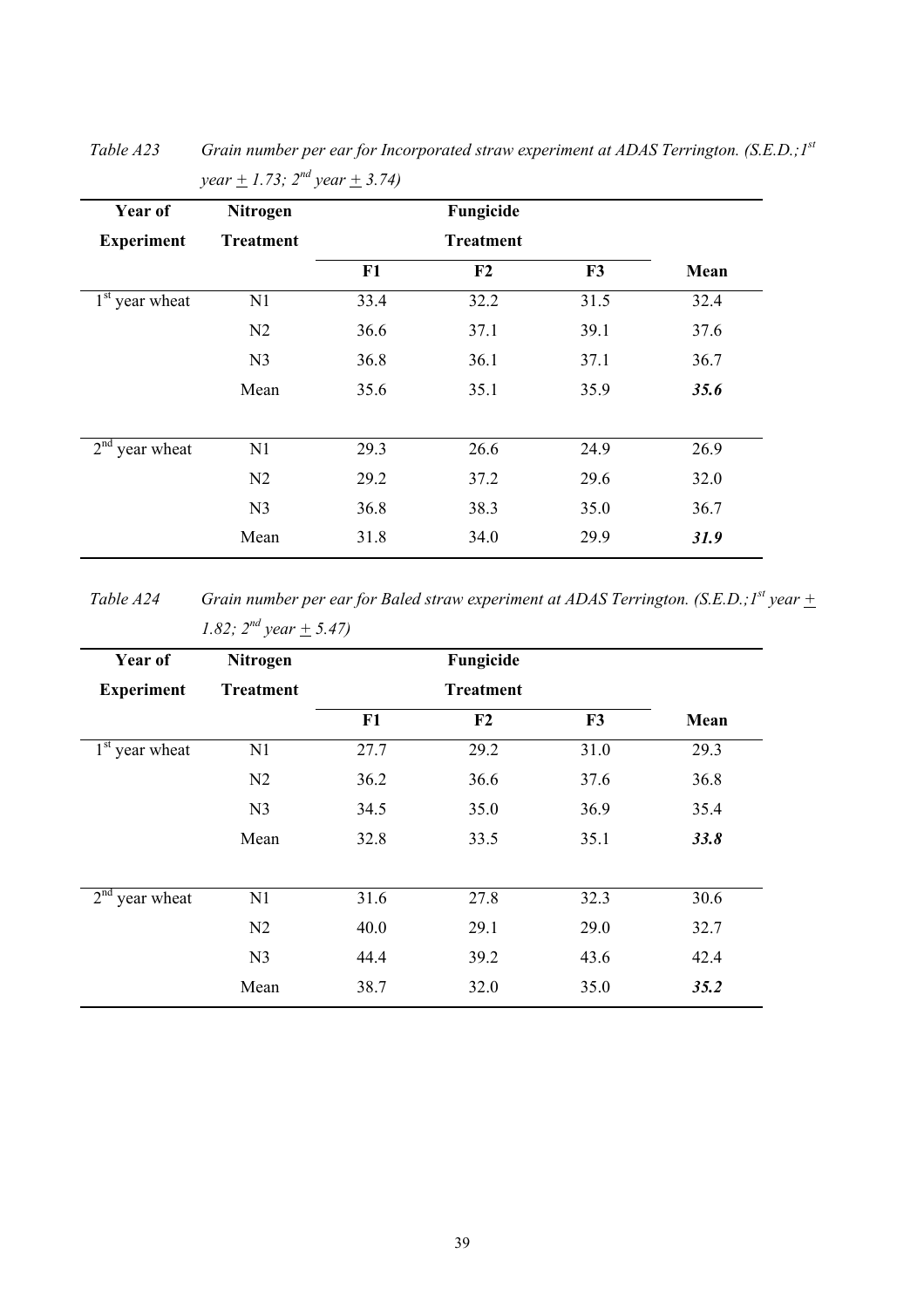**APPENDIX B** Nitrogen dynamics parameters.

|                   | ADAS Boxworth. (S.E.D.; $I^{st}$ year $\pm$ 34.65; $2^{na}$ year $\pm$ 21.20) |       |                  |       |       |  |  |
|-------------------|-------------------------------------------------------------------------------|-------|------------------|-------|-------|--|--|
| Year of           | Nitrogen                                                                      |       | Fungicide        |       |       |  |  |
| <b>Experiment</b> | <b>Treatment</b>                                                              |       | <b>Treatment</b> |       |       |  |  |
|                   |                                                                               | F1    | F2               | F3    | Mean  |  |  |
| $1st$ year wheat  | N1                                                                            | 217.8 | 244.2            | 253.4 | 238.4 |  |  |
|                   | N <sub>2</sub>                                                                | 405.5 | 403.2            | 425.7 | 411.5 |  |  |
|                   | N <sub>3</sub>                                                                | 661.1 | 594.4            | 631.9 | 629.1 |  |  |
|                   | Mean                                                                          | 428.1 | 413.9            | 437.0 | 426.3 |  |  |
| $2nd$ year wheat  | N1                                                                            | 205.0 | 211.1            | 218.2 | 211.5 |  |  |
|                   | N <sub>2</sub>                                                                | 224.3 | 265.0            | 237.1 | 242.1 |  |  |
|                   | N <sub>3</sub>                                                                | 286.7 | 281.1            | 298.3 | 288.7 |  |  |
|                   | Mean                                                                          | 238.7 | 252.4            | 251.2 | 247.4 |  |  |

*Table B1 Total soil nitrogen supply (Total SNS) (kg ha-1 N) for Incorporated straw experiment at ADAS Boxworth.* (*S.E.D.;*  $I^{st}$  year  $\pm$  34.65;  $2^{nd}$  year  $\pm$  21.20)

*Table B2 Total soil nitrogen supply (Total SNS) (kg ha-1 N) for Baled straw experiment at ADAS Boxworth.* (*S.E.D.;*  $I^{st}$  year  $\pm 2I.38$ ;  $2^{nd}$  year  $\pm 2I.73$ )

| Year of                       | <b>Nitrogen</b>  |       | Fungicide        |       |       |
|-------------------------------|------------------|-------|------------------|-------|-------|
| <b>Experiment</b>             | <b>Treatment</b> |       | <b>Treatment</b> |       |       |
|                               |                  | F1    | F <sub>2</sub>   | F3    | Mean  |
| $1st$ year wheat              | N1               | 255.9 | 246.6            | 238.4 | 247.0 |
|                               | N <sub>2</sub>   | 396.3 | 425.0            | 415.4 | 412.2 |
|                               | N <sub>3</sub>   | 576.8 | 608.9            | 548.0 | 577.9 |
|                               | Mean             | 409.7 | 426.8            | 400.6 | 412.4 |
|                               |                  |       |                  |       |       |
| 2 <sup>nd</sup><br>year wheat | N1               | 228.3 | 212.5            | 219.1 | 220.0 |
|                               | N <sub>2</sub>   | 263.0 | 251.8            | 262.0 | 258.9 |
|                               | N <sub>3</sub>   | 280.6 | 319.3            | 281.2 | 293.7 |
|                               | Mean             | 257.3 | 261.2            | 254.1 | 257.5 |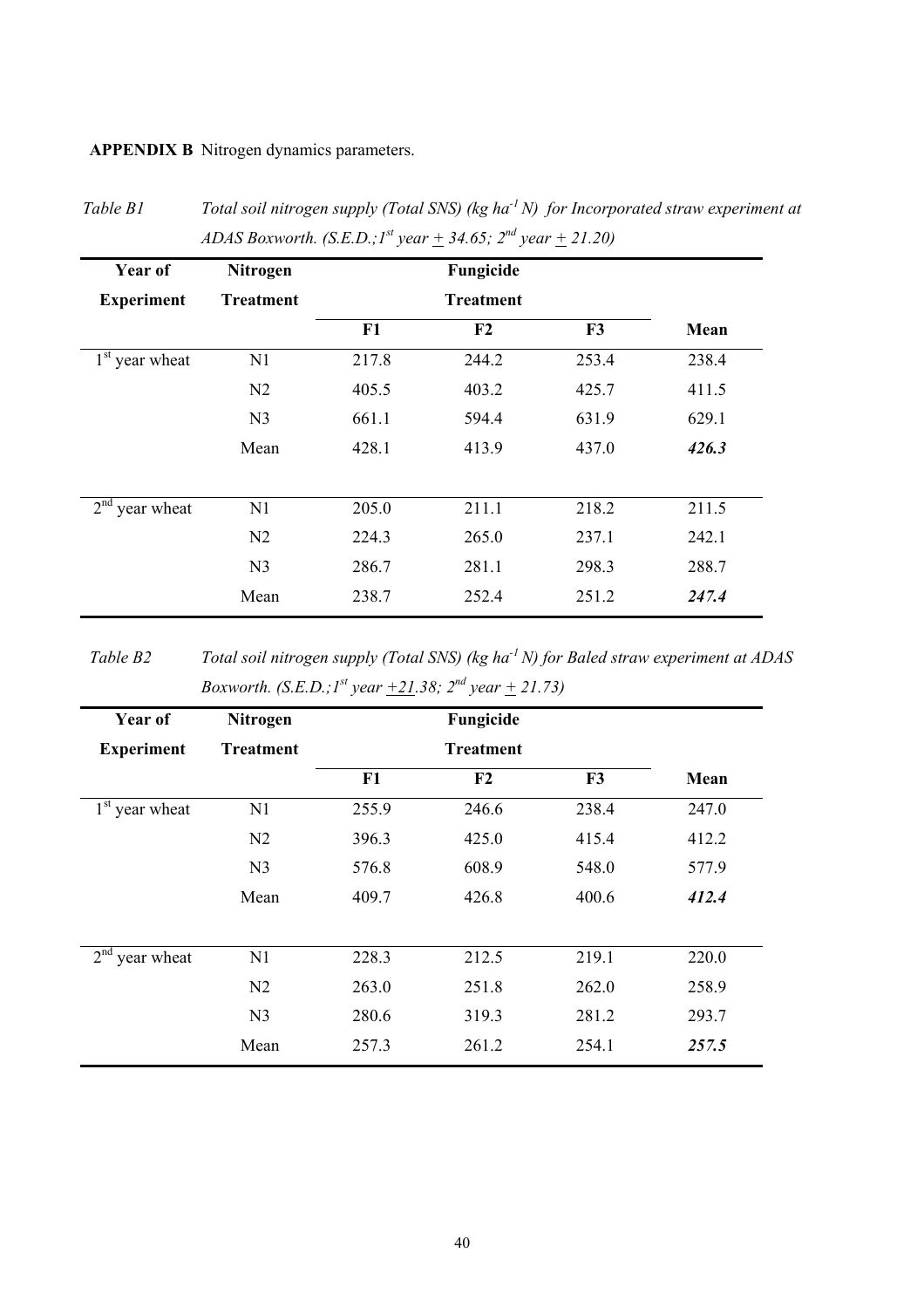| Year of                       | <b>Nitrogen</b>  |                  | Fungicide      |       |       |
|-------------------------------|------------------|------------------|----------------|-------|-------|
| <b>Experiment</b>             | <b>Treatment</b> | <b>Treatment</b> |                |       |       |
|                               |                  | F1               | F <sub>2</sub> | F3    | Mean  |
| $1st$ year wheat              | N1               | 233.4            | 244.8          | 222.7 | 233.6 |
|                               | N <sub>2</sub>   | 344.4            | 345.8          | 343.3 | 344.5 |
|                               | N <sub>3</sub>   | 500.7            | 456.5          | 448.3 | 468.5 |
|                               | Mean             | 359.5            | 349.0          | 338.1 | 348.9 |
| 2 <sup>nd</sup><br>year wheat | N1               | 173.2            | 172.7          | 162.5 | 169.4 |
|                               | N <sub>2</sub>   | 164.9            | 159.5          | 169.7 | 164.7 |
|                               | N <sub>3</sub>   | 173.4            | 164.6          | 172.5 | 170.2 |
|                               | Mean             | 170.5            | 165.6          | 168.2 | 168.1 |

*Table B3 Total soil nitrogen supply (Total SNS) (kg ha-1 N ) for Incorporated straw experiment at ADAS Bridgets.* (*S.E.D.;*  $I^{st}$  *year*  $\pm$  24.24;  $2^{nd}$  *year*  $\pm$  8.26)

*Table B4 Total soil nitrogen supply (Total SNS) (kg ha-1 N ) for Baled straw experiment at ADAS Bridgets. (S.E.D.; 1<sup>st</sup> year*  $\pm$  *23.39; 2<sup>nd</sup> year*  $\pm$  *14.34)* 

| Year of           | <b>Nitrogen</b>  |       | Fungicide        |       |       |
|-------------------|------------------|-------|------------------|-------|-------|
| <b>Experiment</b> | <b>Treatment</b> |       | <b>Treatment</b> |       |       |
|                   |                  | F1    | F2               | F3    | Mean  |
| $1st$ year wheat  | N1               | 208.6 | 225.6            | 200.3 | 211.5 |
|                   | N <sub>2</sub>   | 344.0 | 315.3            | 320.2 | 326.5 |
|                   | N <sub>3</sub>   | 458.1 | 473.5            | 473.2 | 468.3 |
|                   | Mean             | 336.9 | 338.1            | 331.3 | 335.4 |
| $2nd$ year wheat  | N1               | 187.8 | 180.5            | 182.1 | 183.5 |
|                   |                  |       |                  |       |       |
|                   | N <sub>2</sub>   | 192.9 | 206.3            | 175.9 | 191.7 |
|                   | N <sub>3</sub>   | 183.1 | 189.2            | 173.3 | 181.8 |
|                   | Mean             | 187.9 | 192.0            | 177.1 | 185.7 |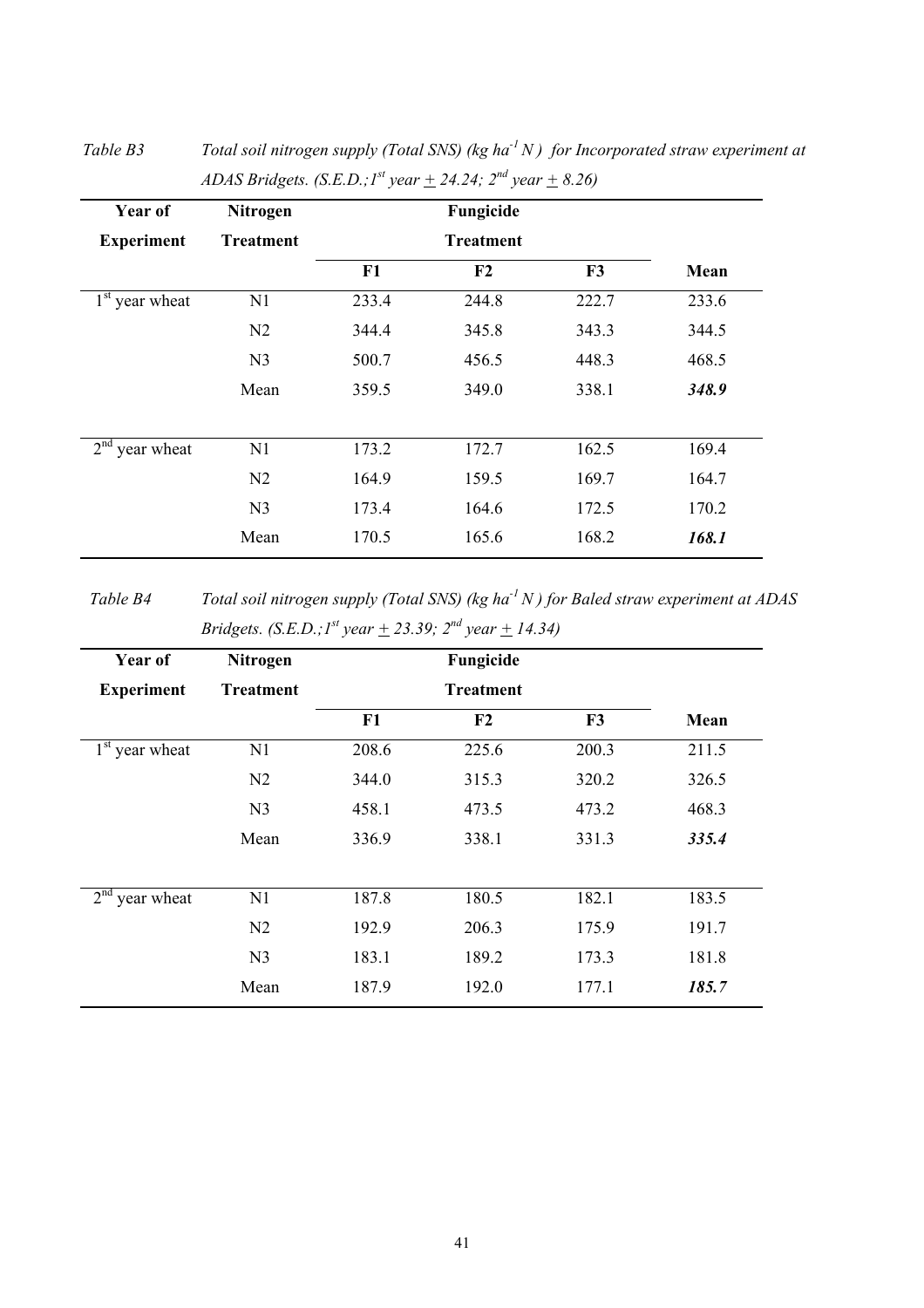| Year of                       | <b>Nitrogen</b>  |       | Fungicide        |       |       |
|-------------------------------|------------------|-------|------------------|-------|-------|
| <b>Experiment</b>             | <b>Treatment</b> |       | <b>Treatment</b> |       |       |
|                               |                  | F1    | F <sub>2</sub>   | F3    | Mean  |
| $1st$ year wheat              | N1               | 116.4 | 112.6            | 112.6 | 113.9 |
|                               | N <sub>2</sub>   | 238.5 | 242.8            | 235.4 | 238.9 |
|                               | N <sub>3</sub>   | 441.1 | 328.8            | 320.2 | 363.4 |
|                               | Mean             | 265.3 | 228.1            | 222.7 | 238.7 |
| 2 <sup>nd</sup><br>year wheat | N1               | 68.2  | 68.7             | 58.8  | 65.2  |
|                               | N <sub>2</sub>   | 87.4  | 76.7             | 73.4  | 79.2  |
|                               | N <sub>3</sub>   | 103.8 | 95.2             | 89.5  | 96.2  |
|                               | Mean             | 86.5  | 80.2             | 73.9  | 80.2  |

*Table B5 Total soil nitrogen supply (Total SNS) (kg ha-1 N ) for Incorporated straw experiment at ADAS Terrington. (S.E.D.; 1<sup>st</sup> year*  $\pm$  *36.73; 2<sup>nd</sup> year*  $\pm$  *13.98)* 

*Table B6 Total soil nitrogen supply (Total SNS) (kg ha-1 N ) for Baled straw experiment at ADAS Terrington.* (*S.E.D.;*  $I^{st}$  *year*  $+$  19.77;  $2^{nd}$  *year*  $+$  9.98)

| Year of           | Nitrogen         |       | Fungicide        |        |       |
|-------------------|------------------|-------|------------------|--------|-------|
| <b>Experiment</b> | <b>Treatment</b> |       | <b>Treatment</b> |        |       |
|                   |                  | F1    | F2               | F3     | Mean  |
| $1st$ year wheat  | N1               | 105.3 | 103.3            | 112.3  | 107.0 |
|                   | N <sub>2</sub>   | 237.2 | 227.3            | 251.5  | 238.6 |
|                   | N <sub>3</sub>   | 311.5 | 316.5            | 293.9  | 307.3 |
|                   | Mean             | 218.0 | 215.7            | 21.9.2 | 217.6 |
|                   |                  |       |                  |        |       |
| $2nd$ year wheat  | N1               | 81.1  | 77.8             | 70.8   | 76.5  |
|                   | N <sub>2</sub>   | 90.2  | 72.7             | 68.1   | 77.0  |
|                   | N <sub>3</sub>   | 100.1 | 89.4             | 93.1   | 94.2  |
|                   | Mean             | 90.4  | 80.0             | 77.3   | 82.6  |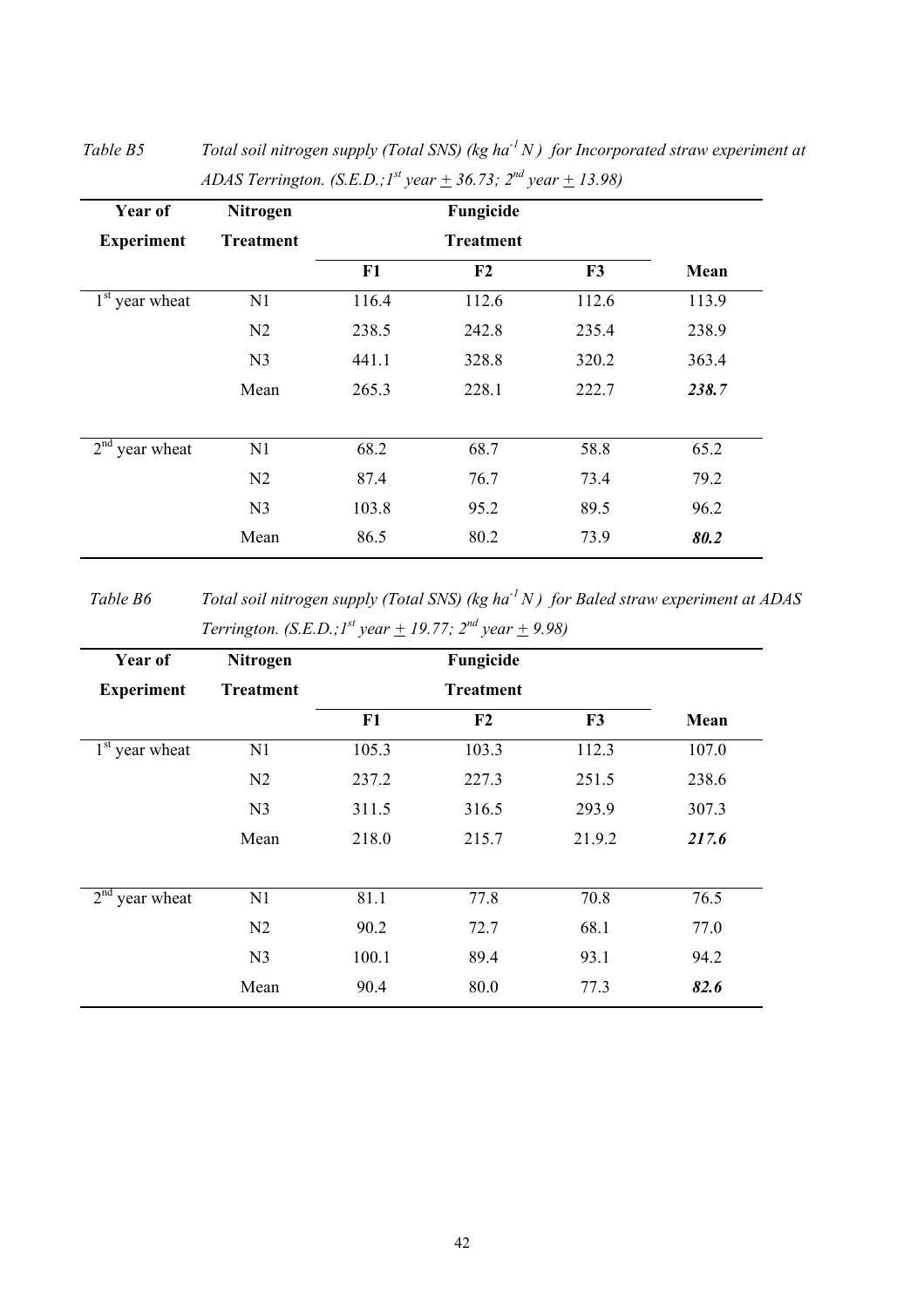| Year of           | Nitrogen         |      | Fungicide        |      |      |
|-------------------|------------------|------|------------------|------|------|
| <b>Experiment</b> | <b>Treatment</b> |      | <b>Treatment</b> |      |      |
|                   |                  | F1   | F <sub>2</sub>   | F3   | Mean |
| $1st$ year wheat  | N1               | 0.62 | 0.59             | 0.61 | 0.60 |
|                   | N <sub>2</sub>   | 0.60 | 0.61             | 0.61 | 0.61 |
|                   | N <sub>3</sub>   | 0.57 | 0.58             | 0.60 | 0.58 |
|                   | Mean             | 0.60 | 0.59             | 0.60 | 0.60 |
| $2nd$ year wheat  | N1               | 0.74 | 0.73             | 0.75 | 0.74 |
|                   | N <sub>2</sub>   | 0.75 | 0.74             | 0.72 | 0.74 |
|                   | N <sub>3</sub>   | 0.75 | 0.73             | 0.73 | 0.74 |
|                   | Mean             | 0.75 | 0.73             | 0.73 | 0.74 |
|                   |                  |      |                  |      |      |

*Table B7 Nitrogen Harvest Index (NHI) for Incorporated straw experiment at ADAS Boxworth.*   $(S.E.D.; I<sup>st</sup> year + 0.017; 2<sup>nd</sup> year + 0.013)$ 

*Table B8 Nitrogen Harvest Index (NHI) for Baled straw experiment at ADAS Boxworth. (S.E.D.;1st year*  $\pm$  0.030;  $2^{nd}$  year  $\pm$  0.024)

| <b>Treatment</b> |      |                  |      |      |
|------------------|------|------------------|------|------|
|                  |      | <b>Treatment</b> |      |      |
|                  | F1   | F2               | F3   | Mean |
| N1               | 0.62 | 0.61             | 0.66 | 0.63 |
| N2               | 0.65 | 0.67             | 0.66 | 0.66 |
| N <sub>3</sub>   | 0.60 | 0.64             | 0.65 | 0.63 |
| Mean             | 0.62 | 0.64             | 0.66 | 0.64 |
| N1               | 0.77 | 0.74             | 0.79 | 0.77 |
| N2               | 0.78 | 0.76             | 0.75 | 0.76 |
| N <sub>3</sub>   | 0.75 | 0.75             | 0.75 | 0.75 |
| Mean             | 0.76 | 0.75             | 0.76 | 0.76 |
|                  |      |                  |      |      |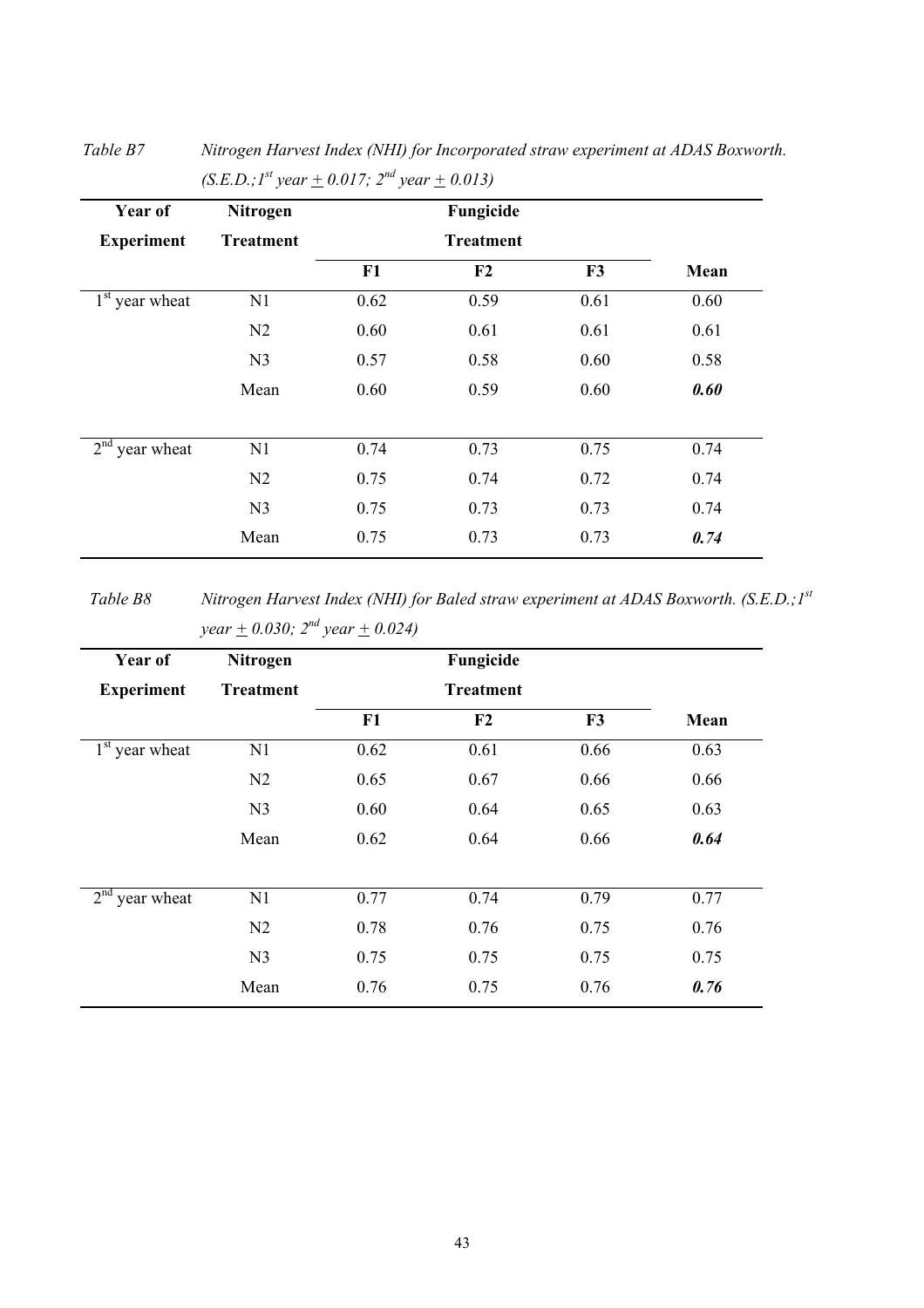| Year of           | Nitrogen         |      | Fungicide        |      |      |
|-------------------|------------------|------|------------------|------|------|
| <b>Experiment</b> | <b>Treatment</b> |      | <b>Treatment</b> |      |      |
|                   |                  | F1   | F2               | F3   | Mean |
| $1st$ year wheat  | N1               | 0.76 | 0.69             | 0.77 | 0.74 |
|                   | N2               | 0.75 | 0.73             | 0.78 | 0.75 |
|                   | N <sub>3</sub>   | 0.73 | 0.72             | 0.73 | 0.73 |
|                   | Mean             | 0.75 | 0.71             | 0.76 | 0.74 |
| $2nd$ year wheat  | N1               | 0.77 | 0.77             | 0.76 | 0.77 |
|                   | N <sub>2</sub>   | 0.76 | 0.76             | 0.75 | 0.76 |
|                   | N <sub>3</sub>   | 0.75 | 0.75             | 0.77 | 0.76 |
|                   | Mean             | 0.76 | 0.76             | 0.76 | 0.76 |

*Table B9 Nitrogen Harvest Index (NHI) for Incorporated straw experiment at ADAS Bridgets.*   $(S.E.D.; I<sup>st</sup> year + 0.026; 2<sup>nd</sup> year + 0.017)$ 

*Table B10 Nitrogen Harvest Index (NHI) for Baled straw experiment at ADAS Bridgets. (S.E.D.;1st year*  $\pm$  0.019;  $2^{nd}$  year  $\pm$  0.017)

| Year of           | Nitrogen         |      | Fungicide        |      |      |
|-------------------|------------------|------|------------------|------|------|
| <b>Experiment</b> | <b>Treatment</b> |      | <b>Treatment</b> |      |      |
|                   |                  | F1   | F2               | F3   | Mean |
| $1st$ year wheat  | N1               | 0.64 | 0.64             | 0.61 | 0.63 |
|                   | N2               | 0.60 | 0.62             | 0.60 | 0.61 |
|                   | N <sub>3</sub>   | 0.58 | 0.59             | 0.57 | 0.58 |
|                   | Mean             | 0.61 | 0.62             | 0.59 | 0.61 |
| $2nd$ year wheat  | N1               | 0.77 | 0.75             | 0.77 | 0.76 |
|                   | N2               | 0.77 | 0.75             | 0.75 | 0.76 |
|                   | N <sub>3</sub>   | 0.76 | 0.76             | 0.77 | 0.76 |
|                   | Mean             | 0.76 | 0.75             | 0.76 | 0.76 |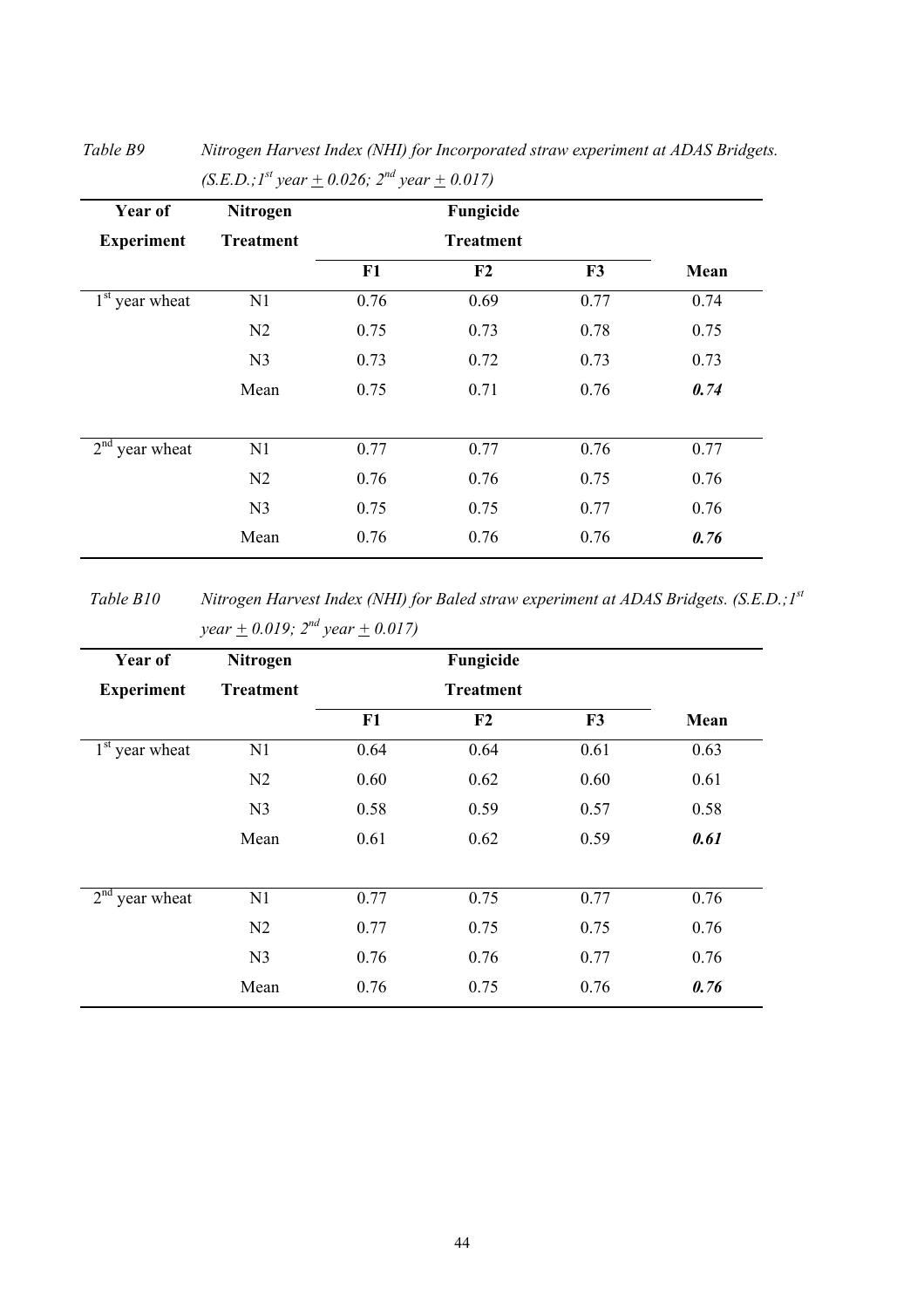| Year of           | Nitrogen         |      | Fungicide        |      |      |
|-------------------|------------------|------|------------------|------|------|
| <b>Experiment</b> | <b>Treatment</b> |      | <b>Treatment</b> |      |      |
|                   |                  | F1   | F <sub>2</sub>   | F3   | Mean |
| $1st$ year wheat  | N1               | 0.81 | 0.79             | 0.81 | 0.80 |
|                   | N <sub>2</sub>   | 0.80 | 0.85             | 0.83 | 0.83 |
|                   | N <sub>3</sub>   | 0.76 | 0.84             | 0.81 | 0.80 |
|                   | Mean             | 0.79 | 0.83             | 0.81 | 0.81 |
|                   |                  |      |                  |      |      |
| $2nd$ year wheat  | N1               | 0.62 | 0.62             | 0.64 | 0.63 |
|                   | N <sub>2</sub>   | 0.65 | 0.64             | 0.64 | 0.64 |
|                   | N <sub>3</sub>   | 0.67 | 0.66             | 0.66 | 0.66 |
|                   | Mean             | 0.65 | 0.64             | 0.65 | 0.64 |

*Table B11 Nitrogen Harvest Index (NHI) for Incorporated straw experiment at ADAS Terrington.*   $(S.E.D.; I<sup>st</sup> year + 0.019; 2<sup>nd</sup> year + 0.040)$ 

*Table B12 Nitrogen Harvest Index (NHI) for Baled straw experiment at ADAS Terrington. (S.E.D.;1st year*  $\pm$  0.021;  $2^{nd}$  year  $\pm$  0.028)

| Year of           | Nitrogen         |                  | Fungicide      |                |      |
|-------------------|------------------|------------------|----------------|----------------|------|
| <b>Experiment</b> | <b>Treatment</b> | <b>Treatment</b> |                |                |      |
|                   |                  | F1               | F <sub>2</sub> | F <sub>3</sub> | Mean |
| $1st$ year wheat  | N1               | 0.78             | 0.80           | 0.79           | 0.79 |
|                   | N2               | 0.81             | 0.83           | 0.82           | 0.82 |
|                   | N <sub>3</sub>   | 0.78             | 0.75           | 0.79           | 0.77 |
|                   | Mean             | 0.79             | 0.80           | 0.80           | 0.79 |
|                   |                  |                  |                |                |      |
| $2nd$ year wheat  | N1               | 0.68             | 0.68           | 0.70           | 0.69 |
|                   | N <sub>2</sub>   | 0.71             | 0.67           | 0.69           | 0.69 |
|                   | N <sub>3</sub>   | 0.68             | 0.64           | 0.69           | 0.67 |
|                   | Mean             | 0.69             | 0.67           | 0.69           | 0.68 |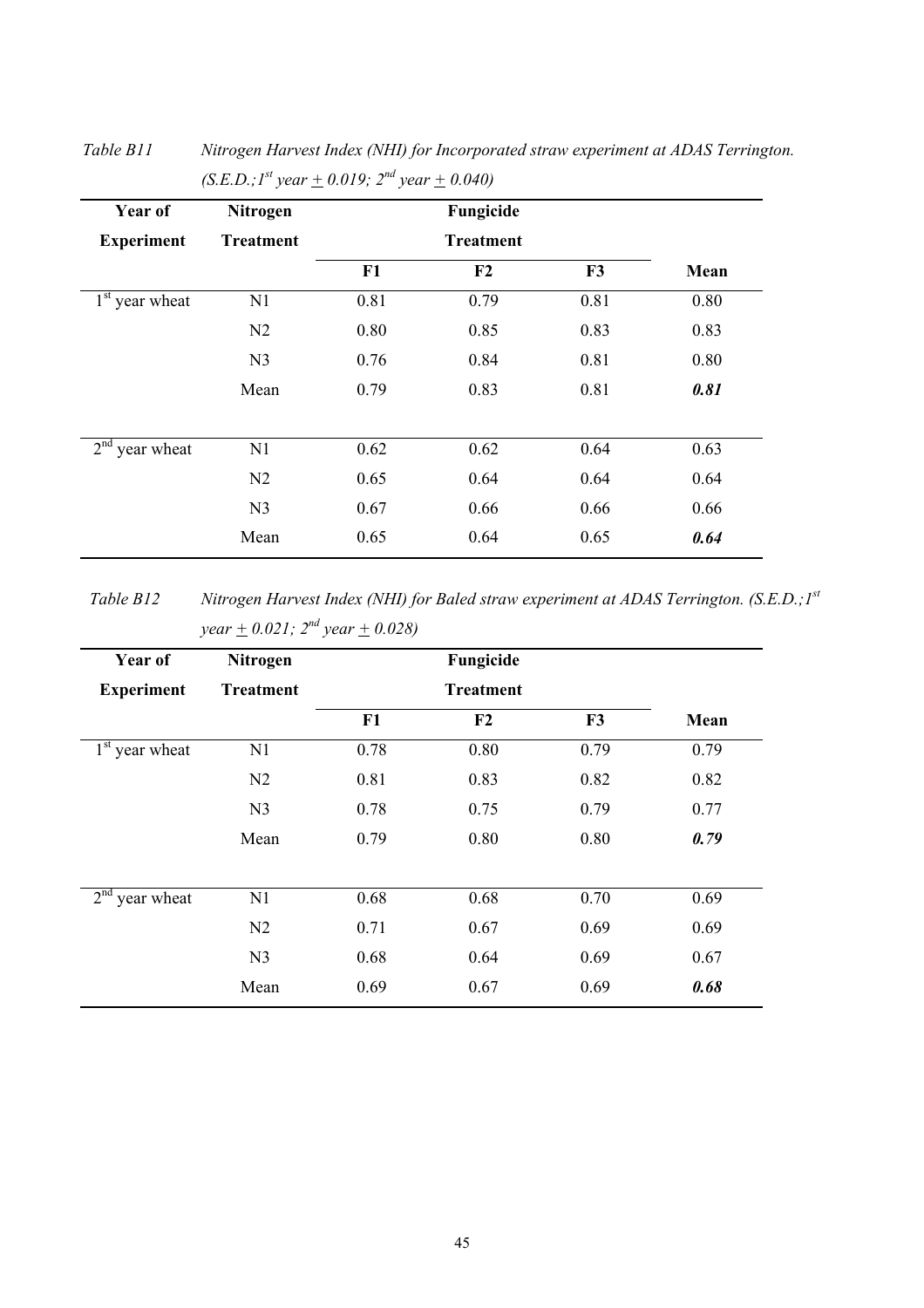| Year of                       | Nitrogen         |       | Fungicide        |       |       |
|-------------------------------|------------------|-------|------------------|-------|-------|
| <b>Experiment</b>             | <b>Treatment</b> |       | <b>Treatment</b> |       |       |
|                               |                  | F1    | F <sub>2</sub>   | F3    | Mean  |
| $1st$ year wheat              | N1               | 91.0  | 95.8             | 102.3 | 96.4  |
|                               | N2               | 190.5 | 196.8            | 202.7 | 196.7 |
|                               | N <sub>3</sub>   | 222.5 | 217.8            | 220.8 | 220.4 |
|                               | Mean             | 168.0 | 170.2            | 175.2 | 171.2 |
|                               |                  |       |                  |       |       |
| 2 <sup>nd</sup><br>year wheat | N1               | 98.5  | 98.8             | 105.9 | 101.0 |
|                               | N2               | 103.9 | 112.7            | 106.2 | 107.6 |
|                               | N <sub>3</sub>   | 153.8 | 142.0            | 148.8 | 148.2 |
|                               | Mean             | 118.7 | 117.8            | 120.3 | 118.9 |

*Table B13 Grain N offtake (kg ha-1) for Incorporated straw experiment at ADAS Boxworth. (S.E.D.;1st year*  $\pm$  10.71;  $2^{nd}$  year  $\pm$  10.94)

*Table B14 Grain N offtake (kg ha<sup>-1</sup>) for Baled straw experiment at ADAS Boxworth. (S.E.D.;1<sup>st</sup> year*  $\pm$ *8.87; 2nd year + 17.23)* 

| Year of           | <b>Nitrogen</b>  |       | Fungicide        |       |       |
|-------------------|------------------|-------|------------------|-------|-------|
| <b>Experiment</b> | <b>Treatment</b> |       | <b>Treatment</b> |       |       |
|                   |                  | F1    | F2               | F3    | Mean  |
| $1st$ year wheat  | N1               | 104.7 | 96.9             | 100.7 | 100.7 |
|                   | N <sub>2</sub>   | 190.0 | 212.0            | 199.9 | 200.6 |
|                   | N <sub>3</sub>   | 220.5 | 220.9            | 222.7 | 221.4 |
|                   | Mean             | 171.7 | 176.6            | 174.4 | 174.2 |
|                   |                  |       |                  |       |       |
| $2nd$ year wheat  | N1               | 109.7 | 102.6            | 110.2 | 107.5 |
|                   | N <sub>2</sub>   | 125.1 | 123.2            | 134.8 | 127.7 |
|                   | N <sub>3</sub>   | 149.5 | 171.9            | 145.0 | 155.4 |
|                   | Mean             | 128.1 | 132.6            | 130.0 | 130.2 |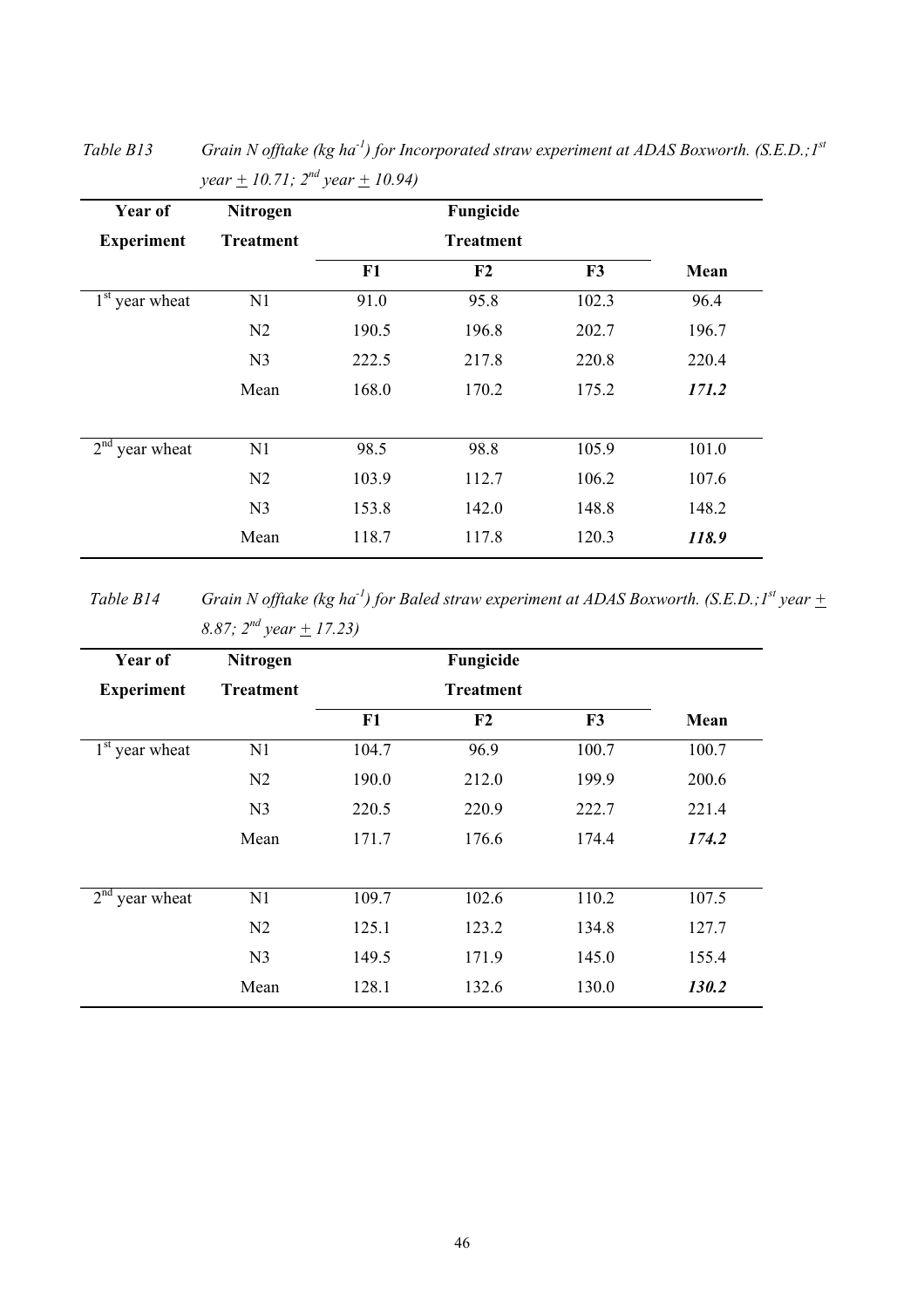| <b>Treatment</b><br>N1 | F1<br>72.2 | <b>Treatment</b><br>F2 | F3    | Mean  |
|------------------------|------------|------------------------|-------|-------|
|                        |            |                        |       |       |
|                        |            |                        |       |       |
|                        |            | 69.5                   | 66.5  | 69.4  |
| N <sub>2</sub>         | 166.5      | 161.8                  | 165.3 | 164.5 |
| N <sub>3</sub>         | 178.5      | 183.3                  | 178.8 | 180.2 |
| Mean                   | 139.1      | 138.2                  | 136.9 | 138.0 |
| N1                     | 56.0       | 58.4                   | 58.6  | 57.4  |
| N <sub>2</sub>         | 55.6       | 55.3                   | 58.5  | 56.4  |
| N <sub>3</sub>         | 58.4       | 52.8                   | 59.9  | 57.0  |
| Mean                   | 56.6       | 55.5                   | 59.0  | 56.9  |
|                        |            |                        |       |       |

*Table B15 Grain N offtake (kg ha-1) for Incorporated straw experiment at ADAS Bridgets. (S.E.D.;1st year*  $\pm$  7.26;  $2^{nd}$  year  $\pm$  3.74)

*Table B16 Grain N offtake (kg ha<sup>-1</sup>) for Baled straw experiment at ADAS Bridgets. (S.E.D.; 1<sup>st</sup> year*  $\pm$ *12.4;*  $2^{nd}$  year  $\pm$  7.5)

| Year of           | <b>Nitrogen</b>  |       | Fungicide        |       |              |
|-------------------|------------------|-------|------------------|-------|--------------|
| <b>Experiment</b> | <b>Treatment</b> |       | <b>Treatment</b> |       |              |
|                   |                  | F1    | F2               | F3    | Mean         |
| $1st$ year wheat  | N1               | 63.6  | 72.9             | 71.0  | 69.2         |
|                   | N <sub>2</sub>   | 176.3 | 164.8            | 162.3 | 167.8        |
|                   | N <sub>3</sub>   | 183.4 | 182.4            | 183.5 | 183.1        |
|                   | Mean             | 141.1 | 140.0            | 138.9 | <b>140.0</b> |
| $2nd$ year wheat  | N1               | 64.5  | 60.7             | 70.9  | 65.4         |
|                   | N <sub>2</sub>   | 69.8  | 63.0             | 66.5  | 66.4         |
|                   | N <sub>3</sub>   | 63.8  | 66.6             | 68.3  | 66.3         |
|                   | Mean             | 66.1  | 63.4             | 68.6  | 66.0         |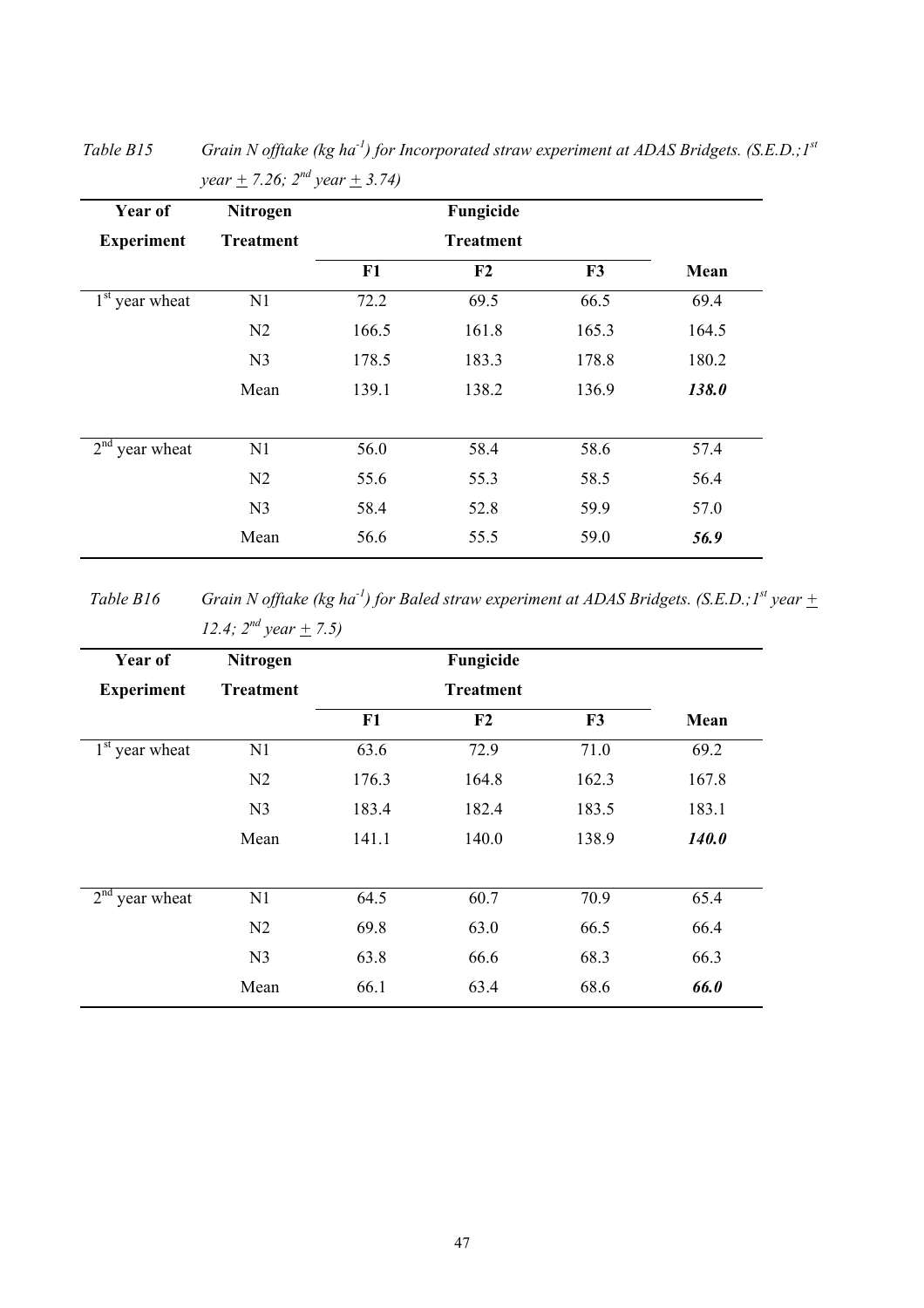| Year of                       | Nitrogen         |       | Fungicide      |                |       |
|-------------------------------|------------------|-------|----------------|----------------|-------|
| <b>Experiment</b>             | <b>Treatment</b> |       |                |                |       |
|                               |                  | F1    | F <sub>2</sub> | F <sub>3</sub> | Mean  |
| $1st$ year wheat              | N1               | 67.8  | 62.5           | 63.1           | 64.5  |
|                               | N <sub>2</sub>   | 162.8 | 173.3          | 169.6          | 168.6 |
|                               | N <sub>3</sub>   | 189.4 | 193.4          | 211.4          | 198.1 |
|                               | Mean             | 140.0 | 143.1          | 148.0          | 143.7 |
| 2 <sup>nd</sup><br>year wheat | N1               | 12.5  | 11.2           | 11.4           | 11.7  |
|                               | N <sub>2</sub>   | 14.8  | 16.1           | 12.3           | 14.4  |
|                               | N <sub>3</sub>   | 22.5  | 23.8           | 19.0           | 21.8  |
|                               | Mean             | 16.6  | 17.0           | 14.3           | 16.0  |

*Table B17 Grain N offtake (kg ha-1) for Incorporated straw experiment at ADAS Terrington. (S.E.D.;1st year + 16.43; 2nd year + 3.56)* 

*Table B18 Grain N offtake (kg ha<sup>-1</sup>) for Baled straw experiment at ADAS Terrington. (S.E.D.;1<sup>st</sup> year*  $\pm$ *10.40;*  $2^{nd}$  year  $\pm$  5.71)

| Year of           | <b>Nitrogen</b>  |                  | Fungicide |       |       |
|-------------------|------------------|------------------|-----------|-------|-------|
| <b>Experiment</b> | <b>Treatment</b> | <b>Treatment</b> |           |       |       |
|                   |                  | F1               | F2        | F3    | Mean  |
| $1st$ year wheat  | N1               | 62.9             | 66.6      | 71.2  | 66.9  |
|                   | N <sub>2</sub>   | 163.2            | 158.8     | 180.1 | 168.4 |
|                   | N <sub>3</sub>   | 186.1            | 197.7     | 199.5 | 194.4 |
|                   | Mean             | 137.4            | 141.1     | 151.3 | 143.2 |
| $2nd$ year wheat  | N1               | 14.8             | 15.4      | 12.7  | 14.3  |
|                   | N <sub>2</sub>   | 20.7             | 12.0      | 12.9  | 15.2  |
|                   | N <sub>3</sub>   | 31.4             | 19.7      | 26.5  | 25.9  |
|                   | Mean             | 22.3             | 15.7      | 17.3  | 18.5  |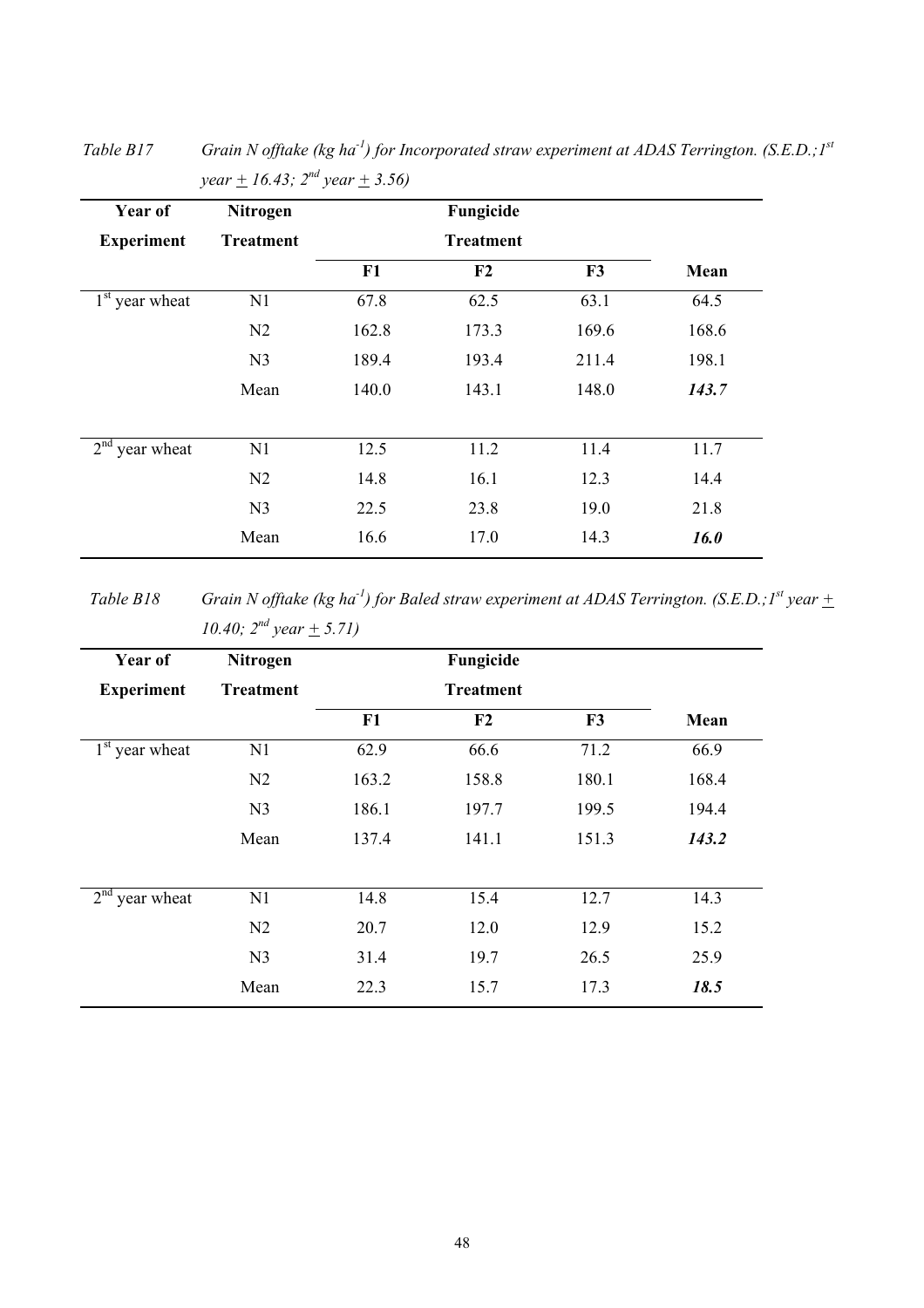| Year of           | Nitrogen         |     | Fungicide        |     |      |
|-------------------|------------------|-----|------------------|-----|------|
| <b>Experiment</b> | <b>Treatment</b> |     | <b>Treatment</b> |     |      |
|                   |                  | F1  | F <sub>2</sub>   | F3  | Mean |
| $1st$ year wheat  | N1               | 180 | 185              | 170 | 177  |
|                   | N2               | 175 | 160              | 177 | 171  |
|                   | N <sub>3</sub>   | 179 | 162              | 200 | 180  |
|                   | Mean             | 178 | 169              | 182 | 176  |
|                   |                  |     |                  |     |      |
| $2nd$ year wheat  | N1               | 76  | 71               | 81  | 76   |
|                   | N2               | 83  | 79               | 79  | 80   |
|                   | N <sub>3</sub>   | 108 | 104              | 84  | 99   |
|                   | Mean             | 89  | 85               | 82  | 85   |

*Table B19 Soil mineral nitrogen in spring (SMN) (kg ha-1) for Incorporated straw experiment at ADAS Boxworth. (S.E.D.;1<sup>st</sup> year*  $\pm$  20.8; 2<sup>nd</sup> year  $\pm$  11.8)

*Table B20 Soil mineral nitrogen in spring (SMN) (kg ha-1) for Baled straw experiment at ADAS Boxworth.* (*S.E.D.;*  $I^{st}$  *year*  $+$  17.8;  $2^{nd}$  *year*  $+$  22.7)

| Year of           | <b>Nitrogen</b>  |     | Fungicide |     |      |
|-------------------|------------------|-----|-----------|-----|------|
| <b>Experiment</b> | <b>Treatment</b> |     |           |     |      |
|                   |                  | F1  | F2        | F3  | Mean |
| $1st$ year wheat  | N1               | 153 | 151       | 164 | 156  |
|                   | N <sub>2</sub>   | 170 | 166       | 143 | 160  |
|                   | N <sub>3</sub>   | 153 | 164       | 142 | 153  |
|                   | Mean             | 159 | 160       | 150 | 156  |
| $2nd$ year wheat  | N1               | 81  | 91        | 72  | 81   |
|                   | N <sub>2</sub>   | 70  | 73        | 79  | 74   |
|                   | N <sub>3</sub>   | 86  | 150       | 100 | 112  |
|                   | Mean             | 79  | 105       | 84  | 89   |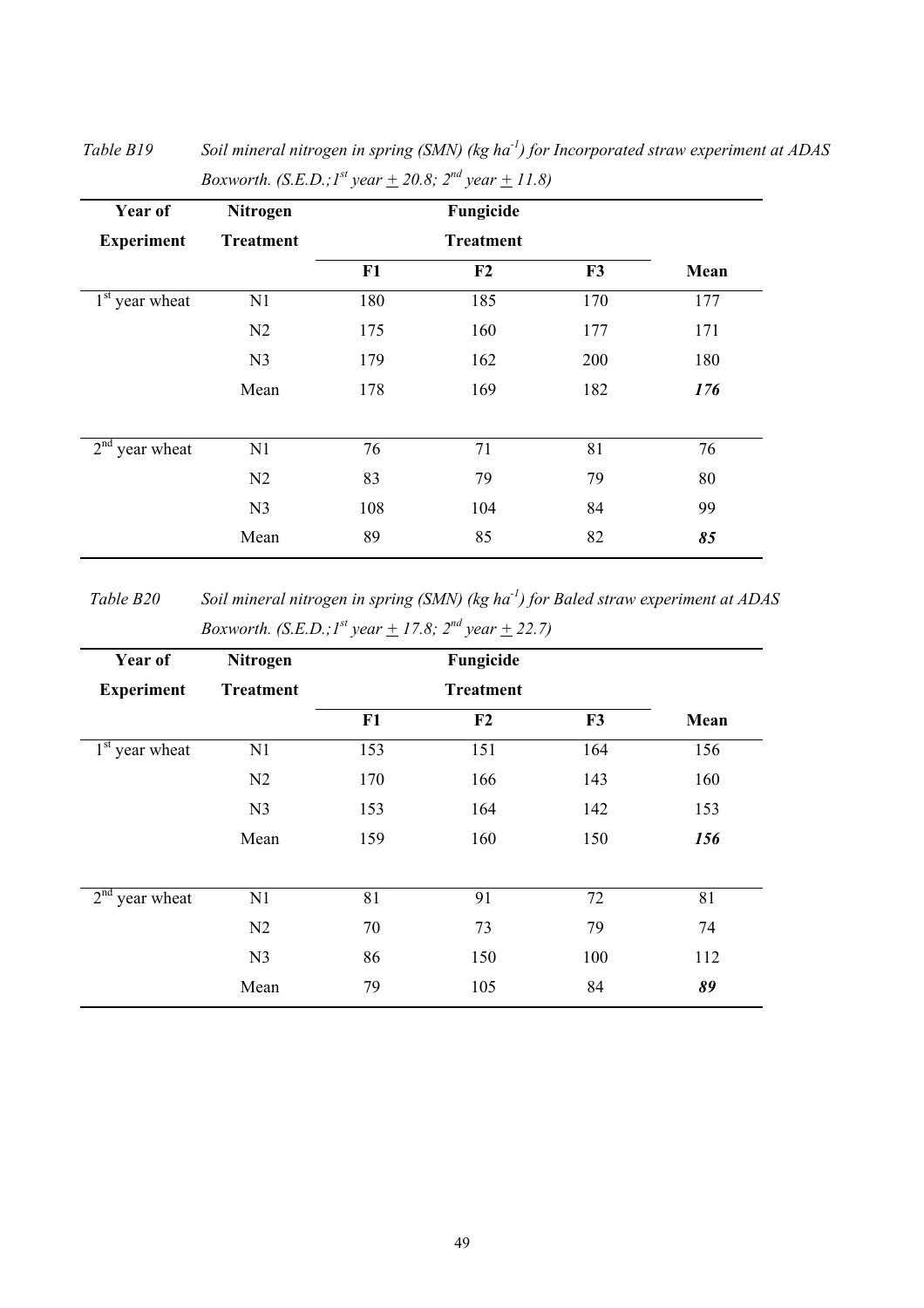| Year of           | Nitrogen         |     | Fungicide |     |      |
|-------------------|------------------|-----|-----------|-----|------|
| <b>Experiment</b> | <b>Treatment</b> |     |           |     |      |
|                   |                  | F1  | F2        | F3  | Mean |
| $1st$ year wheat  | N1               | 147 | 153       | 144 | 148  |
|                   | N <sub>2</sub>   | 152 | 146       | 165 | 154  |
|                   | N <sub>3</sub>   | 156 | 148       | 160 | 155  |
|                   | Mean             | 152 | 149       | 156 | 152  |
| $2nd$ year wheat  | N1               | 94  | 106       | 100 | 100  |
|                   | N2               | 104 | 111       | 110 | 108  |
|                   | N <sub>3</sub>   | 103 | 115       | 101 | 107  |
|                   | Mean             | 100 | 110       | 104 | 105  |

*Table B21 Soil mineral nitrogen in spring (SMN) (kg ha-1) for Incorporated straw experiment at ADAS Bridgets. (S.E.D.;*  $I^{st}$  *year*  $+$  12.1;  $2^{nd}$  *year*  $+$  12.5)

*Table B22 Soil mineral nitrogen in spring (SMN) (kg ha-1) for Baled straw experiment at ADAS Bridgets. (S.E.D.;1<sup>st</sup> year*  $\pm$  18.3;  $2^{nd}$  year  $\pm$  19.9)

| Year of           | Nitrogen         |     | Fungicide        |     |      |
|-------------------|------------------|-----|------------------|-----|------|
| <b>Experiment</b> | <b>Treatment</b> |     | <b>Treatment</b> |     |      |
|                   |                  | F1  | F2               | F3  | Mean |
| $1st$ year wheat  | N1               | 143 | 132              | 123 | 132  |
|                   | N <sub>2</sub>   | 116 | 124              | 118 | 119  |
|                   | N <sub>3</sub>   | 126 | 161              | 130 | 139  |
|                   | Mean             | 128 | 139              | 124 | 130  |
|                   |                  |     |                  |     |      |
| $2nd$ year wheat  | N1               | 143 | 103              | 102 | 116  |
|                   | N <sub>2</sub>   | 130 | 93               | 97  | 107  |
|                   | N <sub>3</sub>   | 104 | 96               | 116 | 105  |
|                   | Mean             | 126 | 97               | 105 | 109  |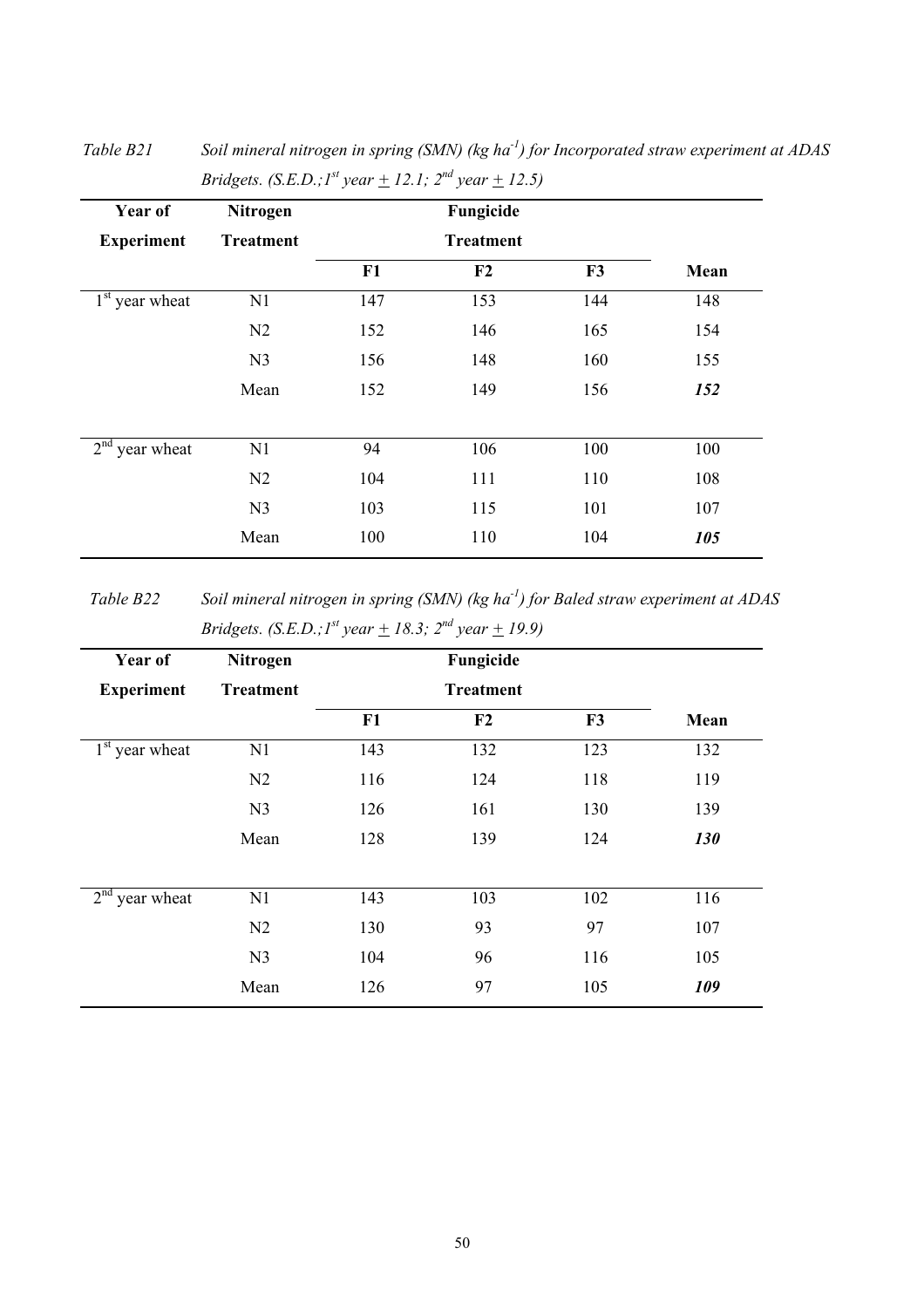| Year of           | Nitrogen         |                  | Fungicide |     |      |
|-------------------|------------------|------------------|-----------|-----|------|
| <b>Experiment</b> | <b>Treatment</b> | <b>Treatment</b> |           |     |      |
|                   |                  | F1               | F2        | F3  | Mean |
| $1st$ year wheat  | N1               | 105              | 103       | 102 | 103  |
|                   | N2               | 87               | 92        | 98  | 92   |
|                   | N <sub>3</sub>   | 90               | 86        | 101 | 93   |
|                   | Mean             | 94               | 94        | 101 | 96   |
|                   |                  |                  |           |     |      |
| $2nd$ year wheat  | N1               | 67               | 68        | 58  | 64   |
|                   | N2               | 85               | 75        | 71  | 77   |
|                   | N <sub>3</sub>   | 101              | 92        | 86  | 93   |
|                   | Mean             | 84               | 78        | 72  | 78   |

*Table B23 Soil mineral nitrogen in spring (SMN) (kg ha-1) for Incorporated straw experiment at ADAS Terrington.* (*S.E.D.;*  $I^{st}$  *year*  $\pm$  16.4;  $2^{nd}$  *year*  $\pm$  14.0)

*Table B24 Soil mineral nitrogen in spring (SMN) (kg ha-1) for Baled straw experiment at ADAS Terrington. (S.E.D.;1<sup>st</sup> year*  $\pm$  *13.1; 2<sup>nd</sup> year*  $\pm$  *15.5)* 

| Year of           | <b>Nitrogen</b>  |     | Fungicide |     |      |
|-------------------|------------------|-----|-----------|-----|------|
| <b>Experiment</b> | <b>Treatment</b> |     |           |     |      |
|                   |                  | F1  | F2        | F3  | Mean |
| $1st$ year wheat  | N1               | 107 | 101       | 115 | 108  |
|                   | N <sub>2</sub>   | 117 | 105       | 104 | 109  |
|                   | N <sub>3</sub>   | 117 | 99        | 112 | 109  |
|                   | Mean             | 114 | 102       | 110 | 109  |
| $2nd$ year wheat  | N1               | 63  | 47        | 50  | 54   |
|                   | N <sub>2</sub>   | 56  | 96        | 68  | 73   |
|                   | N <sub>3</sub>   | 81  | 64        | 55  | 67   |
|                   | Mean             | 67  | 69        | 58  | 65   |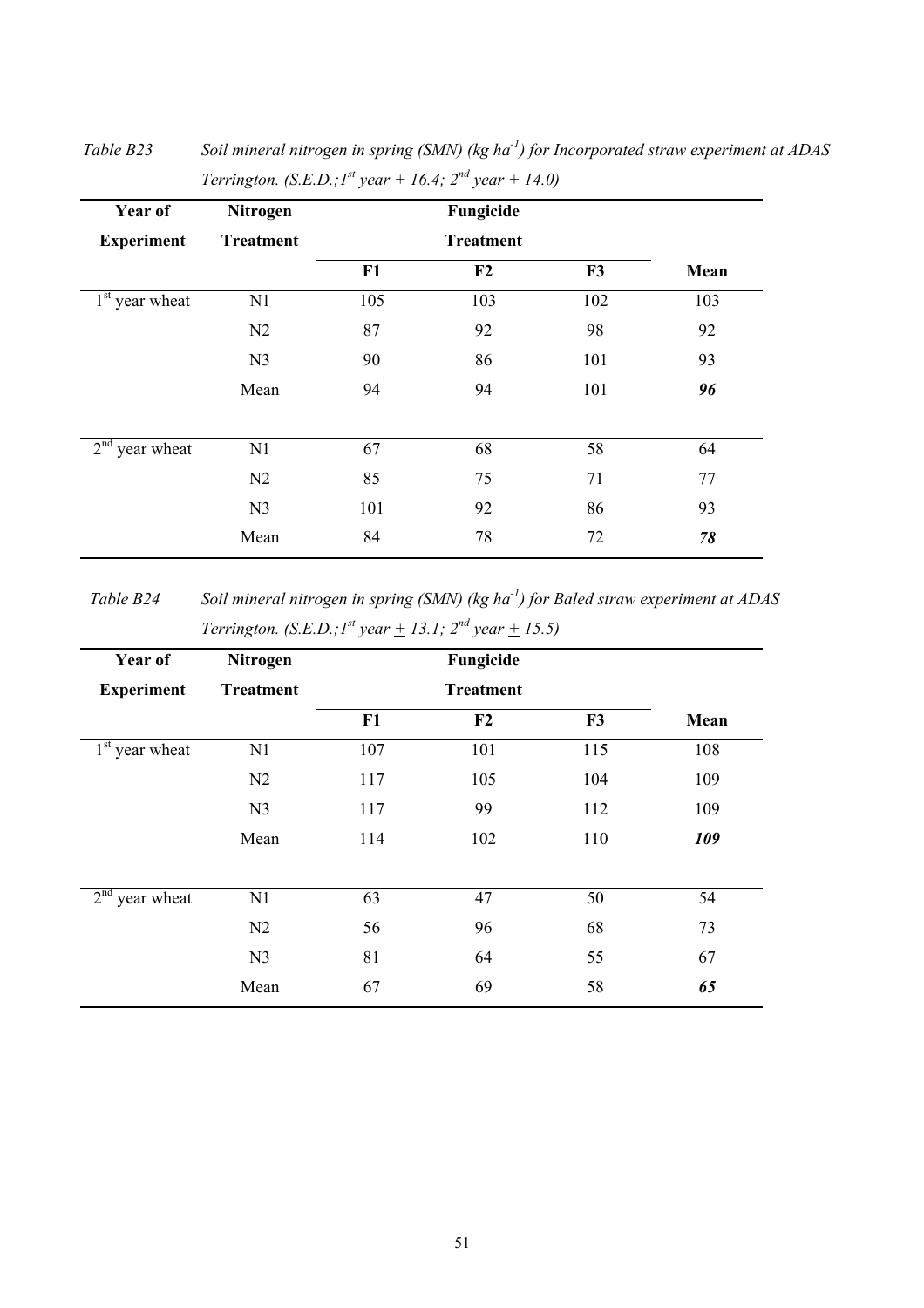| Year of           | <b>Nitrogen</b>  |                  |     |     |      |
|-------------------|------------------|------------------|-----|-----|------|
| <b>Experiment</b> | <b>Treatment</b> | <b>Treatment</b> |     |     |      |
|                   |                  | F1               | F2  | F3  | Mean |
| $1st$ year wheat  | N1               | 72               | 81  | 85  | 79   |
|                   | N <sub>2</sub>   | 88               | 82  | 94  | 88   |
|                   | N <sub>3</sub>   | 272              | 215 | 261 | 249  |
|                   | Mean             | 144              | 126 | 147 | 139  |
| $2nd$ year wheat  | N1               | 72               | 76  | 77  | 75   |
|                   | N <sub>2</sub>   | 87               | 111 | 90  | 96   |
|                   | N <sub>3</sub>   | 82               | 88  | 95  | 88   |
|                   | Mean             | 80               | 92  | 87  | 86   |

*Table B25 Soil mineral nitrogen after harvest (HMN) (kg ha-1) for Incorporated straw experiment at ADAS Boxworth. (S.E.D.;1<sup>st</sup> year*  $\pm$  *24.8; 2<sup>nd</sup> year*  $\pm$  *18.0)* 

*Table B26 Soil mineral nitrogen after harvest (HMN) (kg ha-1) for Baled straw experiment at ADAS Boxworth.* (*S.E.D.;*  $I^{st}$  *year*  $+$  15.0;  $2^{nd}$  *year*  $+$  7.7)

| Year of           | <b>Nitrogen</b>  |                  | Fungicide |     |      |
|-------------------|------------------|------------------|-----------|-----|------|
| <b>Experiment</b> | <b>Treatment</b> | <b>Treatment</b> |           |     |      |
|                   |                  | F1               | F2        | F3  | Mean |
| $1st$ year wheat  | N1               | 86               | 88        | 85  | 86   |
|                   | N <sub>2</sub>   | 102              | 107       | 112 | 107  |
|                   | N <sub>3</sub>   | 207              | 263       | 201 | 224  |
|                   | Mean             | 132              | 153       | 133 | 139  |
|                   |                  |                  |           |     |      |
| $2nd$ year wheat  | N1               | 86               | 74        | 78  | 79   |
|                   | N <sub>2</sub>   | 101              | 89        | 82  | 91   |
|                   | N <sub>3</sub>   | 82               | 91        | 89  | 87   |
|                   | Mean             | 90               | 85        | 83  | 86   |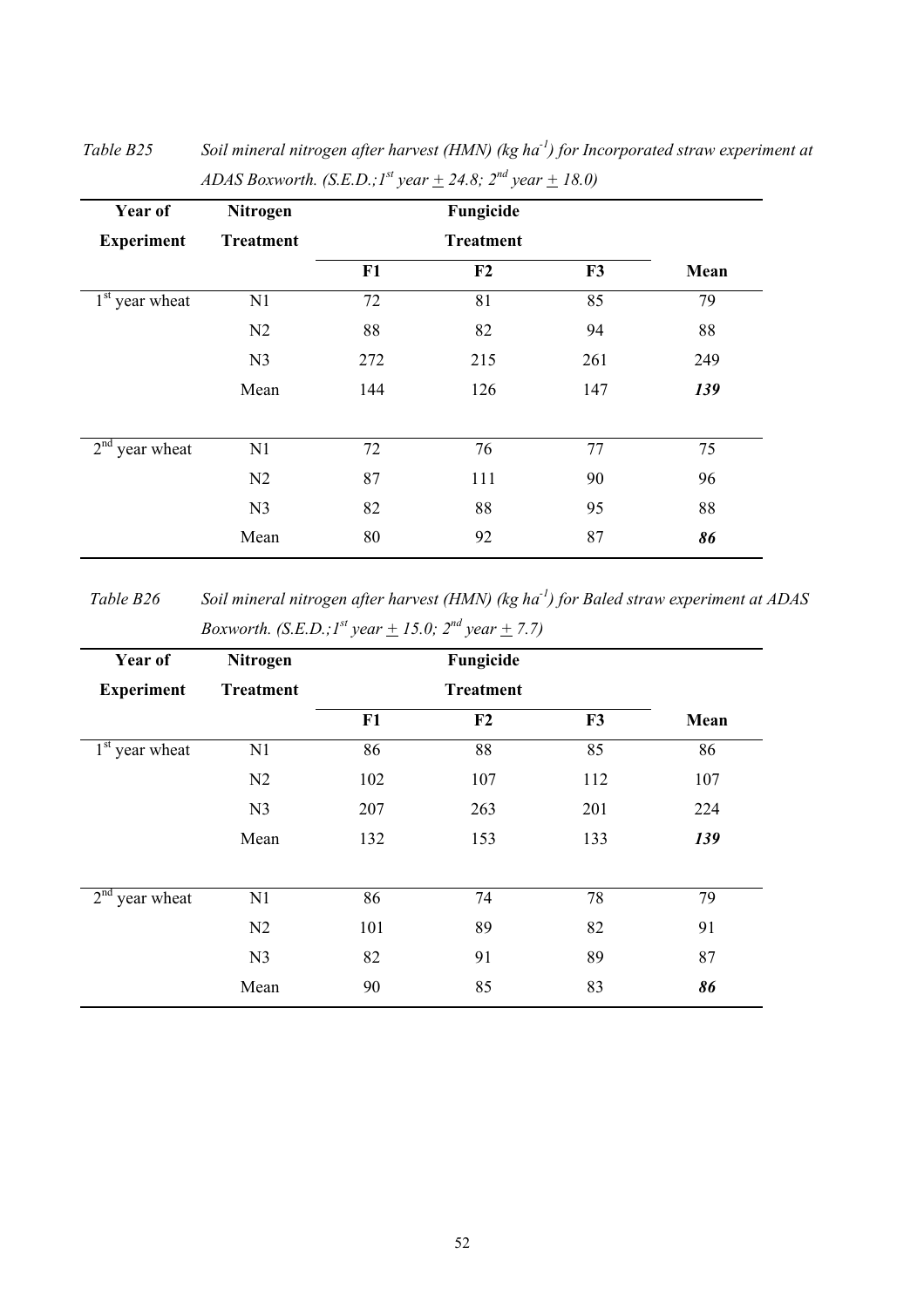| Year of           | Nitrogen         | Fungicide |     |     |      |
|-------------------|------------------|-----------|-----|-----|------|
| <b>Experiment</b> | <b>Treatment</b> |           |     |     |      |
|                   |                  | F1        | F2  | F3  | Mean |
| $1st$ year wheat  | N1               | 139       | 143 | 136 | 140  |
|                   | N2               | 123       | 133 | 131 | 129  |
|                   | N <sub>3</sub>   | 257       | 200 | 203 | 220  |
|                   | Mean             | 173       | 159 | 157 | 163  |
| $2nd$ year wheat  | N1               | 97        | 95  | 93  | 95   |
|                   |                  |           |     |     |      |
|                   | N <sub>2</sub>   | 85        | 87  | 94  | 89   |
|                   | N <sub>3</sub>   | 96        | 89  | 99  | 95   |
|                   | Mean             | 93        | 90  | 96  | 93   |

*Table B27 Soil mineral nitrogen after harvest (HMN) (kg ha-1) for Incorporated straw experiment at ADAS Bridgets (S.E.D.;1<sup>st</sup> year*  $+$  18.9;  $2^{nd}$  year  $+$  7.7)

*Table B28 Soil mineral nitrogen after harvest (HMN) (kg ha-1) for Baled straw experiment at ADAS Bridgets (S.E.D.;1<sup>st</sup> year*  $\pm$  *13.0; 2<sup>nd</sup> year*  $\pm$  *14.4)* 

| Year of           | <b>Nitrogen</b>  |                  | Fungicide |     |      |
|-------------------|------------------|------------------|-----------|-----|------|
| <b>Experiment</b> | <b>Treatment</b> | <b>Treatment</b> |           |     |      |
|                   |                  | F1               | F2        | F3  | Mean |
| $1st$ year wheat  | N1               | 130              | 134       | 120 | 128  |
|                   | N <sub>2</sub>   | 125              | 107       | 116 | 116  |
|                   | N <sub>3</sub>   | 219              | 234       | 224 | 225  |
|                   | Mean             | 158              | 158       | 153 | 156  |
| $2nd$ year wheat  | N1               | 104              | 100       | 90  | 98   |
|                   | N <sub>2</sub>   | 114              | 122       | 87  | 108  |
|                   | N <sub>3</sub>   | 99               | 102       | 99  | 100  |
|                   | Mean             | 106              | 108       | 92  | 102  |